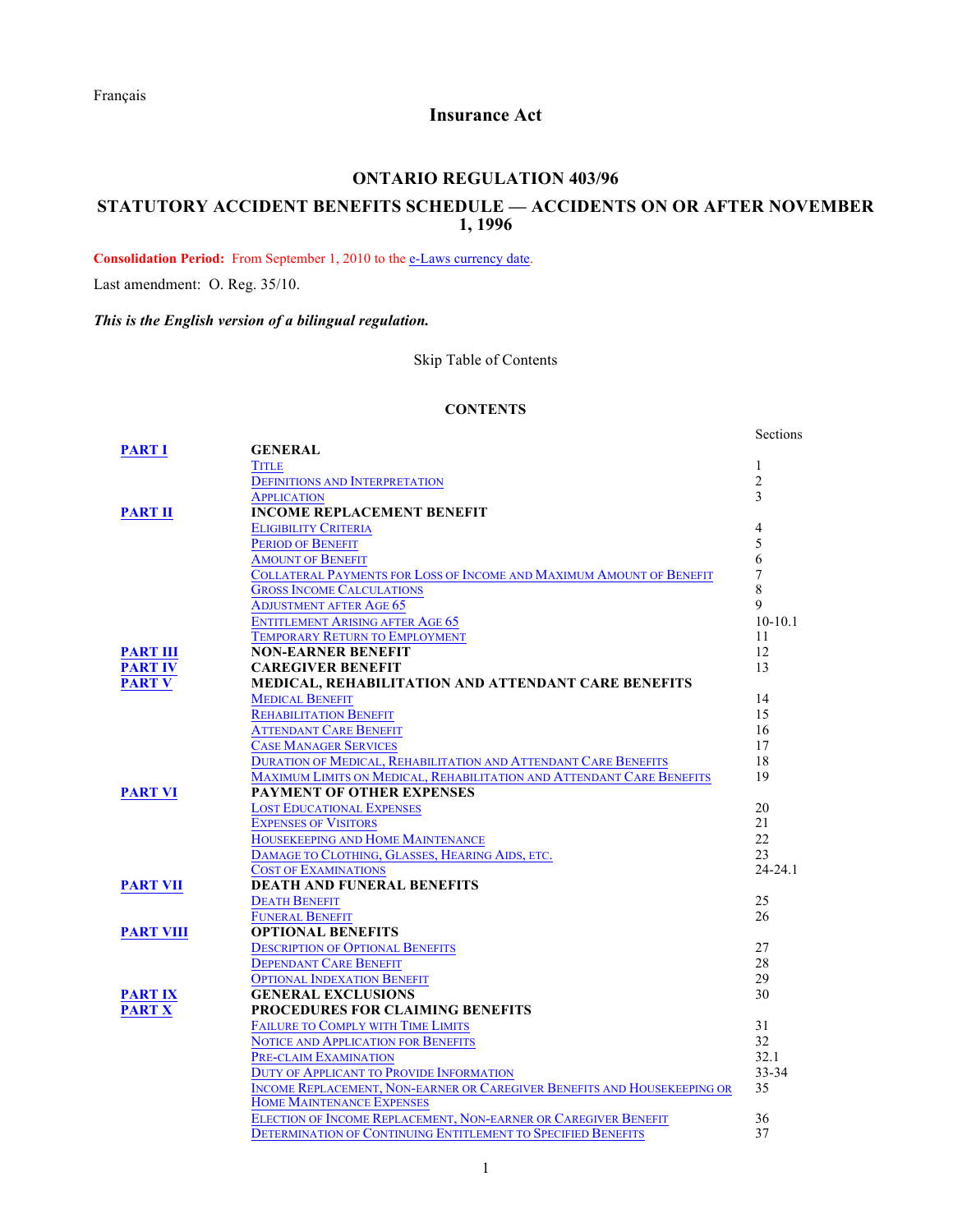|                  | PRE-APPROVED FRAMEWORK GUIDELINES                                                        | 37.1-37.3 |
|------------------|------------------------------------------------------------------------------------------|-----------|
|                  | <b>MEDICAL AND REHABILITATION BENEFITS</b>                                               | 38-38.1   |
|                  | <b>APPLICATION FOR APPROVAL OF AN ASSESSMENT OR EXAMINATION</b>                          | 38.2      |
|                  | <b>CONFLICT OF INTEREST</b>                                                              | 38.3      |
|                  | <b>ATTENDANT CARE BENEFITS</b>                                                           | 39        |
|                  | DETERMINATION OF CATASTROPHIC IMPAIRMENT                                                 | 40        |
|                  | <b>OTHER BENEFITS</b>                                                                    | 41        |
|                  | <b>TRANSITIONAL RULES - MARCH 1, 2006</b>                                                | 41.1      |
|                  | <b>EXAMINATION REQUIRED BY INSURER</b>                                                   | 42        |
|                  | <b>ASSESSMENT OR EXAMINATION AFTER DENIAL OF BENEFITS</b>                                | 42.1      |
|                  | <b>DESIGNATED ASSESSMENTS</b>                                                            | 43        |
|                  | <b>METHOD OF PAYMENT</b>                                                                 | 44-44.1   |
|                  | <b>EXPLANATION OF BENEFIT AMOUNTS</b>                                                    | 45        |
|                  | <b>OVERDUE PAYMENTS</b>                                                                  | 46        |
|                  | <b>REPAYMENTS TO INSURER</b>                                                             | 47        |
|                  | <b>TERMINATION OF BENEFITS FOR MATERIAL MISREPRESENTATION</b>                            | 48        |
|                  | <b>RIGHT TO DISPUTE</b>                                                                  | 49        |
|                  | <b>MEDIATION PROCEEDINGS</b>                                                             | 50        |
|                  | <b>TIME LIMIT FOR PROCEEDINGS</b>                                                        | 51        |
| <b>PART XI</b>   | DESIGNATED ASSESSMENT CENTRES                                                            |           |
|                  | <b>ESTABLISHMENT OF DESIGNATED ASSESSMENT CENTRES</b>                                    | 52-52.2   |
|                  | <b>DESIGNATED ASSESSMENT CENTRES</b>                                                     | 53-54     |
| <b>PART XII</b>  | RESPONSIBILITY TO OBTAIN TREATMENT, PARTICIPATE IN<br>REHABILITATION AND SEEK EMPLOYMENT |           |
|                  | <b>TREATMENT AND REHABILITATION</b>                                                      | 55        |
|                  | <b>EMPLOYMENT</b>                                                                        | 56        |
| <b>PART XIII</b> | <b>INTERACTION WITH OTHER SYSTEMS</b>                                                    |           |
|                  | <b>ACCIDENTS OUTSIDE ONTARIO</b>                                                         | 57        |
|                  | <b>SOCIAL ASSISTANCE PAYMENTS</b>                                                        | 58        |
|                  | <b>WORKERS' COMPENSATION BENEFITS</b>                                                    | 59        |
|                  | <b>OTHER COLLATERAL BENEFITS</b>                                                         | 60        |
| <b>PART XIV</b>  | <b>INCOME CALCULATION</b>                                                                |           |
|                  | <b>NET WEEKLY INCOME FORMULA</b>                                                         | 61        |
|                  | <b>INCOME FROM SELF-EMPLOYMENT</b>                                                       | 62        |
|                  | <b>INCOME TAX CALCULATIONS</b>                                                           | 63        |
|                  | <b>SEVERANCE OR TERMINATION PAY</b>                                                      | 64        |
|                  | <b>UNREPORTED INCOME</b>                                                                 | 64.1      |
| <b>PART XV</b>   | <b>MISCELLANEOUS</b>                                                                     |           |
|                  | <b>ASSIGNMENT OF BENEFITS</b>                                                            | 65        |
|                  | <b>COMPANY AUTOMOBILES AND RENTAL AUTOMOBILES</b>                                        | 66        |
|                  | <b>COPIES OF REGULATION</b>                                                              | 67        |
|                  | <b>NOTICES AND DELIVERY</b>                                                              | 68        |
|                  | <b>SUBSTITUTE DECISION-MAKERS</b>                                                        | 68.1      |
|                  | <b>FORMS</b>                                                                             | 69-69.1   |
|                  | <b>TRANSITION</b>                                                                        | $70 - 71$ |
|                  |                                                                                          |           |

# **PART I**

# **GENERAL**

TITLE

**1.** This Regulation may be cited as the *Statutory Accident Benefits Schedule — Accidents on or after November 1, 1996*. O. Reg. 462/96, s. 2.

## DEFINITIONS AND INTERPRETATION

**2.** (1) In this Regulation,

"accident" means an incident in which the use or operation of an automobile directly causes an impairment or directly causes damage to any prescription eyewear, denture, hearing aid, prosthesis or other medical or dental device; ("accident")

"assessment of attendant care needs" means a written assessment of attendant care needs that satisfies the requirements of section 39; ("évaluation des besoins en soins auxiliaires")

"attendant care benefit" means the benefit provided by section 16; ("indemnité de soins auxiliaires")

"business day" means a day that is not,

(a) Saturday, or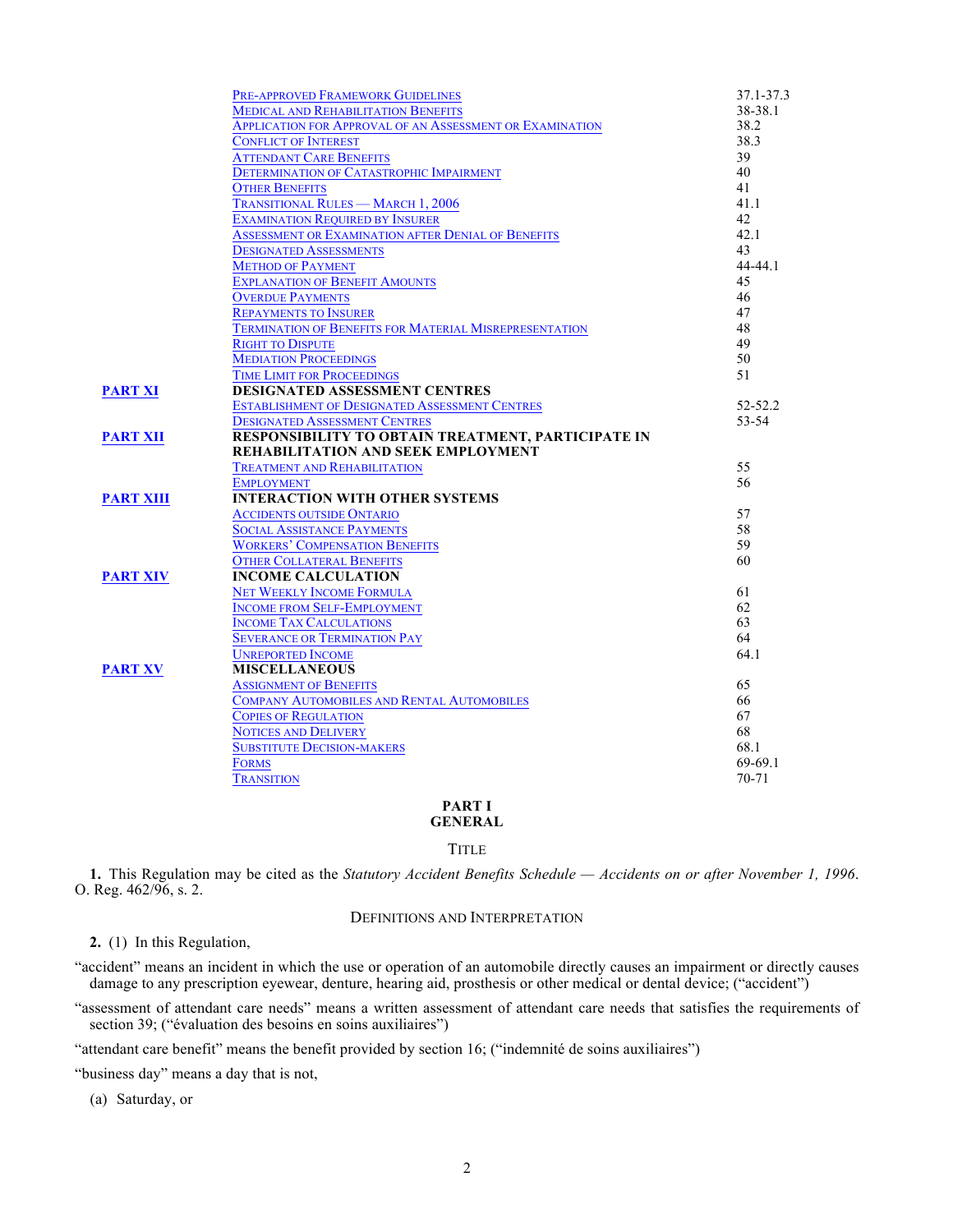- (b) a holiday within the meaning of subsection 29 (1) of the *Interpretation Act*, other than Easter Monday and Remembrance Day; ("jour ouvrable")
- "caregiver benefit" means the benefit provided by Part IV; ("indemnité de soignant")
- "case manager" means a person who provides services related to the coordination of goods or services for which payment is provided by a medical, rehabilitation or attendant care benefit; ("gestionnaire de cas")
- "chiropractor" means a person authorized by law to practise chiropractic; ("chiropraticien")
- "death benefit" means the benefit provided by section 25; ("prestation de décès")
- "dentist" means a person authorized by law to practise dentistry; ("dentiste")
- "designated assessment" means an assessment arranged or conducted by a designated assessment centre under section 43; ("évaluation désignée")
- "designated assessment centre" means an assessment centre that was designated before January 1, 2005 under section 52 as that section read on February 28, 2006; ("centre d'évaluation désigné")
- "disability certificate" means, in respect of a person, a certificate from a health practitioner of the person's choice that states the cause and nature of the person's impairment and contains an estimate of the duration of the disability in respect of which the person is making or has made a claim for a benefit set out in this Regulation; ("certificat d'invalidité")
- "funeral benefit" means the benefit provided by section 26; ("indemnité pour frais funéraires")

"*Guideline*" means,

- (a) a guideline issued by the Superintendent under subsection 268.3 (1) of the Act that is published in *The Ontario Gazette*,
- (b) a Pre-approved Framework Guideline,
- (c) a guideline that is included in the professional fee guidelines, the *Transportation Expense Guidelines* or the *Optional Indexation Benefit Guidelines*, as published in *The Ontario Gazette* by the Ontario Insurance Commission or Financial Services Commission of Ontario,
- (d) a guideline published in *The Ontario Gazette* that is an amended version of a guideline referred to in clause (a), (b) or  $(c)$ ; ("directive")

"health practitioner", in respect of a particular impairment, means a physician or,

- (a) a chiropractor, if the impairment is one that a chiropractor is authorized by law to treat,
- (b) a dentist, if the impairment is one that a dentist is authorized by law to treat,
- (b.1) an occupational therapist, if the impairment is one that an occupational therapist is authorized by law to treat,
	- (c) an optometrist, if the impairment is one that an optometrist is authorized by law to treat,
	- (d) a psychologist, if the impairment is one that a psychologist is authorized by law to treat,
	- (e) a physiotherapist, if the impairment is one that a physiotherapist is authorized by law to treat; ("praticien de la santé")
	- (f) a registered nurse with an extended certificate of registration, if the impairment is one that the nurse is authorized by law to treat, or
	- (g) a speech-language pathologist, if the impairment is one that a speech-language pathologist is authorized by law to treat;
- "impairment" means a loss or abnormality of a psychological, physiological or anatomical structure or function; ("déficience")
- "income replacement benefit" means the benefit provided by Part II; ("indemnité de remplacement de revenu")
- "insured automobile", in respect of a particular motor vehicle liability policy, means any automobile covered by the policy; ("automobile assurée")

"insured person", in respect of a particular motor vehicle liability policy, means,

- (a) the named insured, any person specified in the policy as a driver of the insured automobile, the spouse of the named insured and any dependant of the named insured or spouse, if the named insured, specified driver, spouse or dependant,
	- (i) is involved in an accident in or outside Ontario that involves the insured automobile or another automobile, or
	- (ii) is not involved in an accident but suffers psychological or mental injury as a result of an accident in or outside Ontario that results in a physical injury to his or her spouse, child, grandchild, parent, grandparent, brother, sister, dependant or spouse's dependant,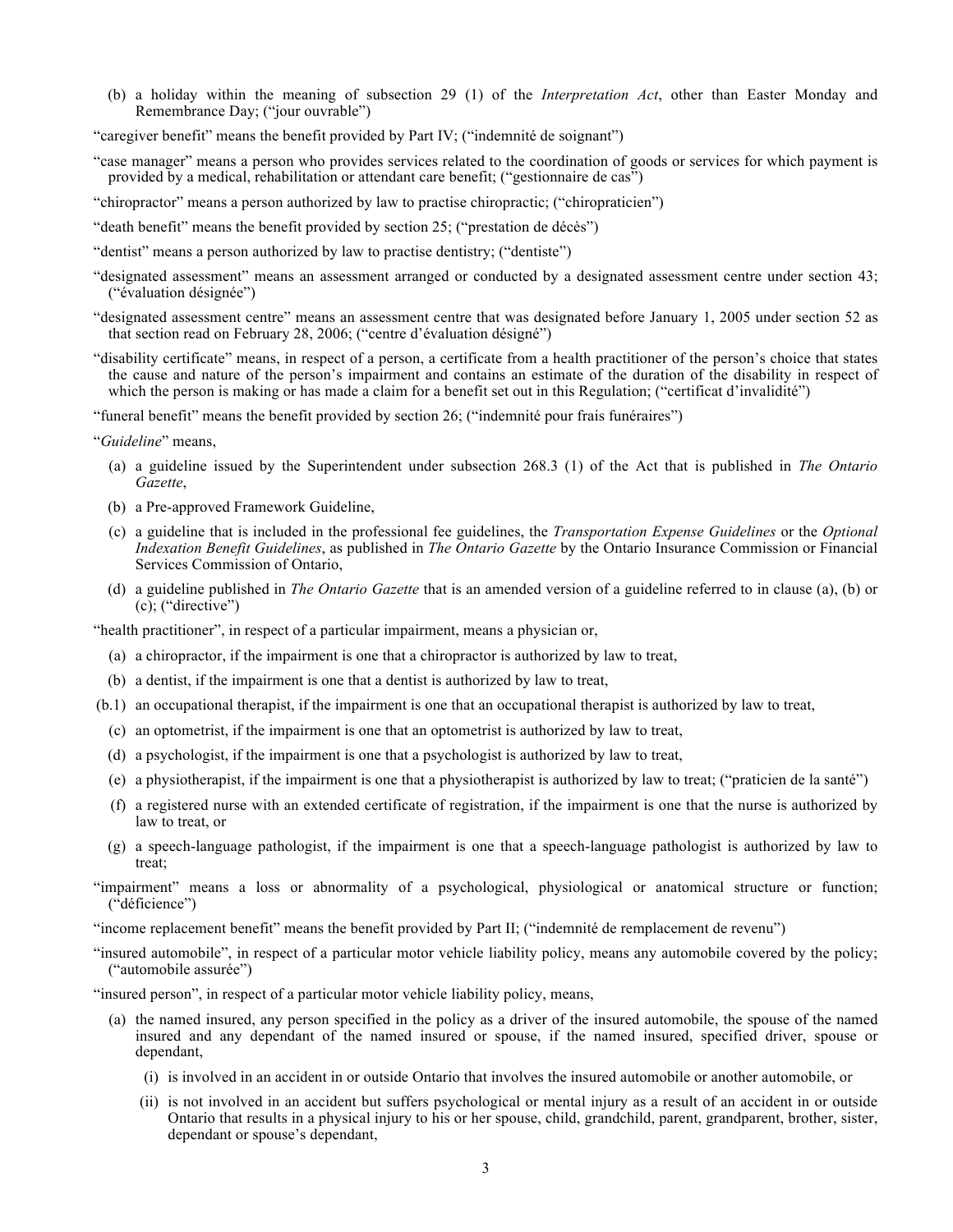- (b) in respect of accidents in Ontario, a person who is involved in an accident involving the insured automobile, and
- (c) in respect of accidents outside Ontario, a person who is an occupant of the insured automobile and who is a resident of Ontario or was a resident of Ontario at some point during the 60 days before the accident; ("personne assurée")
- "medical benefit" means the benefit provided by section 14; ("indemnité pour frais médicaux")
- "member of a health profession" means a member of a College as defined in the *Regulated Health Professions Act, 1991*; ("membre d'une profession de la santé")
- "non-earner benefit" means the benefit provided by Part III; ("indemnité de personne sans revenu d'emploi")
- "occupational therapist" means a person authorized by law to practise occupational therapy; ("ergothérapeute")
- "optometrist" means a person who is authorized by law to practise optometry; ("optométriste")
- "person in need of care" means, in respect of an insured person, another person who is less than 16 years of age or who requires care because of physical or mental incapacity; ("personne ayant besoin de soins")
- "personal and vocational characteristics" include,
	- (a) employment history,
	- (b) education and training,
	- (c) vocational aptitudes,
	- (d) vocational skills,
	- (e) physical abilities,
	- (f) cognitive abilities, and
	- (g) language abilities; ("caractéristiques personnelles et professionnelles")
- "personal information" means information that is personal information for the purposes of the *Personal Information Protection and Electronic Documents Act* (Canada) and personal health information for the purposes of the *Personal Health Information Protection Act, 2004*; ("renseignements personnels")
- "physician" means a person authorized by law to practise medicine; ("médecin")

"*Pre-approved Framework Guideline*" means a guideline,

- (a) that is issued by the Superintendent under subsection 268.3 (1.1) of the Act and published in *The Ontario Gazette*, and
- (b) which establishes, in respect of one or more impairments, a treatment framework; ("directive relative à un cadre de traitement préapprouvé")
- "psychologist" means a person authorized by law to practise psychology; ("psychologue")
- "physiotherapist" means a person authorized by law to practice physiotherapy; ("physiothérapeute")
- "registered nurse with an extended certificate of registration" means a person authorized by law to practise nursing who holds an extended certificate of registration under the *Nursing Act, 1991*; ("infirmière autorisée ou infirmier autorisé titulaire d'un certificat d'inscription supérieur")
- "rehabilitation benefit" means the benefit provided by section 15; ("indemnité de réadaptation")
- "social worker" means a member of the Ontario College of Social Workers and Social Service Workers who holds a certificate of registration for social work under the *Social Work and Social Service Work Act, 1998*; ("travailleur social")

"speech-language pathologist" means a person authorized by law to practise speech-language pathology; ("orthophoniste")

"spouse" has the same meaning as in Part VI of the *Insurance Act*; ("conjoint") O. Reg. 403/96, s. 2 (1); O. Reg. 114/00, s. 1 (1, 2); O. Reg. 281/03, s. 1 (1-4); O. Reg. 458/03, s. 1; O. Reg. 314/05, s. 1 (1, 2); O. Reg. 546/05, s. 1; O. Reg. 533/06, s. 1; O. Reg. 295/07, s. 1.

(1.1) For the purposes of this Regulation, a catastrophic impairment caused by an accident that occurs before October 1, 2003 is,

- (a) paraplegia or quadriplegia;
- (b) the amputation or other impairment causing the total and permanent loss of use of both arms;
- (c) the amputation or other impairment causing the total and permanent loss of use of both an arm and a leg;
- (d) the total loss of vision in both eyes;
- (e) brain impairment that, in respect of an accident, results in,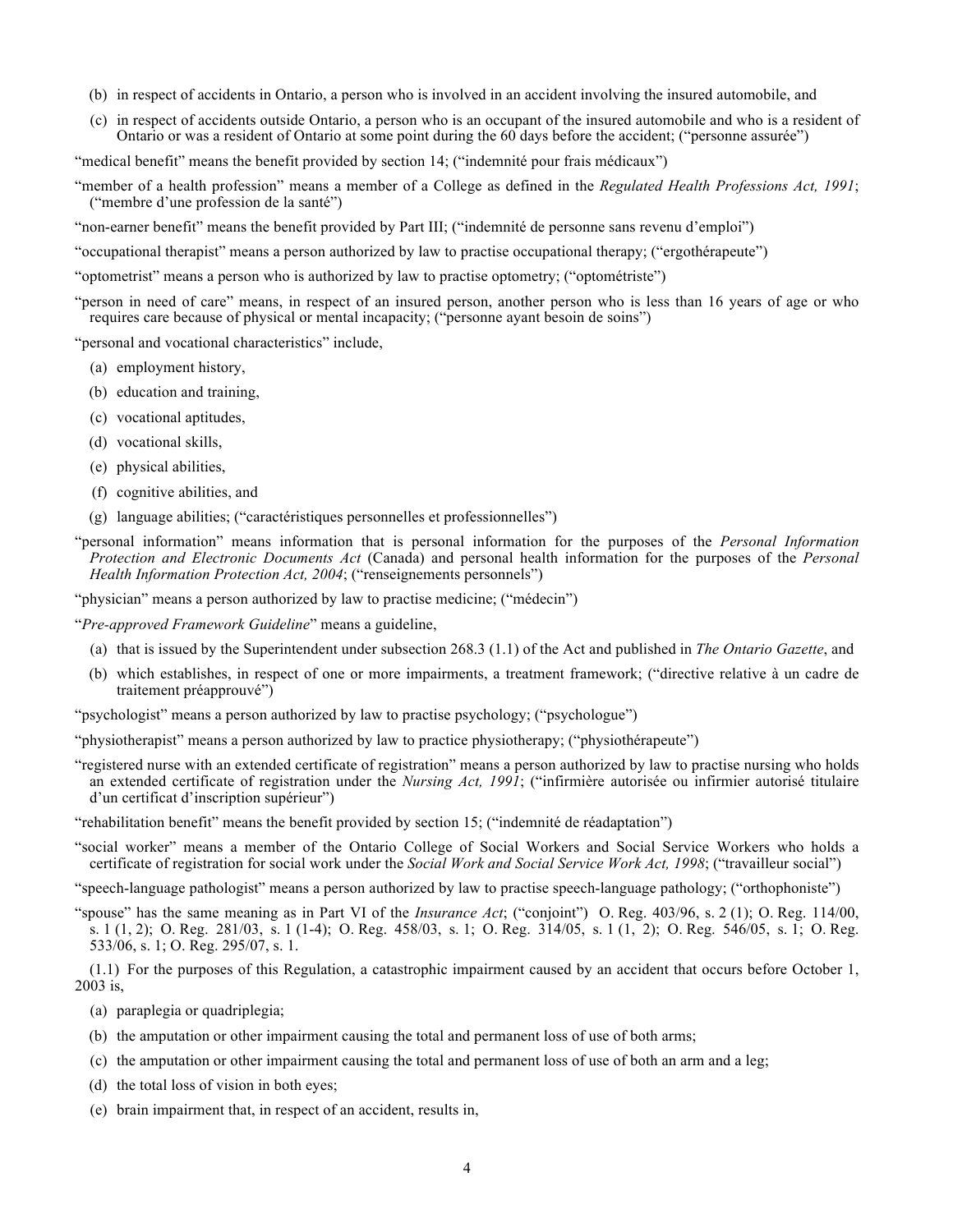- (i) a score of 9 or less on the Glasgow Coma Scale, as published in Jennett, B. and Teasdale, G., *Management of Head Injuries*, Contemporary Neurology Series, Volume 20, F.A. Davis Company, Philadelphia, 1981, according to a test administered within a reasonable period of time after the accident by a person trained for that purpose, or
- (ii) a score of 2 (vegetative) or 3 (severe disability) on the Glasgow Outcome Scale, as published in Jennett, B. and Bond, M., *Assessment of Outcome After Severe Brain Damage*, Lancet i:480, 1975, according to a test administered more than six months after the accident by a person trained for that purpose;
- (f) subject to subsections (2) and (3), an impairment or combination of impairments that, in accordance with the American Medical Association's *Guides to the Evaluation of Permanent Impairment*, 4th edition, 1993, results in 55 per cent or more impairment of the whole person; or
- (g) subject to subsections (2) and (3), an impairment that, in accordance with the American Medical Association's *Guides to the Evaluation of Permanent Impairment*, 4th edition, 1993, results in a class 4 impairment (marked impairment) or class 5 impairment (extreme impairment) due to mental or behavioural disorder. O. Reg. 281/03, s. 1 (5); O. Reg. 314/05, s. 1 (1, 2).

(1.2) For the purposes of this Regulation, a catastrophic impairment caused by an accident that occurs after September 30, 2003 is,

- (a) paraplegia or quadriplegia;
- (b) the amputation or other impairment causing the total and permanent loss of use of both arms or both legs;
- (c) the amputation or other impairment causing the total and permanent loss of use of one or both arms and one or both legs;
- (d) the total loss of vision in both eyes;
- (e) subject to subsection (1.4), brain impairment that, in respect of an accident, results in,
	- (i) a score of 9 or less on the Glasgow Coma Scale, as published in Jennett, B. and Teasdale, G., *Management of Head Injuries*, Contemporary Neurology Series, Volume 20, F.A. Davis Company, Philadelphia, 1981, according to a test administered within a reasonable period of time after the accident by a person trained for that purpose, or
	- (ii) a score of 2 (vegetative) or 3 (severe disability) on the Glasgow Outcome Scale, as published in Jennett, B. and Bond, M., *Assessment of Outcome After Severe Brain Damage*, Lancet i:480, 1975, according to a test administered more than six months after the accident by a person trained for that purpose;
- (f) subject to subsections  $(1.4)$ ,  $(2.1)$  and  $(3)$ , an impairment or combination of impairments that, in accordance with the American Medical Association's *Guides to the Evaluation of Permanent Impairment*, 4th edition, 1993, results in 55 per cent or more impairment of the whole person; or
- (g) subject to subsections (1.4), (2.1) and (3), an impairment that, in accordance with the American Medical Association's *Guides to the Evaluation of Permanent Impairment*, 4th edition, 1993, results in a class 4 impairment (marked impairment) or class 5 impairment (extreme impairment) due to mental or behavioural disorder. O. Reg. 281/03, s. 1 (5).

(1.3) Subsection (1.4) applies if an insured person is under the age of 16 years at the time of the accident and none of the Glasgow Coma Scale, the Glasgow Outcome Scale or the American Medical Association's *Guides to the Evaluation of Permanent Impairment*, 4th edition, 1993, referred to in clause (1.2) (e), (f) or (g) can be applied by reason of the age of the insured person. O. Reg. 281/03, s. 1 (5).

 $(1.4)$  For the purposes of clauses  $(1.2)$  (e),  $(f)$  and  $(g)$ , an impairment sustained in an accident by an insured person described in subsection (1.3) that can reasonably be believed to be a catastrophic impairment shall be deemed to be the impairment that is most analogous to the impairment referred to in clause  $(1.2)$  (e), (f) or (g), after taking into consideration the developmental implications of the impairment. O. Reg. 281/03, s. 1 (5).

(2) Clauses (1.1) (f) and (g) do not apply in respect of an insured person who sustains an impairment as a result of an accident that occurs before October 1, 2003 unless,

- (a) the insured person's health practitioner states in writing that the insured person's condition has stabilized and is not likely to improve with treatment; or
- (b) three years have elapsed since the accident. O. Reg. 403/96, s. 2 (2); O. Reg. 281/03, s. 1 (6).

(2.1) Clauses (1.2) (f) and (g) do not apply in respect of an insured person who sustains an impairment as a result of an accident that occurs after September 30, 2003 unless,

- (a) the insured person's health practitioner states in writing that the insured person's condition is unlikely to cease to be a catastrophic impairment; or
- (b) two years have elapsed since the accident. O. Reg. 281/03, s. 1 (7).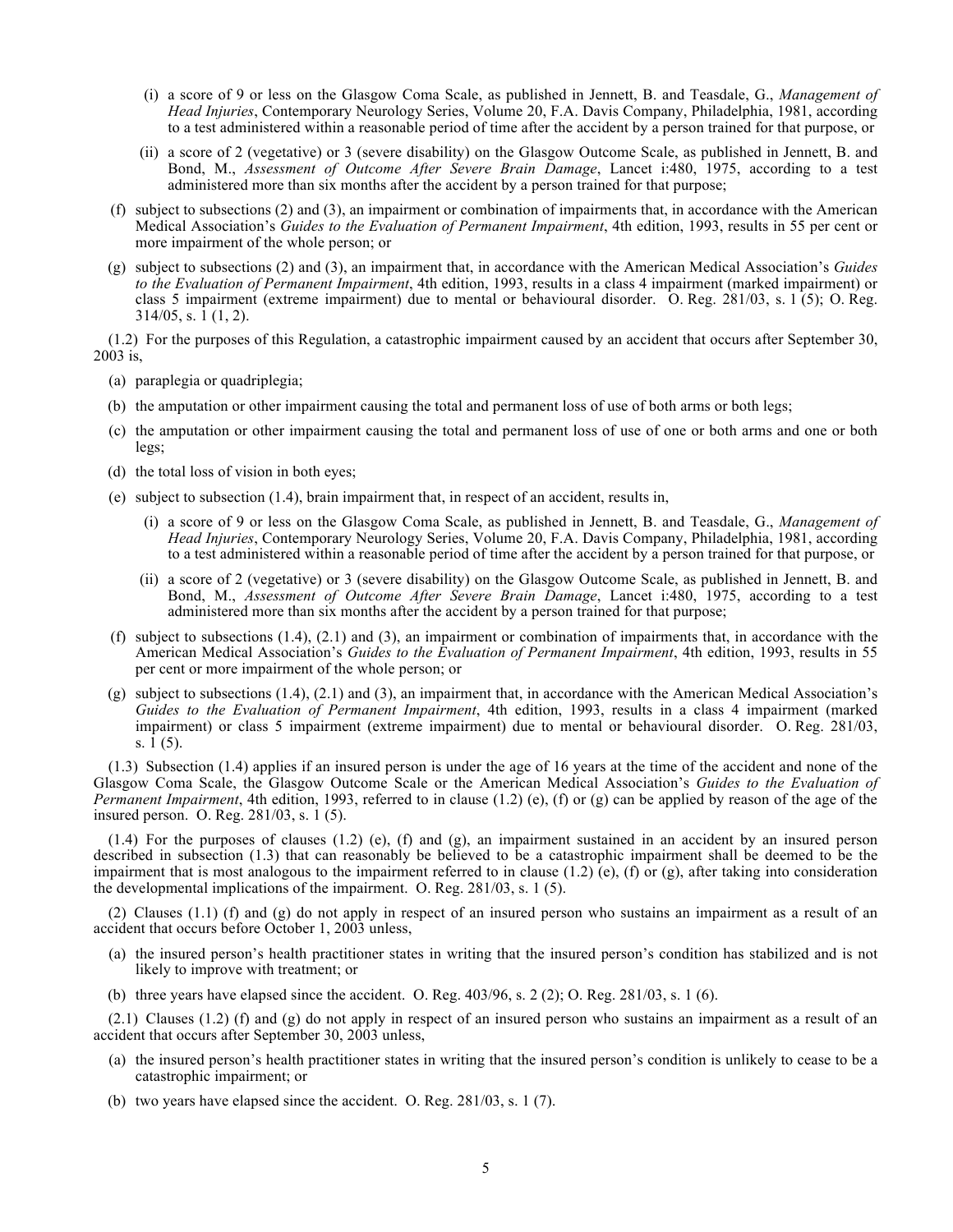(3) For the purpose of clauses  $(1.1)$  (f) and  $(g)$  and  $(1.2)$  (f) and  $(g)$ , an impairment that is sustained by an insured person but is not listed in the American Medical Association's *Guides to the Evaluation of Permanent Impairment*, 4th edition, 1993 shall be deemed to be the impairment that is listed in that document and that is most analogous to the impairment sustained by the insured person. O. Reg. 403/96, s. 2 (3); O. Reg. 281/03, s. 1 (8).

(4) For the purpose of this Regulation, a person suffers a complete inability to carry on a normal life as a result of an accident if, and only if, as a result of the accident, the person sustains an impairment that continuously prevents the person from engaging in substantially all of the activities in which the person ordinarily engaged before the accident. O. Reg. 403/96, s. 2 (4).

(5) For the purpose of this Regulation, a person is employed if, for salary, wages, other remuneration or profit, the person is engaged in employment, including self-employment, or is the holder of an office, and "employment" has a corresponding meaning. O. Reg. 403/96, s. 2 (5).

(6) For the purpose of this Regulation, a person is a dependant of another person if the person is principally dependent for financial support or care on the other person or the other person's spouse. O. Reg. 403/96, s. 2 (6), O. Reg. 114/00, s. 1 (3); O. Reg. 314/05, s. 1 (3).

(7) For the purpose of this Regulation, an aide or attendant for a person includes a family member or friend who acts as the person's aide or attendant, even if the family member or friend does not possess any special qualifications. O. Reg. 403/96, s. 2 (7).

(8) For the purpose of this Regulation, payments of severance pay or termination pay are not payments for loss of income. O. Reg. 403/96, s. 2 (8).

(9) For the purpose of this Regulation, payments for loss of income under an income continuation benefit plan shall be deemed to include the following payments:

- 1. Payments of disability pension benefits under the *Canada Pension Plan*.
- 2. Periodic payments of insurance, if the insurance,
	- i. is offered by the insurer only to persons who are employed at the time the contract for the insurance is entered into, and
	- ii. is offered by the insurer only on the basis that the maximum benefit payable is limited to an amount calculated with reference to the insured person's income from employment. O. Reg. 482/01, s. 1.
- (10) Subsection (9) only applies in respect of accidents that occur on or after January 1, 2002. O. Reg. 482/01, s. 1.

#### APPLICATION

**3.** (1) In this section,

"New Regulation" means Ontario Regulation 34/10 (Statutory Accident Benefits Schedule — Effective September 1, 2010), made under the Act. O. Reg. 35/10, s. 1.

(1.1) Subject to subsection (1.3), the benefits set out in this Regulation shall be provided under every contract evidenced by a motor vehicle liability policy in respect of accidents that occur on or after November 1, 1996 and before September 1, 2010. O. Reg. 35/10, s. 1.

- (1.2) Section 24 and Parts X, XI, XII, XIII and XV do not apply after August 31, 2010. O. Reg. 35/10, s. 1.
- (1.3) No amount referred to in this Regulation shall be paid after August 31, 2010. O. Reg. 35/10, s. 1.

(1.4) An amount that would, but for subsection (1.3), be paid under this Regulation after August 31, 2010 shall be paid under the New Regulation, but in the amount determined,

- (a) under this Regulation, other than section 24; or
- (b) under subsections 25 (1), (3), (4) and (5) of the New Regulation. O. Reg. 35/10, s. 1.

(1.5) None of the following actions shall be taken on or after September 1, 2010 in respect of an accident that occurred on or after November 1, 1996 and before September 1, 2010:

- 1. The delivery of a disability certificate for the purpose of section 20, 35 or 37.
- 2. The delivery of a notice to an insurer under subsection 32 (1) of a person's intention to apply for a benefit.
- 3. A request under clause 37 (1) (a) by an insurer.
- 4. The delivery of a treatment confirmation form for the purpose of section 37.1 or 37.2.
- 5. The delivery by an insurer of a notice for the purpose of section 37.3.
- 6. The delivery of a treatment plan for the purpose of section 38.
- 7. The delivery by an insurer of a notice for the purpose of section 38.1.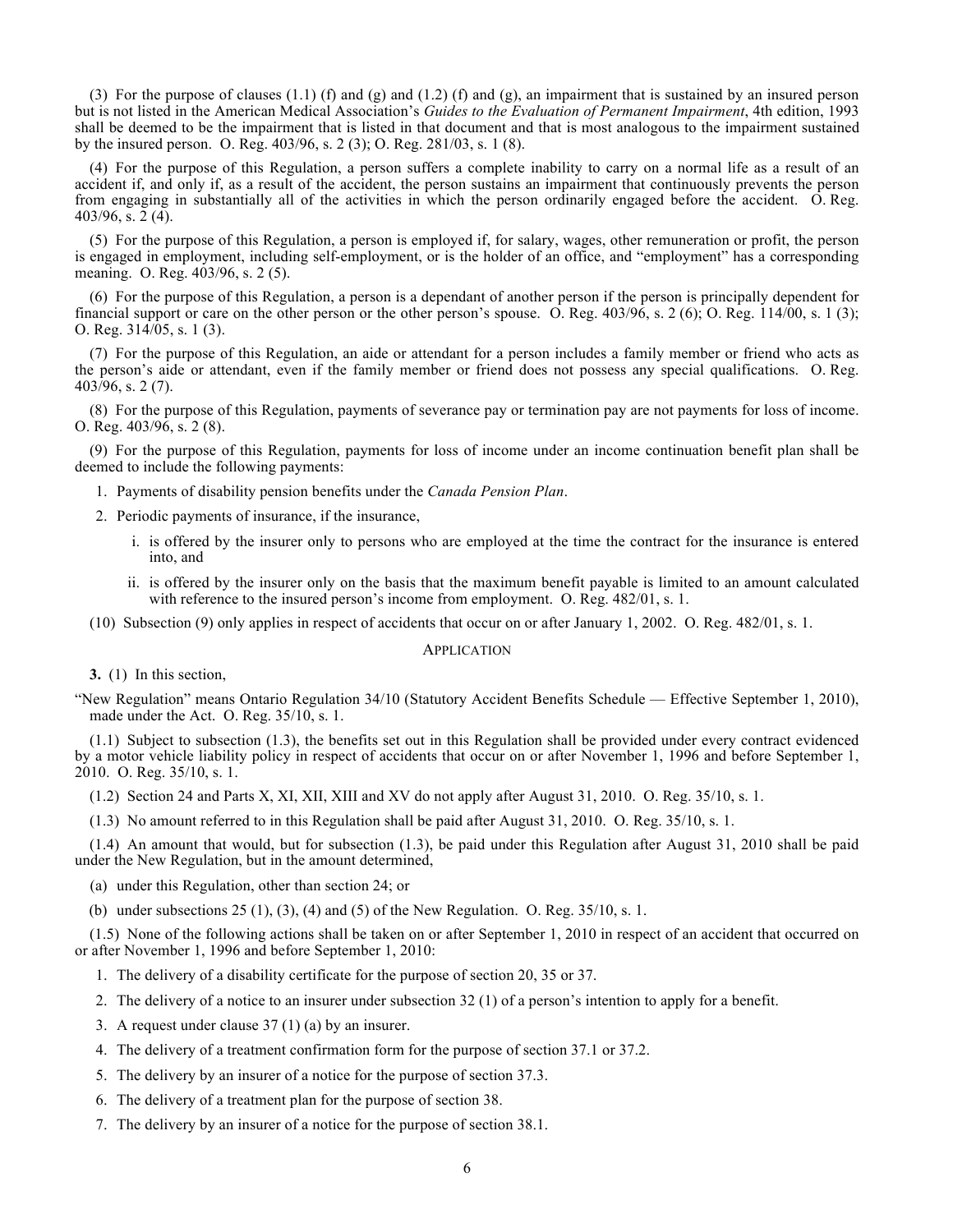- 8. The delivery of an application under section 38.2 for approval of an assessment or examination.
- 9. The delivery under section 39 of an assessment of attendant care needs.
- 10. The delivery by an insurer of a notice for the purpose of subsection 39 (5).
- 11. The delivery of an application under section 40 for a determination of whether an impairment sustained by the insured person is a catastrophic impairment.
- 12. The delivery by an insurer of any notice requiring an insured person to be examined under section 42. O. Reg. 35/10, s. 1.

(1.6) Any action referred to in subsection (1.5) that is not taken before September 1, 2010 may instead be taken under the corresponding provision of the New Regulation and, for that purpose, any time limit set out in the New Regulation applies as if any action previously taken under this Regulation was taken under the New Regulation. O. Reg. 35/10, s. 1.

(2) The benefits set out in this Regulation shall be provided in respect of accidents that occur in Canada or the United States of America, or on a vessel plying between ports of Canada or the United States of America. O. Reg. 403/96, s. 3 (2).

(3) Benefits payable under this Regulation in respect of an insured person shall be paid by the insurer that is liable to pay under subsection 268 (2) of the *Insurance Act*. O. Reg. 403/96, s. 3 (3).

(4) Subject to Part IX, the insurer shall pay the benefits under this Regulation despite section 225, subsection 233 (1), section 240 and subsection 265 (3) of the *Insurance Act*. O. Reg. 403/96, s. 3 (4).

## **PART II INCOME REPLACEMENT BENEFIT**

## ELIGIBILITY CRITERIA

**4.** (1)The insurer shall pay an insured person who sustains an impairment as a result of an accident an income replacement benefit if the insured person meets any of the following qualifications:

- 1. The insured person was employed at the time of the accident and, as a result of and within 104 weeks after the accident, suffers a substantial inability to perform the essential tasks of that employment.
- 2. The insured person,
	- i. was not employed at the time of the accident,
	- ii. was employed for at least 26 weeks during the 52 weeks before the accident or was receiving benefits under the *Employment Insurance Act* (Canada) at the time of the accident,
	- iii. was 16 years of age or more or was excused from attendance at school under the *Education Act* at the time of the accident, and
	- iv. as a result of and within 104 weeks after the accident, suffers a substantial inability to perform the essential tasks of the employment in which the insured person spent the most time during the 52 weeks before the accident.
- 3. The insured person,
	- i. was entitled at the time of the accident to start work within one year under a legitimate contract of employment that was made before the accident and that is evidenced in writing, and
	- ii. as a result of and within 104 weeks after the accident, suffers a substantial inability to perform the essential tasks of the employment he or she was entitled to start under the contract. O. Reg. 403/96, s. 4.

(2) Despite subsection (1), paragraph 3 of that subsection applies only if the accident occurs before April 15, 2004. O. Reg. 458/03, s. 2.

## PERIOD OF BENEFIT

**5.** (1) Subject to subsection (2), an income replacement benefit is payable during the period that the insured person suffers a substantial inability to perform the essential tasks of the employment in respect of which he or she qualifies for the benefit under section 4. O. Reg. 403/96, s. 5 (1).

- (2) The insurer is not required to pay an income replacement benefit,
- (a) for the first week of the disability;
- (b) for any period longer than 104 weeks of disability, unless, as a result of the accident, the insured person is suffering a complete inability to engage in any employment for which he or she is reasonably suited by education, training or experience;
- (c) in the case of an insured person who qualifies for the benefit under paragraph 3 of section 4, for the period before the day he or she would have been entitled under the contract to begin employment;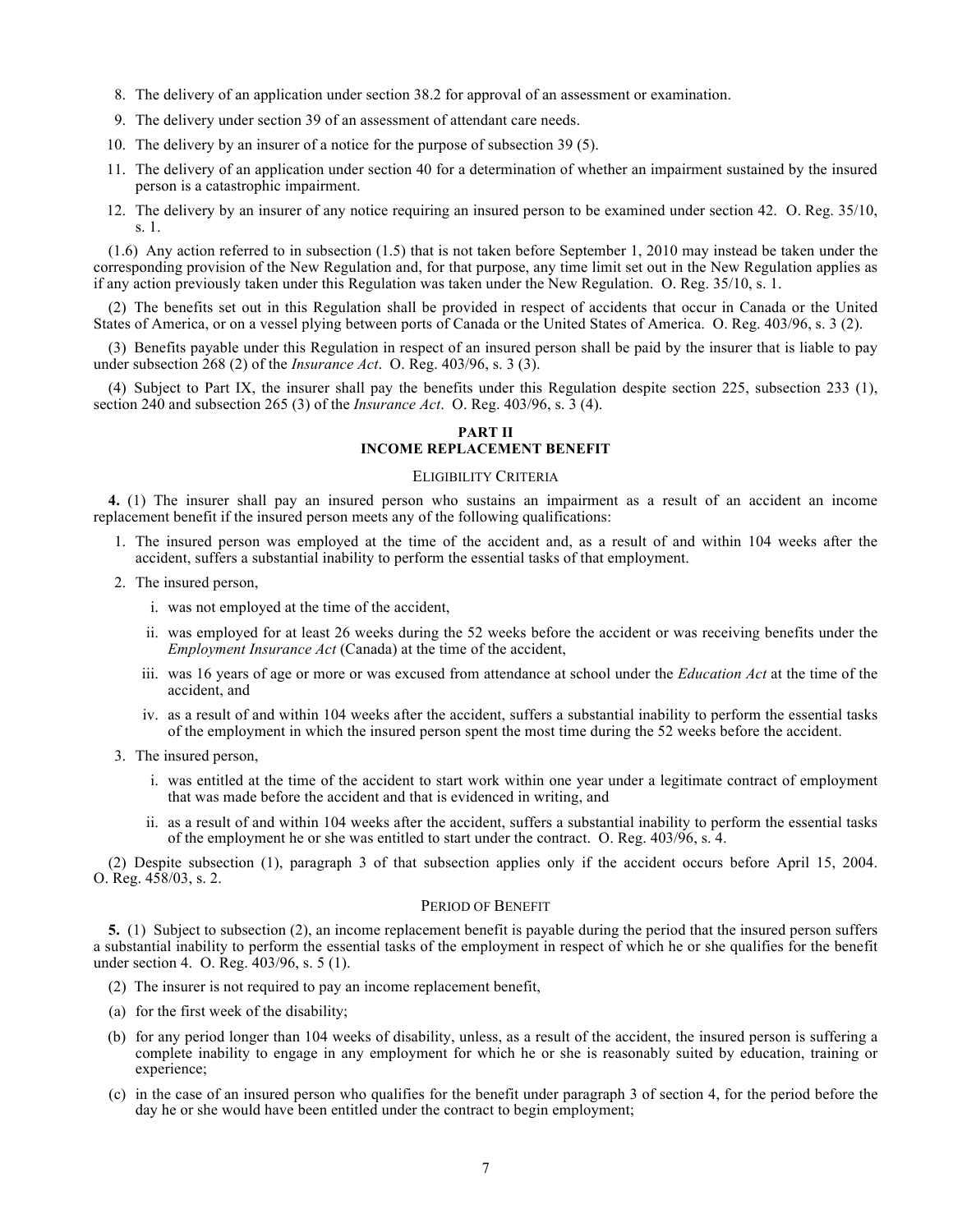- (d) for any period longer than 12 weeks after the accident, in the case of an insured person whose impairment is a Grade I whiplash-associated disorder that comes within a *Pre-approved Framework Guideline*, if the accident occurred after April 14, 2004; or
- (e) for any period longer than 16 weeks after the accident, in the case of an insured person whose impairment is a Grade II whiplash-associated disorder that comes within a *Pre-approved Framework Guideline*, if the accident occurred after April 14, 2004. O. Reg. 403/96, s. 5 (2); O. Reg. 458/03, s. 3; O. Reg. 295/07, s. 2.

### AMOUNT OF BENEFIT

- **6.** (1) The amount of the income replacement benefit shall be,
- (a) for each of the first 104 weeks of disability, 80 per cent of the insured person's net weekly income from employment determined in accordance with section 61; and
- (b) for each week after the first 104 weeks of disability, the greater of the amount specified in clause (a) and \$185. O. Reg. 403/96, s. 6 (1).

(2) The insurer may deduct from the amount of the income replacement benefit payable to an insured person 80 per cent of the net income received by the insured person in respect of any employment subsequent to the accident. O. Reg. 403/96, s. 6 (2).

(3) For the purpose of subsection (2), the net income received by an insured person in respect of employment subsequent to the accident shall be determined by subtracting the following amounts from the gross income received by the person in respect of the employment subsequent to the accident:

- 1. The premium payable by the person under the *Employment Insurance Act* (Canada) on the gross income.
- 2. The contribution payable by the person under the *Canada Pension Plan* on the gross income.
- 3. The income tax payable by the person under the *Income Tax Act* (Canada) and the *Income Tax Act* (Ontario) on the gross income. O. Reg. 403/96, s. 6 (3).

(4) For the purpose of subsection (2), net income from self-employment for an insured person who was self-employed at the time of the accident shall be determined without making any deductions for,

- (a) expenses that were not reasonable or necessary to prevent a loss of revenue;
- (b) salary expenses that were paid to replace the person's active participation in the business, except to the extent that those expenses were reasonable for that purpose; and
- (c) non-salary expenses that were different in nature or greater than the non-salary expenses incurred before the accident, except to the extent that those expenses were necessary to prevent or reduce any losses resulting from the accident. O. Reg. 403/96, s. 6 (4).

(5) If the insured person was self-employed at the time of the accident and the person incurs losses from self-employment as a result of the accident, the insurer shall add to the amount of the income replacement benefit payable to the person 80 per cent of the losses from self-employment incurred as a result of the accident. O. Reg. 403/96, s. 6 (5).

(6) For the purpose of subsection (5), losses from self-employment shall be determined in the same manner as losses from the business in which the person was self-employed would be determined under subsection 9 (2) of the *Income Tax Act* (Canada) and the *Income Tax Act* (Ontario), without making any deductions for,

- (a) expenses that were not reasonable or necessary to prevent a loss of revenue;
- (b) salary expenses that were paid to replace the person's active participation in the business, except to the extent that those expenses were reasonable for that purpose;
- (c) non-salary expenses that were different in nature or greater than the non-salary expenses incurred before the accident, except to the extent that those expenses were necessary to prevent or reduce any losses resulting from the accident;
- (d) expenses that are eligible for capital cost allowance or an allowance on eligible capital property; or
- (e) losses deductible under section 111 of the *Income Tax Act* (Canada). O. Reg. 403/96, s. 6 (6).

#### COLLATERAL PAYMENTS FOR LOSS OF INCOME AND MAXIMUM AMOUNT OF BENEFIT

**7.** (1) Despite subsections 6 (1) and (5), but subject to subsection 6 (2), the weekly amount of an income replacement benefit payable to a person shall be the lesser of the following amounts:

- 1. The amount determined under subsections 6 (1) and (5), reduced by,
	- i. net weekly payments for loss of income that are being received by the person as a result of the accident under the laws of any jurisdiction or under any income continuation benefit plan, and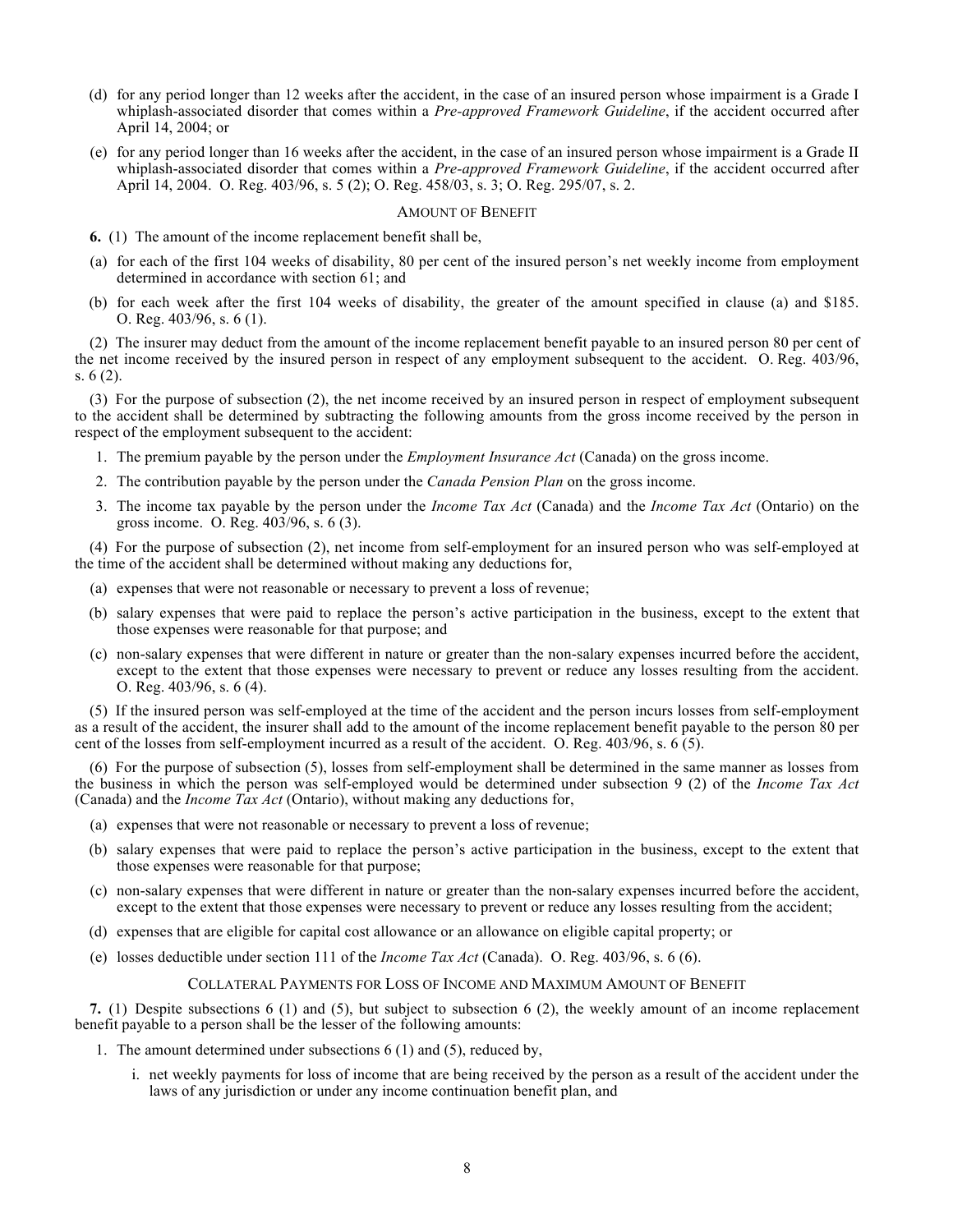- ii. net weekly payments for loss of income that are not being received by the person but are available to the person as a result of the accident under the laws of any jurisdiction or under any income continuation benefit plan, unless the person has applied to receive the payments for loss of income.
- 2. The greater of the following amounts:
	- i. \$400.
	- ii. If the optional income replacement benefit referred to in section 27 has been purchased and is applicable to the person, the amount fixed by the optional benefit. O. Reg. 403/96, s. 7 (1); O. Reg. 462/96, s. 4; O. Reg. 281/03, s. 2 (1, 2).

(2) For the purposes of paragraph 1 of subsection (1), the amount determined under subsections 6 (1) and (5) shall not be reduced by,

- (a) benefits under the *Employment Insurance Act* (Canada) that are being received by or are available to the person;
- (b) payments under a sick leave plan that are not being received by the person but are available to the person; or
- (c) payments under a workers' compensation law or plan that are not being received by the person and to which the person is not entitled because the person has elected under the workers' compensation law or plan to bring an action. O. Reg. 403/96, s. 7 (2); O. Reg. 281/03, s. 2 (3).

(3) For the purpose of this section, net weekly payments for loss of income shall be determined by subtracting from the gross weekly amount of payments for loss of income the income tax payable by the person under the *Income Tax Act* (Canada) and the *Income Tax Act* (Ontario) on the gross weekly amount of payments for loss of income. O. Reg. 403/96, s. 7 (3).

(4) For the purpose of subsection (3), the person whose net weekly payments for loss of income are to be determined shall be deemed to be a resident of Ontario. O. Reg. 403/96, s. 7 (4).

#### GROSS INCOME CALCULATIONS

**8.** (1) An insured person who is eligible for an income replacement benefit under paragraph 1 of section 4 and who was not self-employed at any time during the four weeks before the accident shall designate one of the following time periods:

- 1. The four weeks before the accident.
- 2. The 52 weeks before the accident. O. Reg. 403/96, s. 8 (1).

(2) An insured person who is eligible for an income replacement benefit under paragraph 1 of section 4 and who was selfemployed at any time during the four weeks before the accident shall designate one of the following time periods:

- 1. The 52 weeks before the accident.
- 2. The last fiscal year completed before the accident for the business in which the person was self-employed, if the business completed a fiscal year before the accident. O. Reg. 403/96, s. 8 (2).

(3) For the purpose of determining the amount of an insured person's income replacement benefit, the gross annual income from employment for a person who qualifies for a benefit under paragraph 1 of section 4 shall be deemed to be the following amount:

- 1. In the case of a person who designated the four weeks before the accident under paragraph 1 of subsection (1), the person's gross income from employment for the four weeks before the accident, multiplied by 13.
- 2. In the case of a person who designated the 52 weeks before the accident under paragraph 2 of subsection (1) or paragraph 1 of subsection (2), the person's gross income from employment for the 52 weeks before the accident.
- 3. In the case of a person who designated the last fiscal year completed before the accident under paragraph 2 of subsection (2), the person's gross income from employment for that fiscal year. O. Reg. 403/96, s. 8 (3); O. Reg. 462/96, s. 5.

(4) For the purpose of determining the amount of an insured person's income replacement benefit, the gross annual income from employment for a person who qualifies for a benefit under paragraph 2 of section 4 shall be deemed to be the person's gross income from employment for the 52 weeks before the accident. O. Reg. 403/96, s. 8 (4).

(5) For the purpose of determining the amount of an insured person's income replacement benefit, the gross annual income from employment for a person who qualifies for a benefit under paragraph 3 of section 4 shall be deemed to be the gross income payable under the contract of employment, extrapolated to reflect an annual income. O. Reg. 403/96, s. 8 (5).

(6) A determination of gross income under subsection (3) or (4) shall include any benefits received under the *Employment Insurance Act* (Canada) or a predecessor of that Act in respect of the relevant period. O. Reg. 403/96, s. 8 (6).

(7) If a person qualifies for an income replacement benefit under paragraph 1 or 2 of section 4 and also qualifies under paragraph 3 of section 4, the person's gross annual income from employment shall be determined under subsection (3) or (4), as the case may be, until the day he or she would have been entitled to begin employment under the contract described in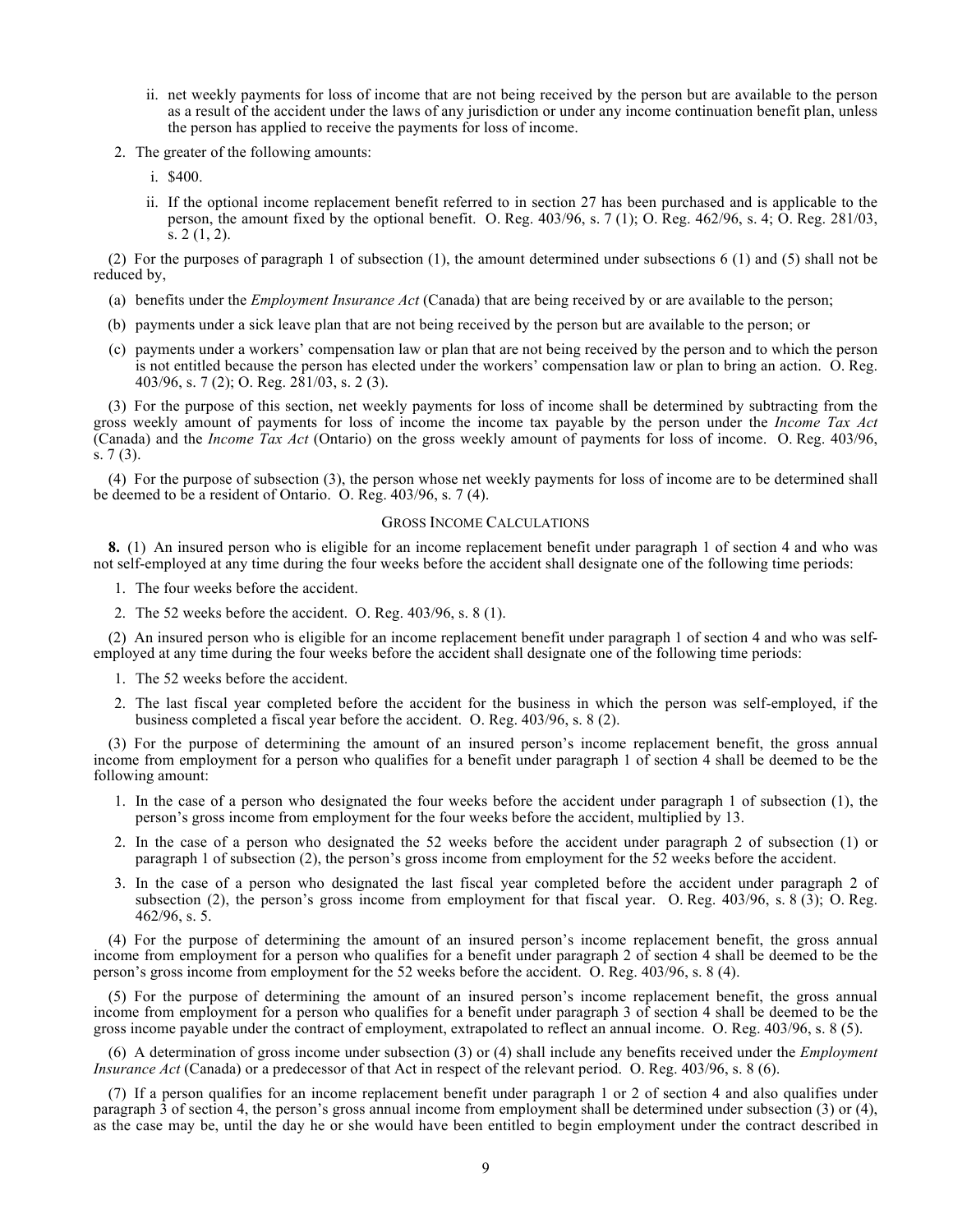paragraph 3 of section 4, and thereafter the person's gross annual income from employment shall be determined in accordance with subsection (5). O. Reg. 403/96, s. 8 (7).

## ADJUSTMENT AFTER AGE 65

**9.** (1) Despite sections 6 and 7, if a person is receiving an income replacement benefit immediately before attaining 65 years of age, the weekly amount of the benefit shall be adjusted, on the later of the date the person attains 65 years of age and the second anniversary of the date the person began receiving the benefit, to the amount determined in accordance with the following formula:

$$
A = B \times 0.02 \times C
$$

where,

 $A =$  the amount to which the weekly amount of the income replacement benefit shall be adjusted,

 $B =$  the weekly amount of the income replacement benefit that the person was entitled to receive immediately before the adjustment, including any additions required by subsection  $6(5)$  but without making any deductions permitted by subsection 6 (2),

 $C =$  the lesser of,

- i. 35, and
- ii. the number of years during which the person qualified for the income replacement benefit before the adjustment is made.

O. Reg. 403/96, s. 9 (1).

(2) An income replacement benefit that has been adjusted under subsection (1) is payable until the person dies. O. Reg. 403/96, s. 9 (2).

(3) Section 5 and subsections 6 (2) to (6) do not apply to an income replacement benefit that has been adjusted under subsection (1). O. Reg. 403/96, s. 9 (3).

#### ENTITLEMENT ARISING AFTER AGE 65

**10.** (1) Despite sections 6 and 7, if a person becomes entitled to receive an income replacement benefit after attaining 65 years of age, the weekly amount of the benefit shall be the amount determined under section 7 multiplied by the factor set out in Column 2 of the Table to this subsection opposite the number of weeks that have elapsed since the person became entitled to receive the benefit.

| Column 1                                  | Column 2       |
|-------------------------------------------|----------------|
| Number of weeks since Entitlement Arose   | Factor         |
| Less than 52 weeks                        |                |
| 52 weeks or more but less than 104 weeks  |                |
| 104 weeks or more but less than 156 weeks |                |
| 156 weeks or more but less than 208 weeks | 0 <sup>3</sup> |
| 208 weeks or more                         |                |

O. Reg. 403/96, s. 10 (1).

(2) An income replacement benefit is no longer payable to a person to whom subsection (1) applies if more than 208 weeks have elapsed since the person became entitled to the benefit. O. Reg. 403/96, s. 10 (2).

(3) Subsections 6 (2) to (6) do not apply to the income replacement benefit paid to a person to whom subsection (1) applies. O. Reg. 403/96, s. 10 (3).

**10.1** The age distinctions in sections 9 and 10 apply despite the *Human Rights Code*. O. Reg. 536/06, s. 1.

#### TEMPORARY RETURN TO EMPLOYMENT

**11.** A person receiving an income replacement benefit may return to or start an employment at any time during the 104 weeks following the onset of the disability in respect of which the benefit is paid without affecting his or her entitlement to resume receiving benefits under this Part if, as a result of the accident, he or she is unable to continue in the employment. O. Reg. 403/96, s. 11.

## **PART III NON-EARNER BENEFIT**

**12.** (1) The insurer shall pay an insured person who sustains an impairment as a result of an accident a non-earner benefit if the insured person meets any of the following qualifications: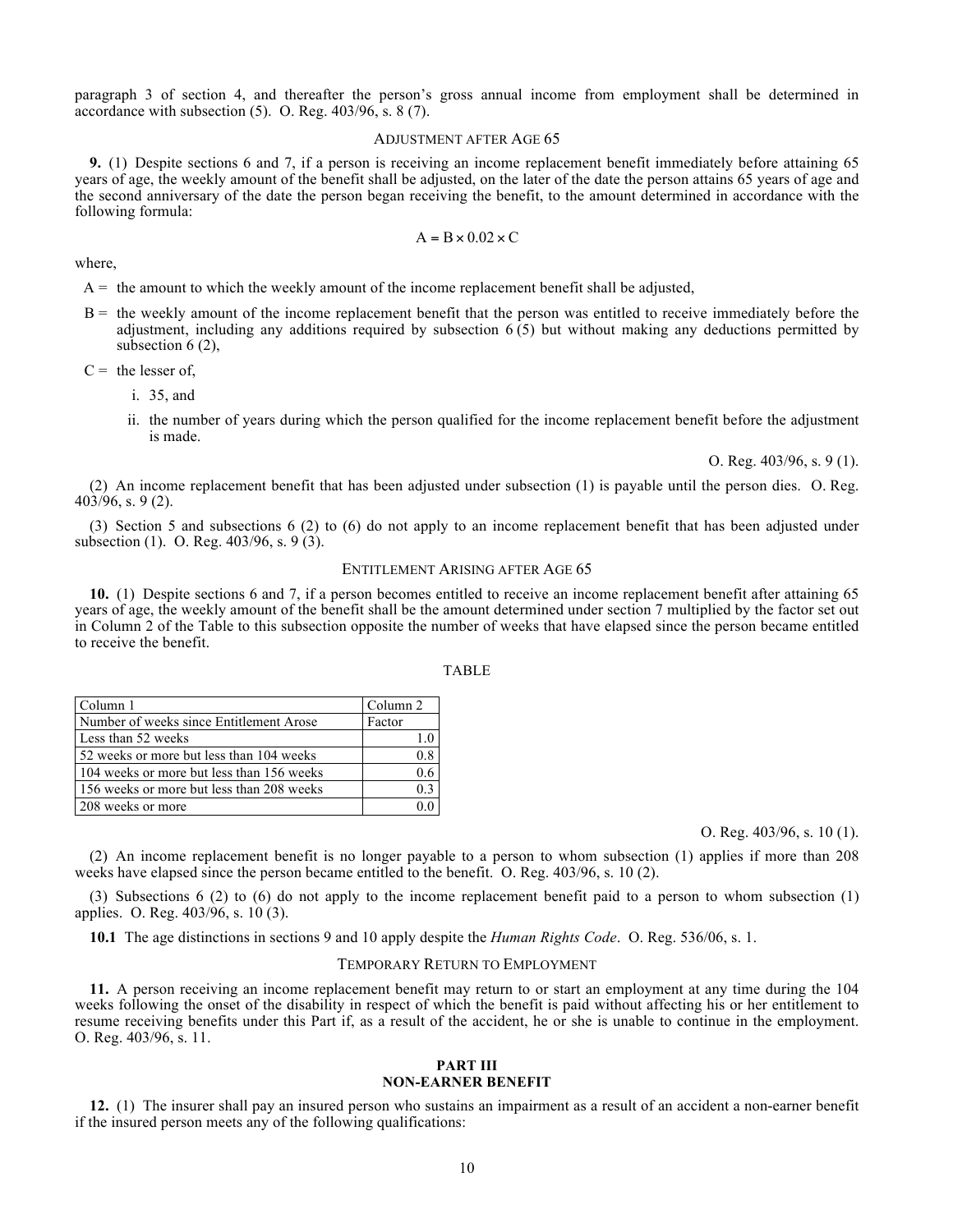- 1. The insured person suffers a complete inability to carry on a normal life as a result of and within 104 weeks after the accident and does not qualify for an income replacement benefit.
- 2. The insured person suffers a complete inability to carry on a normal life as a result of and within 104 weeks after the accident, received a caregiver benefit as a result of the accident and there is no longer a person in need of care.
- 3. The insured person suffers a complete inability to carry on a normal life as a result of and within 104 weeks after the accident and,
	- i. was enrolled on a full-time basis in elementary, secondary or post-secondary education at the time of the accident, or
	- ii. completed his or her education less than one year before the accident and was not employed, after completing his or her education and before the accident, in an employment that reflected his or her education and training. O. Reg. 403/96, s. 12 (1).

(2) Subject to subsection (3), the amount of the non-earner benefit shall be \$185 for each week that the insured person is eligible to receive the benefit. O. Reg. 403/96, s. 12 (2).

(3) If a person qualifies for a non-earner benefit under paragraph 3 of subsection (1) and more than 104 weeks have elapsed since the onset of the disability, the amount of the non-earner benefit shall be \$320 for each week that the insured person continues to be eligible to receive the benefit. O. Reg. 403/96, s. 12 (3).

- (4) The insurer may deduct the following amounts from the amount payable to an insured person as a non-earner benefit:
- 1. Net weekly payments for loss of income that are being received by the insured person as a result of the accident under the laws of any jurisdiction or under any income continuation benefit plan.
- 2. Net weekly payments for loss of income that are not being received by the insured person but are available to the insured person as a result of the accident under the laws of any jurisdiction or under any income continuation benefit plan, unless the insured person has applied to receive the payments for loss of income. O. Reg. 403/96, s. 12 (4); O. Reg. 462/96, s. 6.

(5) For the purpose of subsection (4), subsections 7 (2) and (3) apply with necessary modifications. O. Reg. 403/96, s. 12 (5).

(6) Subject to subsection (7), the non-earner benefit is payable during the period that the insured person suffers a complete inability to carry on a normal life. O. Reg. 403/96, s. 12 (6).

- (7) The insurer,
- (a) is not required to pay a non-earner benefit for the first 26 weeks after the onset of the complete inability to carry on a normal life; and
- (b) is not required to pay a non-earner benefit for any period before the insured person attains 16 years of age. O. Reg. 403/96, s. 12 (7).

(8) Sections 9 and 10 apply, with necessary modifications, to a non-earner benefit and, for that purpose, the reference in subsection 10 (1) to "the amount determined under section  $7$ " shall be deemed to be a reference to the amount referred to in subsection (2) of this section. O. Reg. 403/96, s. 12 (8).

#### **PART IV CAREGIVER BENEFIT**

**13.** (1) The insurer shall pay an insured person who sustains an impairment as a result of an accident a caregiver benefit if the insured person meets all of the following qualifications:

- 1. At the time of the accident,
	- i. the insured person was residing with a person in need of care, and
	- ii. the insured person was the primary caregiver for the person in need of care and did not receive any remuneration for engaging in caregiving activities.
- 2. As a result of and within 104 weeks after the accident, the insured person suffers a substantial inability to engage in the caregiving activities in which he or she engaged at the time of the accident. O. Reg. 403/96, s. 13 (1).

(2) The caregiver benefit shall pay for reasonable and necessary expenses incurred as a result of the accident in caring for a person in need of care. O. Reg. 403/96, s. 13 (2).

- (3) The amount of the caregiver benefit shall not exceed,
- (a) for the first person in need of care,
	- (i) \$250 per week, or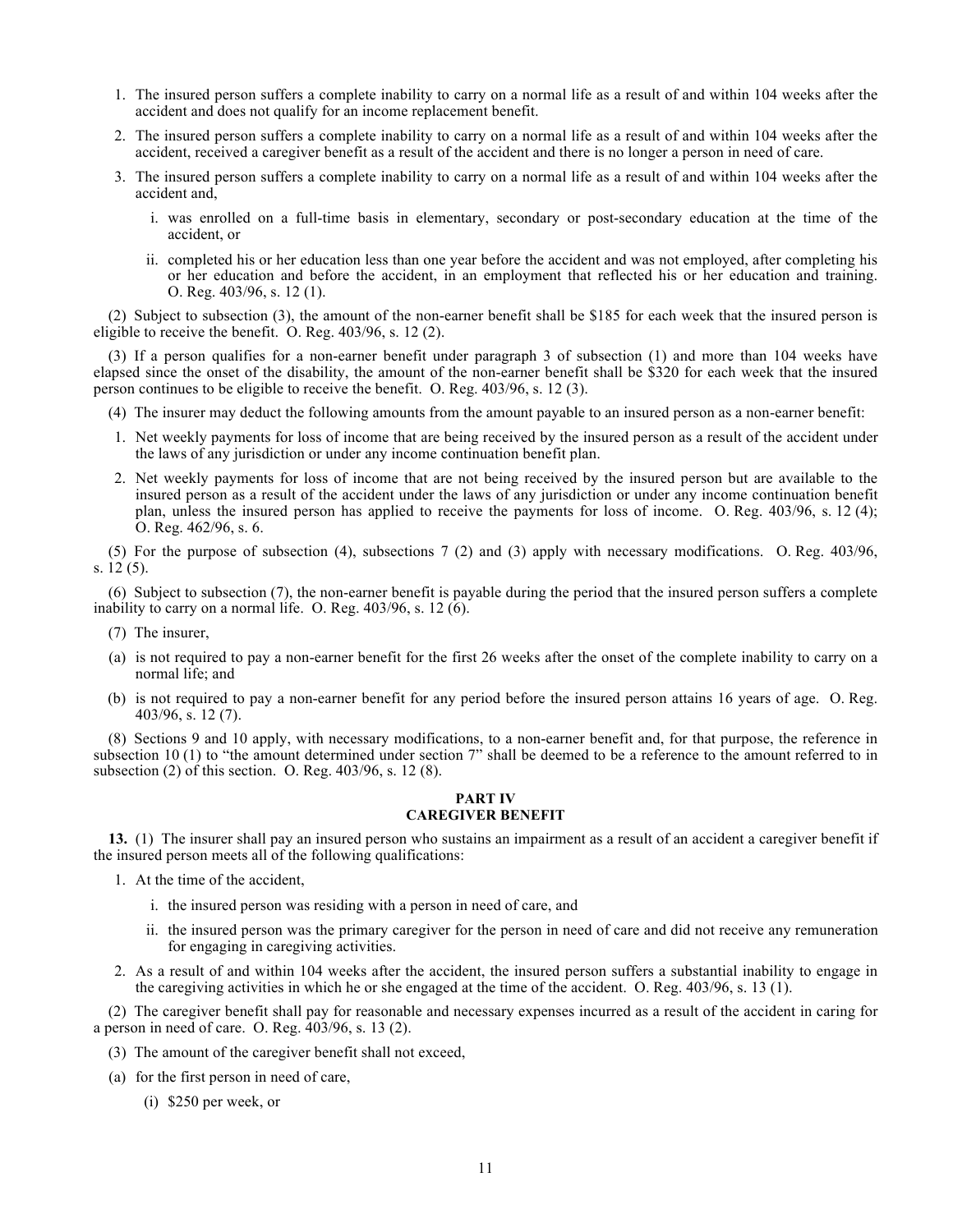- (ii) if the optional caregiver and dependant care benefit referred to in section 27 has been purchased and is applicable to the insured person, the amount fixed by the optional benefit; and
- (b) for each additional person in need of care,
	- (i) \$50 per week, or
	- (ii) if the optional caregiver and dependant care benefit referred to in section 27 has been purchased and is applicable to the insured person, the amount fixed by the optional benefit. O. Reg. 403/96, s. 13 (3).

(4) The insurer is not required to pay a caregiver benefit for any period longer than 104 weeks of disability, unless, as a result of the accident, the insured person is suffering a complete inability to carry on a normal life. O. Reg. 403/96, s. 13 (4).

#### **PART V**

## **MEDICAL, REHABILITATION AND ATTENDANT CARE BENEFITS**

## MEDICAL BENEFIT

**14.** (1) The insurer shall pay an insured person who sustains an impairment as a result of an accident a medical benefit. O. Reg. 403/96, s. 14 (1).

(2) The medical benefit shall pay for all reasonable and necessary expenses incurred by or on behalf of the insured person as a result of the accident for,

- (a) medical, surgical, dental, optometric, hospital, nursing, ambulance, audiometric and speech-language pathology services;
- (b) chiropractic, psychological, occupational therapy and physiotherapy services;
- (c) medication;
- (d) prescription eyewear;
- (e) dentures and other dental devices;
- (f) hearing aids, wheelchairs or other mobility devices, prostheses, orthotics and other assistive devices;
- (g) transportation for the insured person to and from treatment sessions, including transportation for an aide or attendant;
- (h) other goods and services of a medical nature that the insured person requires. O. Reg. 403/96, s. 14 (2).

(3) The insurer is not liable to pay a medical benefit for goods or services that are experimental in nature. O. Reg. 403/96, s. 14 (3).

(4) The insurer is not liable to pay a medical benefit for expenses related to professional services described in clause (2) (a), (b) or (h) rendered to an insured person that exceed the maximum rate or amount of expenses established under the *Guidelines* applicable to the claim. O. Reg. 281/03, s. 3.

(4.1) If the *Guidelines* applicable to the claim establish a range of rates or amounts for expenses related to professional services rendered to an insured person,

- (a) the highest rate or amount in the range shall be deemed, for the purposes of subsection (4), to be the maximum rate or amount established under the *Guidelines* applicable to the claim; and
- (b) an insurer that is liable to pay a medical benefit for expenses related to the services described in clause (2) (a), (b) or (h) shall not pay less than the lowest amount or rate in the range unless the insured person's claim is for less than the lowest amount or rate in the range. O. Reg. 281/03, s. 3.

(5) Subject to subsection (6), the insurer is not liable to pay a medical benefit under clause (2) (g) for expenses related to transportation unless the expenses are authorized by, and are calculated by applying the rates set out in, the *Transportation Expense Guidelines* published in *The Ontario Gazette* by the Ontario Insurance Commission or Financial Services Commission of Ontario, as they may be amended from time to time. O. Reg. 403/96, s. 14 (5); O. Reg. 303/98, s. 1 (2).

- (6) The insurer is not liable to pay a medical benefit under clause  $(2)$  (g) for expenses related to,
- (a) the first 50 kilometres of transportation in the insured person's automobile to and from a treatment session if the accident occurred before April 15, 2004; or
- (b) the first 50 kilometres of transportation to and from a treatment session if the accident occurred after April 14, 2004, unless the insured person sustained a catastrophic impairment as a result of the accident. O. Reg. 458/03, s. 4.

#### REHABILITATION BENEFIT

**15.** (1) The insurer shall pay an insured person who sustains an impairment as a result of an accident a rehabilitation benefit. O. Reg. 403/96, s. 15 (1).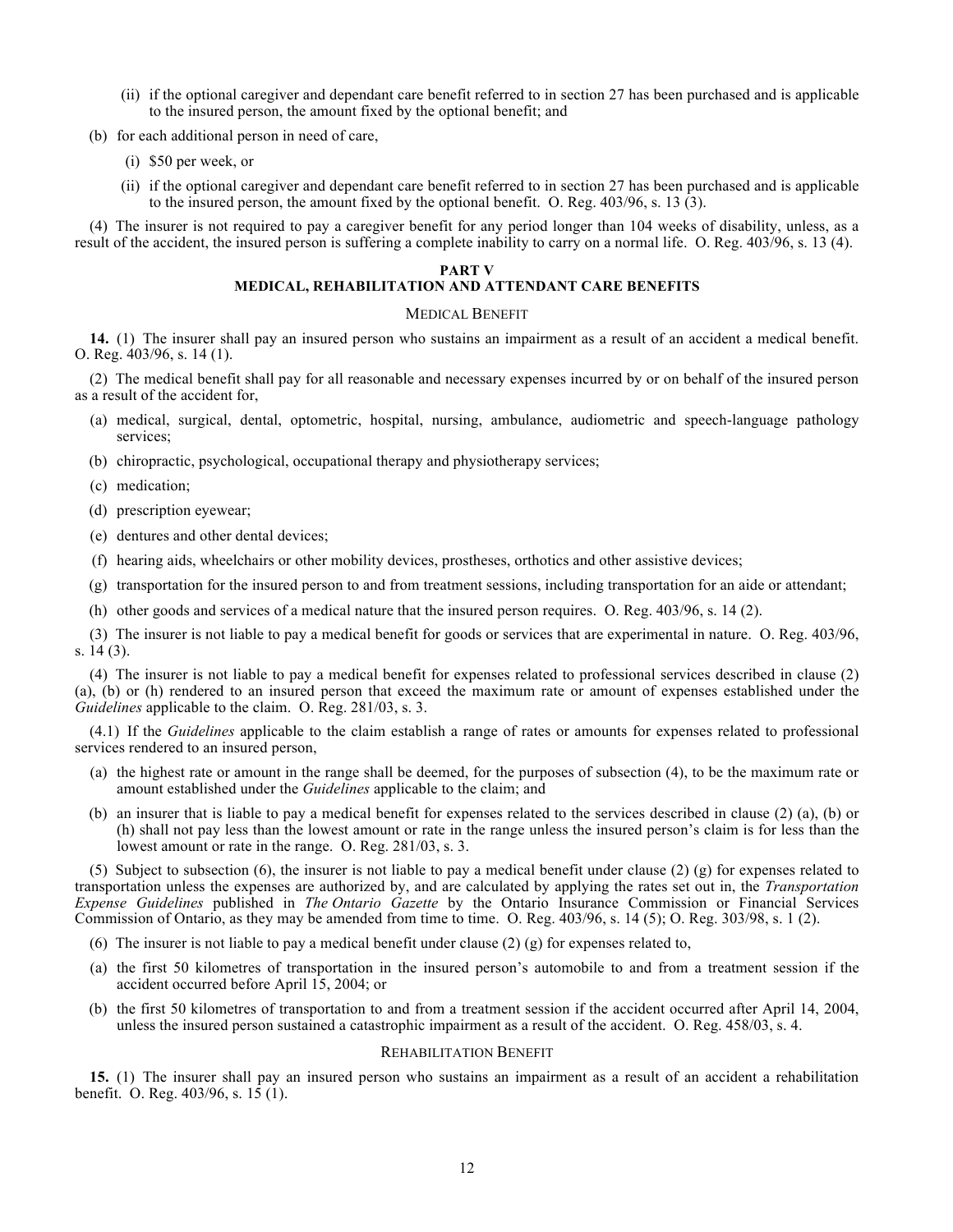(2) The rehabilitation benefit shall pay for reasonable and necessary measures undertaken by an insured person to reduce or eliminate the effects of any disability resulting from the impairment or to facilitate the insured person's reintegration into his or her family, the rest of society and the labour market. O. Reg. 403/96, s. 15 (2).

(3) Measures to reintegrate an insured person into the labour market include measures that are reasonable and necessary to enable the person to,

- (a) engage in employment that is as similar as possible to employment in which he or she engaged before the accident; or
- (b) lead as normal a work life as possible. O. Reg. 403/96, s. 15 (3).

(4) In determining whether a measure is reasonable and necessary for the purpose of subsection (3), the insurer shall consider the insured person's personal and vocational characteristics. O. Reg. 403/96, s. 15 (4).

(5) The rehabilitation benefit shall pay for all reasonable and necessary expenses incurred by or on behalf of the insured person as a result of the accident for a purpose referred to in subsection (2) for,

- (a) life skills training;
- (b) family counselling;
- (c) social rehabilitation counselling;
- (d) financial counselling;
- (e) employment counselling;
- (f) vocational assessments;
- (g) vocational or academic training;
- (h) workplace modifications and workplace devices, including communications aids, to accommodate the needs of the insured person;
- (i) home modifications and home devices, including communications aids, to accommodate the needs of the insured person, or the purchase of a new home if it is more reasonable to purchase a new home to accommodate the needs of the insured person than to renovate the insured person's existing home;
- (j) vehicle modifications to accommodate the needs of the insured person, or the purchase of a new vehicle if it is more reasonable to purchase a new vehicle to accommodate the needs of the insured person than to modify an existing vehicle;
- (k) transportation for the insured person to and from counselling and training sessions, including transportation for an aide or attendant;
- (l) other goods and services that the insured person requires, except services provided by a case manager. O. Reg. 403/96, s. 15 (5); O. Reg. 281/03, s. 4 (1).

(6) The insurer is not liable to pay a rehabilitation benefit for expenses related to professional services described in any of clauses (5) (a) to (g) or clause (5) (l) rendered to an insured person that exceed the maximum rate or amount of expenses established under the *Guidelines* applicable to the claim. O. Reg. 281/03, s. 4 (2).

(6.1) If the *Guidelines* applicable to the claim establish a range of rates or amounts for expenses related to professional services rendered to an insured person,

- (a) the highest rate or amount in the range shall be deemed, for the purpose of subsection (6), to be the maximum rate or amount established under the *Guidelines* applicable to the claim; and
- (b) an insurer that is liable to pay a rehabilitation benefit for expenses related to the services described in any of clauses (5) (a) to (g) or clause (5) (l) shall not pay less than the lowest amount or rate in the range unless the insured person's claim is for less than the lowest amount or rate in the range. O. Reg. 281/03, s. 4 (2).

(7) For the purpose of clause (5) (i), expenses incurred to renovate the insured person's home shall be deemed not to be reasonable and necessary expenses if the renovations are only for the purpose of giving the insured person access to areas of the home that are not needed for ordinary living. O. Reg. 403/96, s. 15 (7).

(8) The amount of the rehabilitation benefit for the purchase of a new home shall not exceed the value of the renovations to the insured person's existing home that would have been required to accommodate the needs of the insured person. O. Reg. 403/96, s. 15 (8).

(9) For the purpose of clause (5) (j), expenses incurred to purchase or modify a vehicle to accommodate the needs of an insured person shall be deemed not to be reasonable and necessary expenses if they are incurred within five years after the last expenses incurred for that purpose in respect of the same accident. O. Reg. 403/96, s. 15 (9).

(10) The amount of the rehabilitation benefit for the purchase of a new vehicle shall not exceed the cost of the new vehicle, less the trade-in value of the existing vehicle. O. Reg. 403/96, s. 15 (10).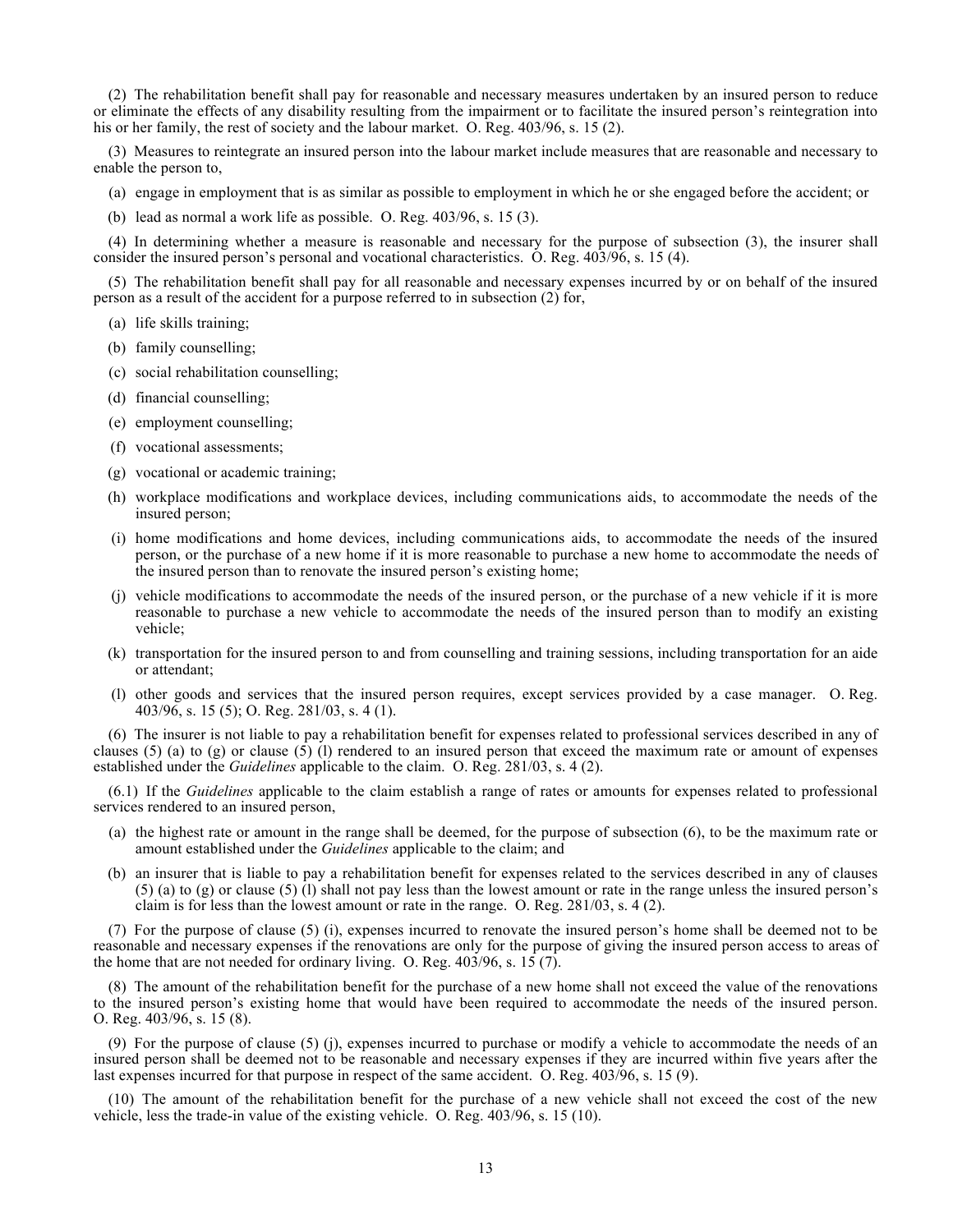(11) Subject to subsection (12), the insurer is not liable to pay a rehabilitation benefit under clause (5) (k) for expenses related to transportation unless the expenses are authorized by, and are calculated by applying the rates set out in, the *Transportation Expense Guidelines* published in *The Ontario Gazette* by the Ontario Insurance Commission or Financial Services Commission of Ontario, as they may be amended from time to time. O. Reg. 403/96, s. 15 (11); O. Reg. 303/98, s. 2 (2).

- (12) The insurer is not liable to pay a rehabilitation benefit under clause (5) (k) for expenses related to,
- (a) the first 50 kilometres of transportation in the insured person's automobile to and from a counselling or training session if the accident occurred before April 15, 2004; or
- (b) the first 50 kilometres of transportation to and from a counselling or training session if the accident occurred after April 14, 2004, unless the insured person sustained a catastrophic impairment as a result of the accident. O. Reg.  $458/03$ , s. 5.

## ATTENDANT CARE BENEFIT

**16.** (1) The insurer shall pay an insured person who sustains an impairment as a result of an accident an attendant care benefit. O. Reg.  $403/96$ , s.  $16(1)$ .

(1.1) Despite subsection (1), if the accident occurred after April 14, 2004, no attendant care benefit is payable to an insured person whose impairment is a Grade I or Grade II whiplash-associated disorder that comes within a *Pre-approved Framework Guideline*. O. Reg. 295/07, s. 3.

(2) The attendant care benefit shall pay for all reasonable and necessary expenses incurred by or on behalf of the insured person as a result of the accident for,

- (a) services provided by an aide or attendant; or
- (b) services provided by a long-term care facility, including a nursing home, home for the aged or chronic care hospital. O. Reg. 403/96, s. 16 (2).

(3) Subsection (2) does not apply to expenses for which payment may be obtained under clause 14 (2) (g), 15 (5) (k) or subsection 24 (1.6). O. Reg. 403/96, s. 16 (3); O. Reg. 533/06, s. 2.

(4) The monthly amount payable by the attendant care benefit shall be determined in accordance with Form 1. O. Reg. 403/96, s. 16 (4).

(5) The amount of the attendant care benefit payable in respect of an insured person shall not exceed the amount determined under the following rules:

- 1. If the accident occurred before October 1, 2003, the amount of the attendant care benefit payable in respect of the insured person shall not exceed,
	- i. \$3,000 per month, if the insured person did not sustain a catastrophic impairment as a result of the accident, or
	- ii. \$6,000 per month, if the insured person sustained a catastrophic impairment as a result of the accident.
- 2. If the accident occurred on or after October 1, 2003 and the optional medical, rehabilitation and attendant care benefit referred to in section 27 has not been purchased and does not apply to the insured person, the amount of the attendant care benefit payable in respect of the insured person shall not exceed,
	- i. \$3,000 per month, if the insured person did not sustain a catastrophic impairment as a result of the accident, or
	- ii. \$6,000 per month, if the insured person sustained a catastrophic impairment as a result of the accident.
- 3. If the accident occurred on or after October 1, 2003 and the optional medical, rehabilitation and attendant care benefit referred to in section 27 has been purchased and applies to the insured person, the amount of the attendant care benefit payable in respect of the insured person shall not exceed the monthly limit under subsection 27 (5). O. Reg. 281/03, s. 5; O. Reg. 458/03, s. 6 (2).

## CASE MANAGER SERVICES

**17.** (1) The insurer shall pay all reasonable and necessary expenses incurred by or on behalf of an insured person as a result of the accident for services provided by a qualified case manager in accordance with a treatment plan if,

- (a) the insured person sustains a catastrophic impairment as a result of the accident; or
- (b) the accident occurred on or after October 1, 2003 and the optional medical, rehabilitation and attendant care benefit referred to in section 27 has been purchased and applies to the insured person. O. Reg. 281/03, s. 6.

(2) The insurer is not liable under subsection (1) to pay expenses related to professional services rendered to an insured person that exceed the maximum rate or amount of expenses established under the *Guidelines* applicable to the claim. O. Reg. 281/03, s. 6.

(3) If the *Guidelines* applicable to the claim establish a range of rates or amounts for expenses related to professional services rendered to an insured person,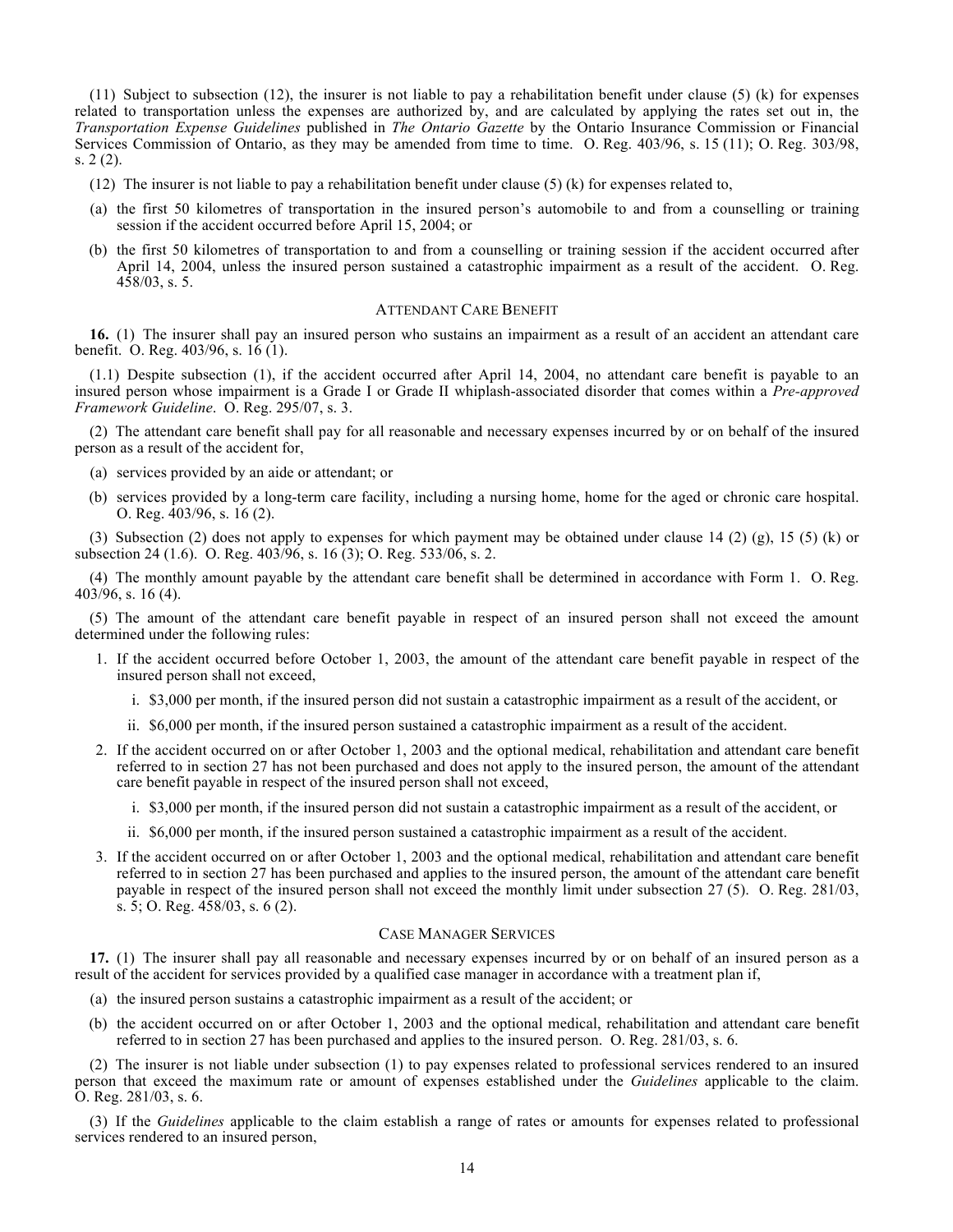- (a) the highest rate or amount in the range shall be deemed, for the purpose of subsection (2), to be the maximum rate or amount established under the *Guidelines* applicable to the claim; and
- (b) an insurer that is liable under subsection (1) to pay expenses related to the services rendered to the insured person shall not pay less than the lowest amount or rate in the range, unless the insured person's claim is for less than the lowest amount or rate in the range. O. Reg. 281/03, s. 6.

## DURATION OF MEDICAL, REHABILITATION AND ATTENDANT CARE BENEFITS

- **18.** (1) No medical or rehabilitation benefit is payable for expenses incurred,
- (a) more than 10 years after the accident, in the case of an insured person who was 15 years of age or more at the time of the accident; or
- (b) after the insured person attains 25 years of age, in the case of an insured person who was less than 15 years of age at the time of the accident. O. Reg. 403/96, s. 18 (1).

(2) No attendant care benefit is payable for expenses incurred more than 104 weeks after the accident. O. Reg. 403/96, s. 18 (2).

(3) Subsections (1) and (2) do not apply in respect of an insured person who sustains a catastrophic impairment as a result of the accident. O. Reg. 403/96, s. 18 (3).

(4) Subsections (1) and (2) do not apply if the optional medical, rehabilitation and attendant care benefit referred to in section 27 has been purchased and is applicable to the insured person. O. Reg. 403/96, s. 18 (4).

MAXIMUM LIMITS ON MEDICAL, REHABILITATION AND ATTENDANT CARE BENEFITS

**19.** (1) The sum of the medical and rehabilitation benefits paid in respect of an insured person shall not exceed, for any one accident,

- (a) \$100,000; or
- (b) if the insured person sustained a catastrophic impairment as a result of the accident, \$1,000,000. O. Reg. 403/96, s. 19 (1).
- (2) The amount of the attendant care benefit paid in respect of an insured person shall not exceed, for any one accident,
- (a) \$1,000,000, if the insured person sustained a catastrophic impairment as a result of the accident;
- (b) nil, if the accident occurred after April 14, 2004 and the insured person's impairment is a Grade I or Grade II whiplash-associated disorder that comes within a *Pre-approved Framework Guideline*; or
- (c) \$72,000 in any other case. O. Reg. 458/03, s. 7; O. Reg. 295/07, s. 4.

(3) If the optional medical, rehabilitation and attendant care benefit referred to in section 27 was purchased and applies to the insured person, the maximum limits fixed by the optional benefit apply and subsection (1) and clauses (2) (a) and (c) do not apply. O. Reg. 458/03, s. 7.

(4) For the purpose of subsection (1), the medical and rehabilitation benefits paid in respect of an insured person include any amount paid in respect of the insured person under section 17. O. Reg. 403/96, s. 19 (4).

## **PART VI PAYMENT OF OTHER EXPENSES**

#### LOST EDUCATIONAL EXPENSES

**20.** (1) The insurer shall pay for lost educational expenses incurred by or on behalf of an insured person who sustains an impairment as a result of an accident if,

- (a) at the time of the accident, the insured person was enrolled in a program of elementary, secondary, post-secondary or continuing education; and
- (b) as a result of the accident, the insured person is unable to continue the program. O. Reg. 403/96, s. 20 (1).
- (2) The amount payable under this section shall not exceed \$15,000. O. Reg. 403/96, s. 20 (2).

(2.1) The insurer may require a person who claims or is receiving benefits under this section to furnish a disability certificate as often as is reasonably necessary. O. Reg. 546/05, s. 2.

(2.2) If an insurer requires a disability certificate, the person shall furnish a new disability certificate, completed as of a date after the date of the insurer's request, within 15 business days after receiving the insurer's request. O. Reg. 546/05, s. 2.

(2.3) If the person fails to comply with subsection (2.2), no amount is payable for lost educational expenses until the person furnishes the completed disability certificate. O. Reg. 546/05, s. 2.

(3) In this section,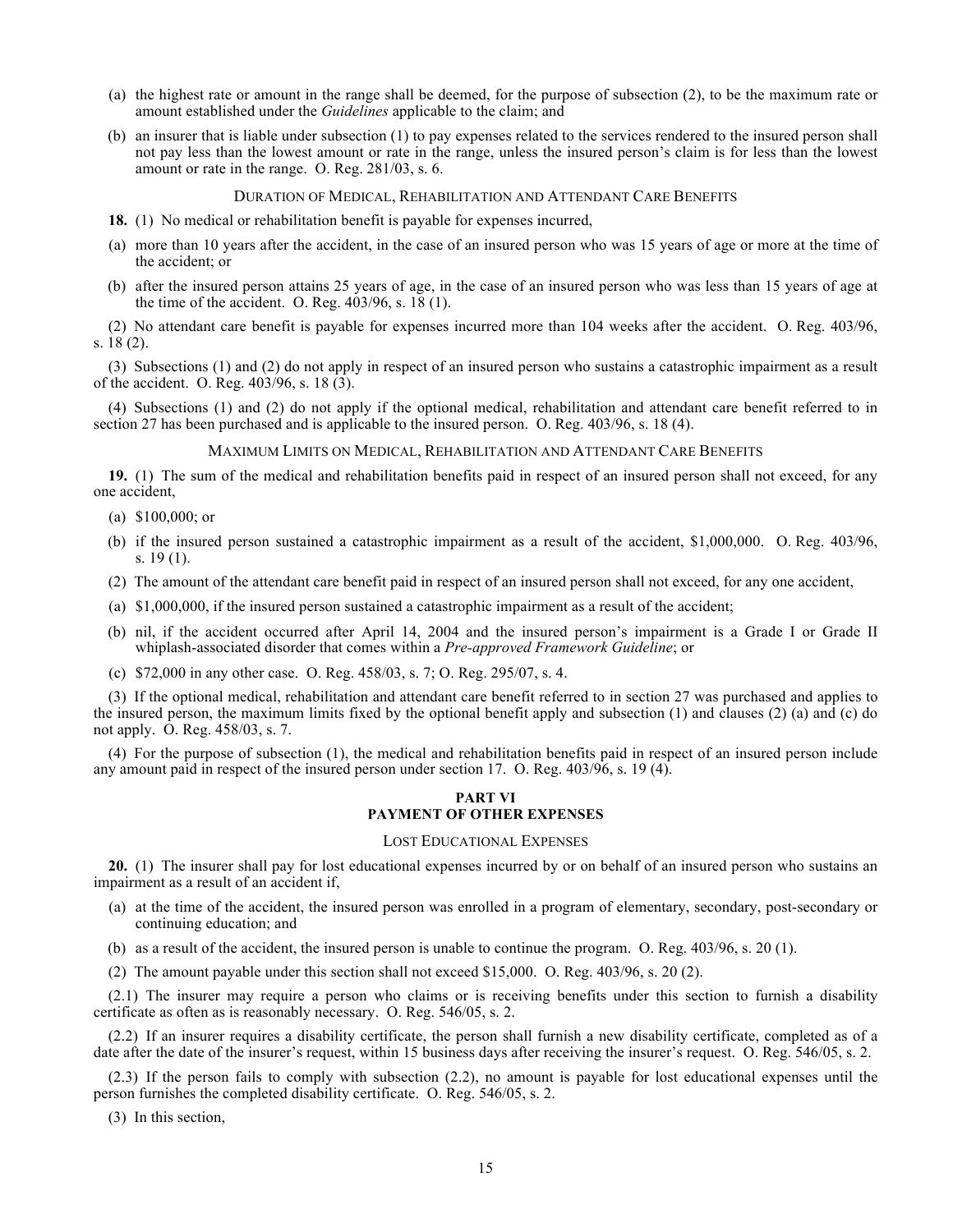"lost educational expenses" means expenses incurred before the accident for tuition, books, equipment or room and board in respect of the program term or program year in which the insured person was enrolled at the time of the accident, if the expenses are related to the program that the insured person is unable to continue. O. Reg. 403/96, s. 20 (3).

## EXPENSES OF VISITORS

**21.** (1) If an insured person sustains an impairment as a result of an accident, the insurer shall pay for reasonable and necessary expenses incurred by the following persons as a result of the accident in visiting the insured person during his or her treatment or recovery:

- 1. The spouse, children, grandchildren, parents, grandparents, brothers and sisters of the insured person.
- 2. An individual who was living with the insured person at the time of the accident.
- 3. An individual who has demonstrated a settled intention to treat the insured person as a child of the individual's family.
- 4. An individual whom the insured person has demonstrated a settled intention to treat as a child of the insured person's family. O. Reg. 403/96, s. 21 (1); O. Reg. 114/00, s. 2; O. Reg. 314/05, s. 2.

(2) No payment is required under this section for expenses incurred more than 104 weeks after the accident. O. Reg.  $40\frac{3}{96}$ , s.  $21(2)$ .

(3) Subsection (2) does not apply if the insured person sustained a catastrophic impairment as a result of the accident. O. Reg. 403/96, s. 21 (3).

## HOUSEKEEPING AND HOME MAINTENANCE

**22.** (1) The insurer shall pay for reasonable and necessary additional expenses incurred by or on behalf of an insured person as a result of an accident for housekeeping and home maintenance services if, as a result of the accident, the insured person sustains an impairment that results in a substantial inability to perform the housekeeping and home maintenance services that he or she normally performed before the accident. O. Reg. 403/96, s. 22 (1).

(2) The amount payable under this section shall not exceed \$100 per week. O. Reg. 403/96, s. 22 (2).

(3) No payment is required under this section for expenses incurred more than 104 weeks after the onset of the disability. O. Reg. 403/96, s. 22 (3).

(4) Subsection (3) does not apply if the insured person sustained a catastrophic impairment as a result of the accident. O. Reg. 403/96, s. 22 (4).

## DAMAGE TO CLOTHING, GLASSES, HEARING AIDS, ETC.

**23.** The insurer shall pay for all reasonable expenses incurred by or on behalf of an insured person in repairing or replacing,

- (a) clothing worn by the insured person at the time of an accident that was lost or damaged as a result of the accident; or
- (b) prescription eyewear, dentures, hearing aids, prostheses and other medical or dental devices that were lost or damaged as a result of an accident. O. Reg. 403/96, s. 23.

#### COST OF EXAMINATIONS

**24.** (1) The insurer shall pay the following expenses incurred by or on behalf of an insured person:

- 1. Reasonable fees charged by a health practitioner for preparing a disability certificate required under section 20, 35 or 37.
- 2. Fees charged in accordance with a *Pre-approved Framework Guideline* by a health practitioner for preparing a treatment confirmation form for the purposes of section 37.1.
- 3. Fees charged in accordance with a *Pre-approved Framework Guideline* by a member of a health profession for conducting an assessment or examination and preparing a report for the purposes of section 37.1.
- 4. Reasonable fees charged by a health practitioner for reviewing a treatment plan under section 38, and for approving it if appropriate.
- 5. Reasonable fees charged by a member of a health profession or a social worker for preparing an application under section 38.2 for approval of an assessment or examination.
- 6. Reasonable fees charged by a member of a health profession for preparing an assessment of attendant care needs under section 39.
- 7. Reasonable fees charged by a health practitioner for preparing an application under section 40 for a determination of whether the insured person has sustained a catastrophic impairment.
- 8. Fees charged for a designated assessment of the insured person.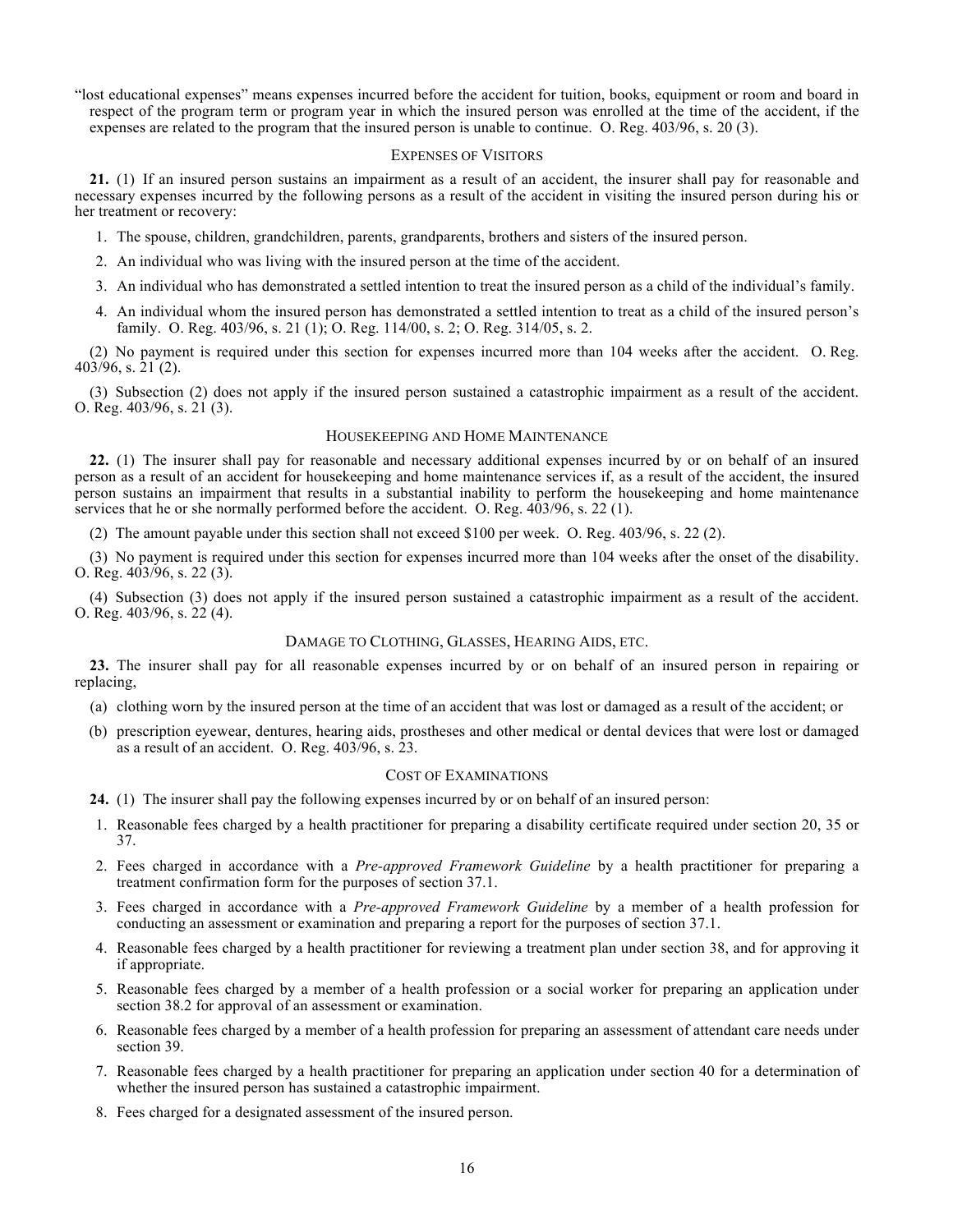- 9. Subject to subsection 24.1 (2), reasonable fees charged by a member of a health profession for consulting with a person who is conducting or has conducted an examination of the insured person under section 42, if the conditions set out in subsection 24.1 (1) are satisfied.
- 10. Reasonable fees and expenses in accordance with section 42.1 that are charged for an assessment or examination of the insured person and the preparation of a report of the assessment or examination.
- 11. Reasonable fees, other than fees referred to in any of paragraphs 1 to 10, that are charged by a member of a health profession or a social worker for conducting an assessment or examination and preparing a report if the assessment or examination is reasonably required in connection with a benefit that is claimed or in connection with the preparation of a treatment plan, disability certificate, assessment of attendant care needs or application for the determination of a catastrophic impairment, and,
	- i. the assessment or examination relates to ancillary goods or services described in section 37.2 and is contemplated by a treatment confirmation form submitted in accordance with section 37.1,
	- ii. the insured person applied for approval of the assessment or examination either in a treatment plan submitted under section 38 or by way of a separate application submitted under section 38.2, or
	- iii. the insurer approved the expense or the approval of the insurer is not required by reason of subsection (1.2). O. Reg. 546/05, s. 3 (1).

(1.1) Despite subsection (1), an insurer is not required to pay for an assessment or examination referred to in subparagraph 11 ii of subsection (1) if the expense for the assessment or examination is incurred,

- (a) before the insurer approves the expense;
- (b) before the insurer receives the report of an examination under section 42, if the insurer requires the insured person to be examined under that section; or
- (c) before the insurer receives the report of a designated assessment, in the case of an application for approval of an assessment or examination under section 38.2, if the insured person is required to undergo a designated assessment. O. Reg. 546/05, s. 3 (1).
- (1.2) Despite subsection (1.1), the prior approval of an insurer is not required for the following:
- 1. An assessment or examination for the purposes of preparing a treatment plan under section 38 in circumstances in which an immediate risk of harm to the insured person or a person in the insured person's care makes obtaining the prior approval of the insurer impractical.
- 2. Not more than three assessments or examinations for the purposes of preparing a treatment plan under section 38 if not more than one assessment or examination is done by the same person and the cost of each assessment or examination does not exceed \$200.
- 3. An assessment or examination for the purposes of preparing a disability certificate under section 20, 35 or 37 if the cost of the assessment or examination does not exceed \$200.
- 4. REVOKED: O. Reg. 546/05, s. 3 (2).
- 5. An assessment or examination for the purposes of preparing an assessment of attendant care needs under section 39, but not an assessment or examination relating to an impairment that comes within a *Pre-approved Framework Guideline* unless the *Guideline* expressly states that the prior approval of the insurer is not required for the assessment or examination.
- 6. An assessment or examination for the purposes of determining if an insured person has a catastrophic impairment, if the insured person is hospitalized or is in a long-term care facility at the time of the assessment or examination.
- 7. An assessment or examination conducted after the insurer notifies the insured person that, before the assessment or examination is conducted, the insurer does not require the submission of a treatment plan under section 38 or an application for approval of an assessment or examination under section 38.2.
- 8. REVOKED: O. Reg. 546/05, s. 3 (3).

O. Reg. 281/03, s. 7 (1); O. Reg. 546/05, s. 3 (2, 3).

(1.3)-(1.5) REVOKED: O. Reg. 546/05, s. 3 (4).

(1.6) Subject to subsection (4), the insurer shall pay reasonable expenses incurred by or on behalf of an insured person for transportation expenses incurred in transporting the insured person to and from an assessment or examination referred to in subsection (1), including transportation expenses for an aide or an attendant. O. Reg. 281/03, s. 7 (1).

(2) The insurer is not liable under subsection (1) for expenses related to professional services rendered to an insured person that exceed the maximum rate or amount of expenses established under the *Guidelines* applicable to the claim. O. Reg. 281/03, s. 7 (1).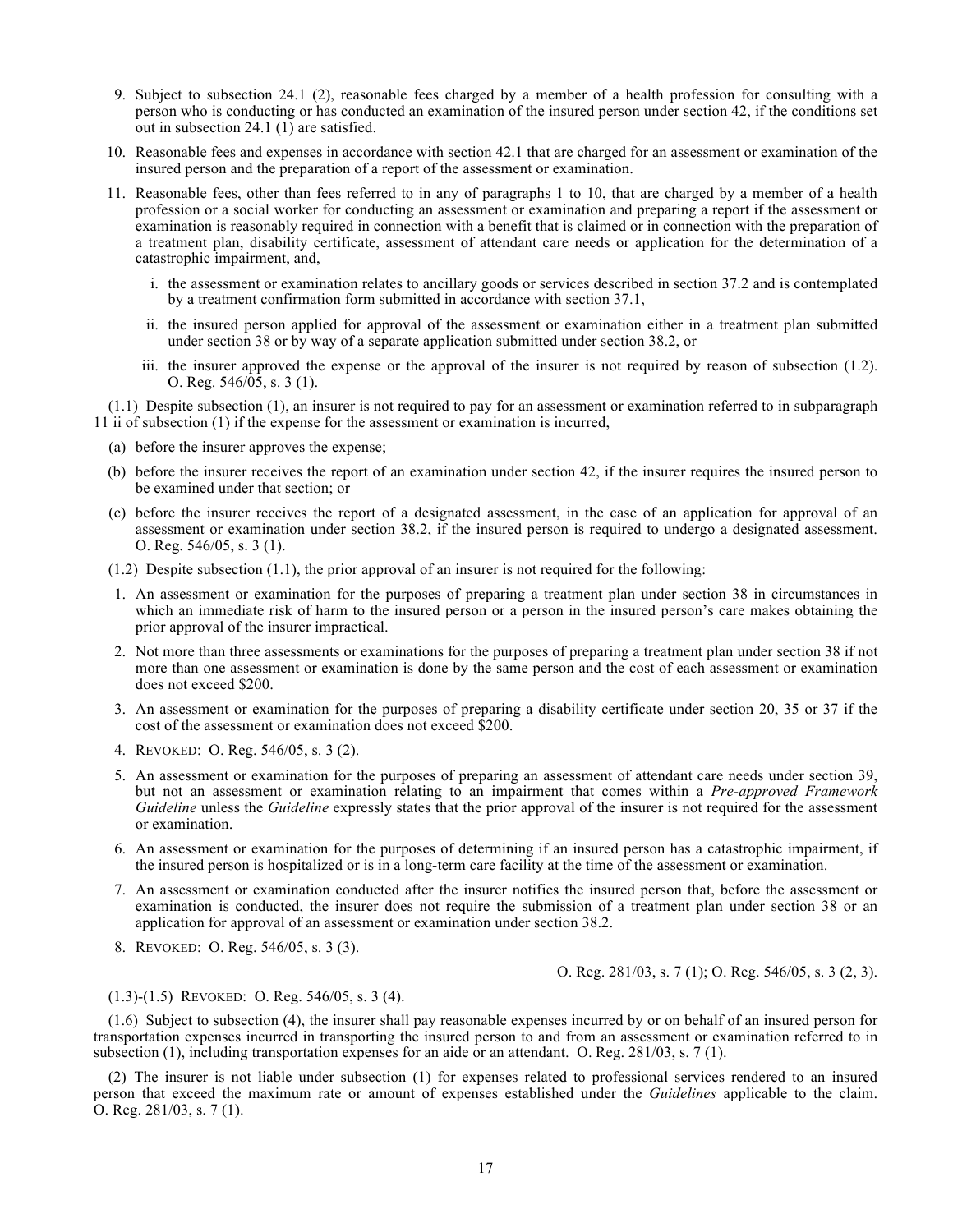(2.1) If the *Guidelines* applicable to the claim establish a range of rates or amounts for expenses related to professional services rendered to an insured person,

- (a) the highest rate or amount in the range shall be deemed, for the purpose of subsection (2), to be the maximum rate or amount established under the *Guidelines* applicable to the claim; and
- (b) an insurer that is liable to pay expenses related to the services rendered to the insured person shall not pay less than the lowest amount or rate in the range, unless the insured person's claim is for less than the lowest amount or rate in the range. O. Reg. 281/03, s. 7 (1).

(3) Subject to subsection (4), the insurer is not liable under subsection (1.6) to pay for expenses related to transportation unless the expenses are authorized by, and are calculated by applying the rates set out in, the *Transportation Expense Guidelines* published in *The Ontario Gazette* by the Ontario Insurance Commission or Financial Services Commission of Ontario, as they may be amended from time to time. O. Reg. 403/96, s. 24 (3); O. Reg. 303/98, s. 4 (2); O. Reg. 281/03, s. 7 (2).

- (4) The insurer is not liable under subsection (1.6) to pay for expenses related to,
- (a) the first 50 kilometres of transportation in the insured person's automobile to and from an examination or assessment if the examination or assessment relates to an accident that occurred before April 15, 2004; or
- (b) the first 50 kilometres of transportation to and from an examination or assessment if the examination or assessment relates to an accident that occurred after April 14, 2004, unless the insured person sustained a catastrophic impairment as a result of the accident. O. Reg. 458/03, s. 8.

(5) Vocational assessments referred to in clause 15 (5) (f) are not assessments for the purposes of this section. O. Reg.  $28\overline{1}/03$ , s. 7 (4).

**24.1** (1) The following conditions must be satisfied for the purposes of paragraph 9 of subsection 24 (1):

- 1. The consulting fees must be charged by one of the following persons:
	- i. the health practitioner who prepared the disability certificate, if the examination relates to a claim in respect of which a disability certificate is required under this Regulation,
	- ii. the health practitioner who approved the treatment plan, if the examination relates to a claim for medical or rehabilitation benefits,
	- iii. the member of the health profession who prepared the assessment of attendant care needs, if the examination relates to an application under section 39, or
	- iv. the health practitioner who prepared the application, if the examination relates to an application under section 40 to assist the insurer determine whether the insured person has sustained a catastrophic impairment.
- 2. The consultation must be arranged by mutual agreement of the person who is conducting or has conducted the examination under section 42 and the health practitioner or member of the health profession involved in the consultation.
- 3. The fees must be reasonable and, subject to subsection (2), shall not exceed the amount ordinarily charged for a 30 minute professional consultation by telephone. O. Reg. 546/05, s. 4.

(2) If under a *Guideline* a maximum rate or amount for expenses is established that applies to the claim with respect to which the examination under section 42 and consultation relate and the payment of the fees for the consultation would result in the expenses exceeding this maximum rate or amount, only the portion of the fees for the consultation that would not result in the expenses for the claim exceeding the maximum rate or amount shall be paid. O. Reg. 546/05, s. 4.

## **PART VII DEATH AND FUNERAL BENEFITS**

## DEATH BENEFIT

**25.** (1) The insurer shall pay a death benefit in respect of an insured person if he or she dies as result of an accident,

(a) within 180 days after the accident; or

- (b) within 156 weeks after the accident, if during that period the insured person was continuously disabled as a result of the accident. O. Reg. 403/96, s. 25 (1).
- (2) The death benefit shall provide for the following payments:
- 1. A payment to the insured person's spouse of,
	- i. \$25,000, or
	- ii. if the optional death and funeral benefit referred to in section 27 has been purchased and is applicable to the insured person, the amount fixed by the optional benefit.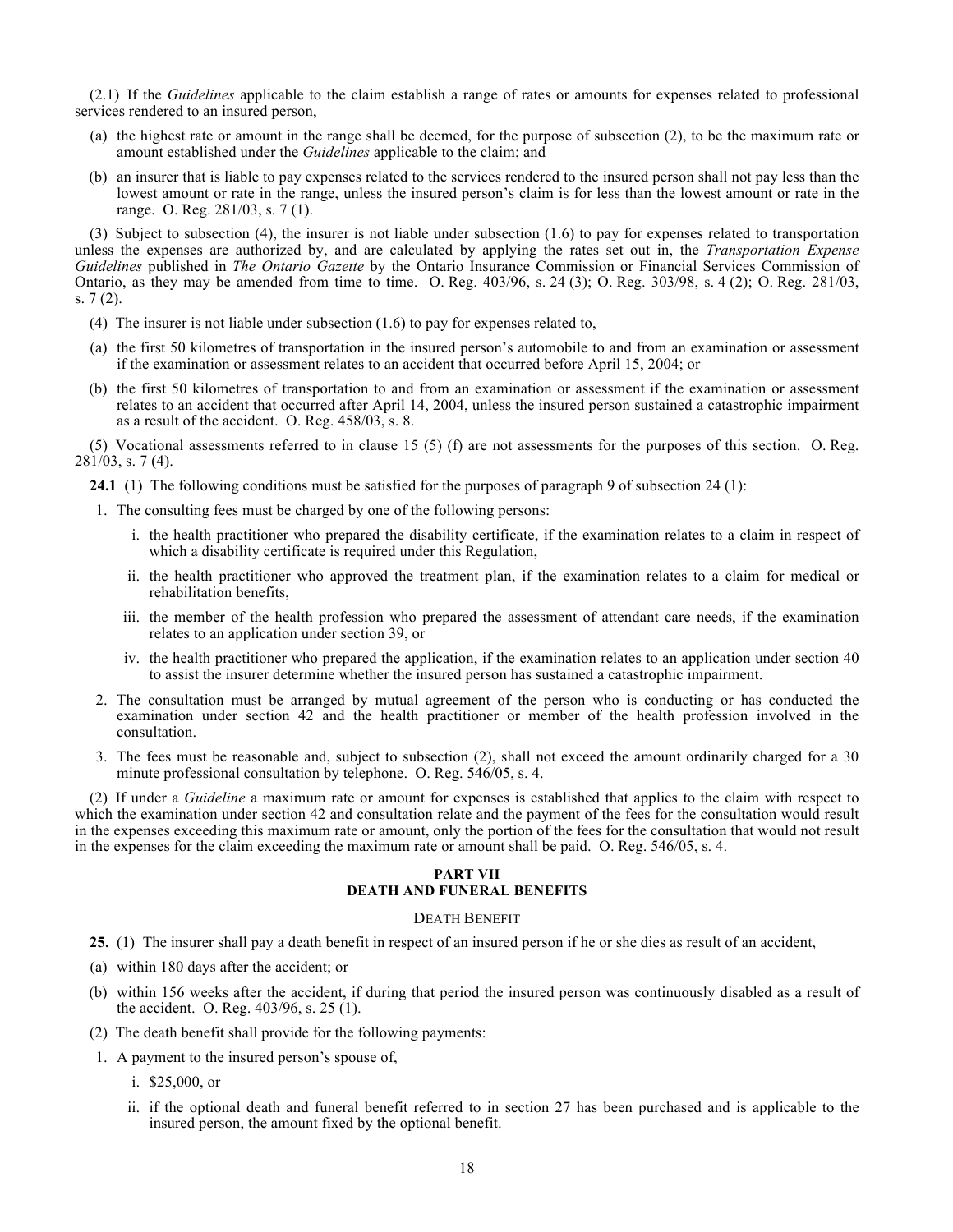- 2. A payment to each of the insured person's dependants, and to each person to whom the insured person had an obligation at the time of the accident to provide support under a domestic contract or court order, of,
	- i. \$10,000, or
	- ii. if the optional death and funeral benefit referred to in section 27 has been purchased and is applicable to the insured person, the amount fixed by the optional benefit.
- 3. If no payment is required by paragraph 1, an additional payment to the insured person's dependants and the persons, other than a former spouse of the insured person, to whom the insured person had an obligation at the time of the accident to provide support under a domestic contract or court order, to be divided equally among the persons entitled, in an amount equal to \$25,000 if the accident occurred before October 1, 2003 or, if the accident occurred on or after October 1, 2003,
	- i. \$25,000, or
	- ii. if the optional death and funeral benefit referred to in section 27 has been purchased and is applicable to the insured person, the amount fixed by the optional benefit.
- 4. A payment of \$10,000 to each former spouse of the insured person to whom the insured person was obligated at the time of the accident to provide support under a domestic contract or court order.
- 5. A payment of \$10,000 to,
	- i. a person in respect of whom the insured person was a dependant at the time of the accident,
	- ii. the spouse of a person in respect of whom the insured person was a dependant at the time of the accident, if the spouse was the insured person's primary caregiver at the time of the accident and the person in respect of whom the insured person was a dependant at the time of the accident dies before the insured person or within 30 days after the insured person, or
	- iii. the dependants of a person in respect of whom the insured person was a dependant at the time of the accident, if no payment is required by subparagraph i or ii, to be divided equally among the persons entitled. O. Reg. 403/96, s. 25 (2); O. Reg. 114/00, s. 3 (1); O. Reg. 281/03, s. 8 (1); O. Reg. 314/05, s. 3 (1-3).

(3) No payment shall be made under this section to a person who dies before the insured person or within 30 days after the insured person. O. Reg. 403/96, s. 25 (3).

(4) If at the time of the accident the insured person had more than one spouse who is entitled to a payment under this section, the payment shall be divided equally among them. O. Reg. 403/96, s. 25 (4); O. Reg. 114/00, s. 3 (2); O. Reg. 314/05, s. 3 (4).

(4.1) If at the time of the accident the insured person was a dependant in respect of more than one person who is entitled to a payment under this section, the payment shall be divided equally among the persons in respect of whom the insured person was a dependant. O. Reg. 281/03, s. 8 (2).

(5) If requested by the insurer, a person who conducts an autopsy of the insured person shall provide a copy of his or her report to the insurer. O. Reg. 403/96, s. 25 (5).

(6) In this section,

"spouse" means a person who was, at the time of the accident,

- (a) a spouse, or
- (b) if the accident occurred before the definition of "same-sex partner" in Part VI of the Act was repealed, a same-sex partner within the meaning of that Part as it read on January 1, 2004. O. Reg. 314/05, s. 3 (5).

## FUNERAL BENEFIT

**26.** (1) The insurer shall pay a funeral benefit in respect of an insured person who dies as a result of an accident. O. Reg. 403/96, s. 26 (1).

- (2) The funeral benefit shall pay for funeral expenses incurred in an amount not exceeding,
- (a) \$6,000; or
- (b) if the optional death and funeral benefit referred to in section 27 has been purchased and is applicable to the insured person, the amount fixed by the optional benefit. O. Reg. 403/96, s. 26 (2).

## **PART VIII OPTIONAL BENEFITS**

## DESCRIPTION OF OPTIONAL BENEFITS

**27.** (1) Every insurer shall offer the following optional benefits: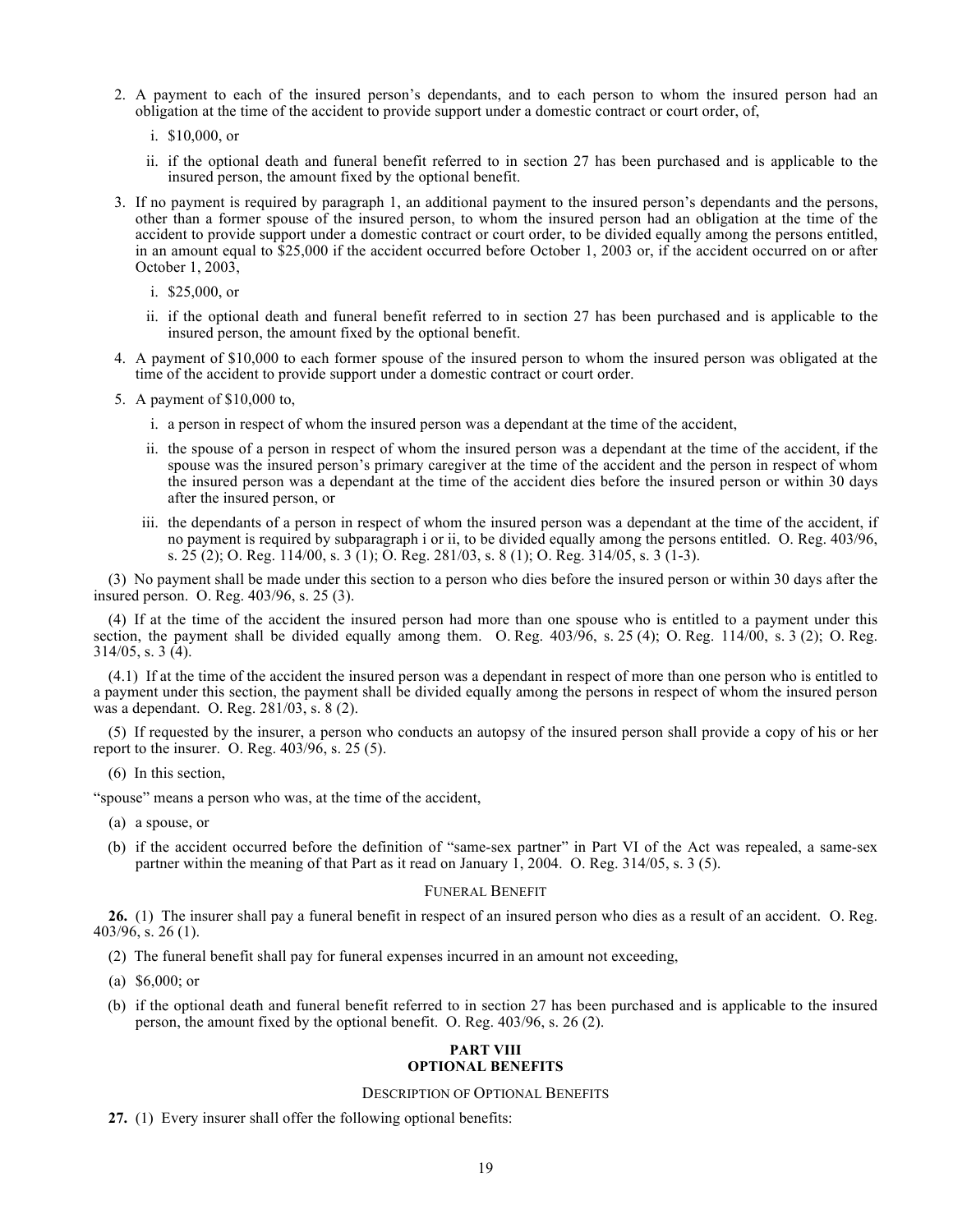- 1. An optional income replacement benefit that fixes the amount referred to in subparagraph ii of paragraph 2 of subsection 7 (1) at \$600, \$800 or \$1,000, as selected by the named insured under the policy, for the purpose of determining the weekly amount of an income replacement benefit.
- 2. An optional caregiver and dependant care benefit that,
	- i. fixes the maximum payment for expenses incurred in caring for a person in need of care at \$325 per week for the first person in need of care and \$75 per week for each additional person in need of care, instead of the amounts specified in subclauses 13 (3) (a) (i) and 13 (3) (b) (i), and
	- ii. provides for the dependant care benefit described in section 28.
- 3. An optional medical, rehabilitation and attendant care benefit that provides for the following maximum limits on medical, rehabilitation and attendant care benefits, instead of the limits specified in subsections 19 (1) and (2), and that provides for no limitation on the period of time for which expenses shall be paid for medical, rehabilitation and attendant care benefits:
	- i. The sum of the medical and rehabilitation benefits paid in respect of an insured person shall not exceed, for any one accident,
		- A. \$1,100,000, or
		- B. \$2,000,000, if the insured person sustained a catastrophic impairment as a result of the accident.
	- ii. The amount of the attendant care benefit paid in respect of an insured person shall not exceed, for any one accident,
		- A. \$2,000,000, if the insured person sustained a catastrophic impairment as a result of the accident,
		- B. \$1,072,000 in any case in which the insured person did not sustain as a result of the accident,
			- 1. a catastrophic impairment, or
			- 2. an impairment in an accident occurring after April 14, 2004 that is a Grade I or Grade II whiplashassociated disorder that comes within a *Pre-approved Framework Guideline*, or
		- C. nil, if the accident occurred after April 14, 2004 and the insured person's impairment is a Grade I or Grade II whiplash-associated disorder that comes within a *Pre-approved Framework Guideline*.
	- iii. Despite the limits established by subparagraphs i and ii, the overall total of the medical, rehabilitation and attendant care benefits paid in respect of an insured person for any one accident shall not exceed,
		- A. \$1,172,000, or
		- B. \$3,000,000, if the insured person sustained a catastrophic impairment as a result of the accident.
- 4. An optional death and funeral benefit that,
	- i. fixes the amount payable under paragraph 1 of subsection 25 (2) at \$50,000, instead of the amount specified in subparagraph 1 i of subsection 25 (2),
	- ii. fixes the amount payable under paragraph 2 of subsection 25 (2) at \$20,000, instead of the amount specified in subparagraph 2 i of subsection 25 (2),
	- iii. fixes the amount payable under paragraph 3 of subsection 25 (2) at \$50,000 if the accident occurred on or after October 1, 2003, instead of the amount specified in subparagraph 3 i of subsection 25 (2), and
	- iv. fixes the maximum payment for funeral expenses at \$8,000 instead of the amount specified in clause 26 (2) (a).
- 5. An optional indexation benefit, as described in section 29. O. Reg. 403/96, s. 27 (1); O. Reg. 114/00, s. 4 (1); O. Reg. 281/03, s. 9 (1); O. Reg. 458/03, s. 9 (1); O. Reg. 295/07, s. 5.
- (2) The optional benefits referred to in subsection (1) are applicable only to,
- (a) the named insured;
- (b) the spouse of the named insured;
- (c) the dependants of the named insured and of the named insured's spouse; and
- (d) the persons specified in the policy as drivers of the insured automobile. O. Reg. 403/96, s. 27 (2); O. Reg. 114/00, s. 4 (2); O. Reg. 314/05, s. 4.

(3) An optional benefit may be purchased at any time before an accident in respect of which a claim is made. O. Reg. 403/96, s. 27 (3).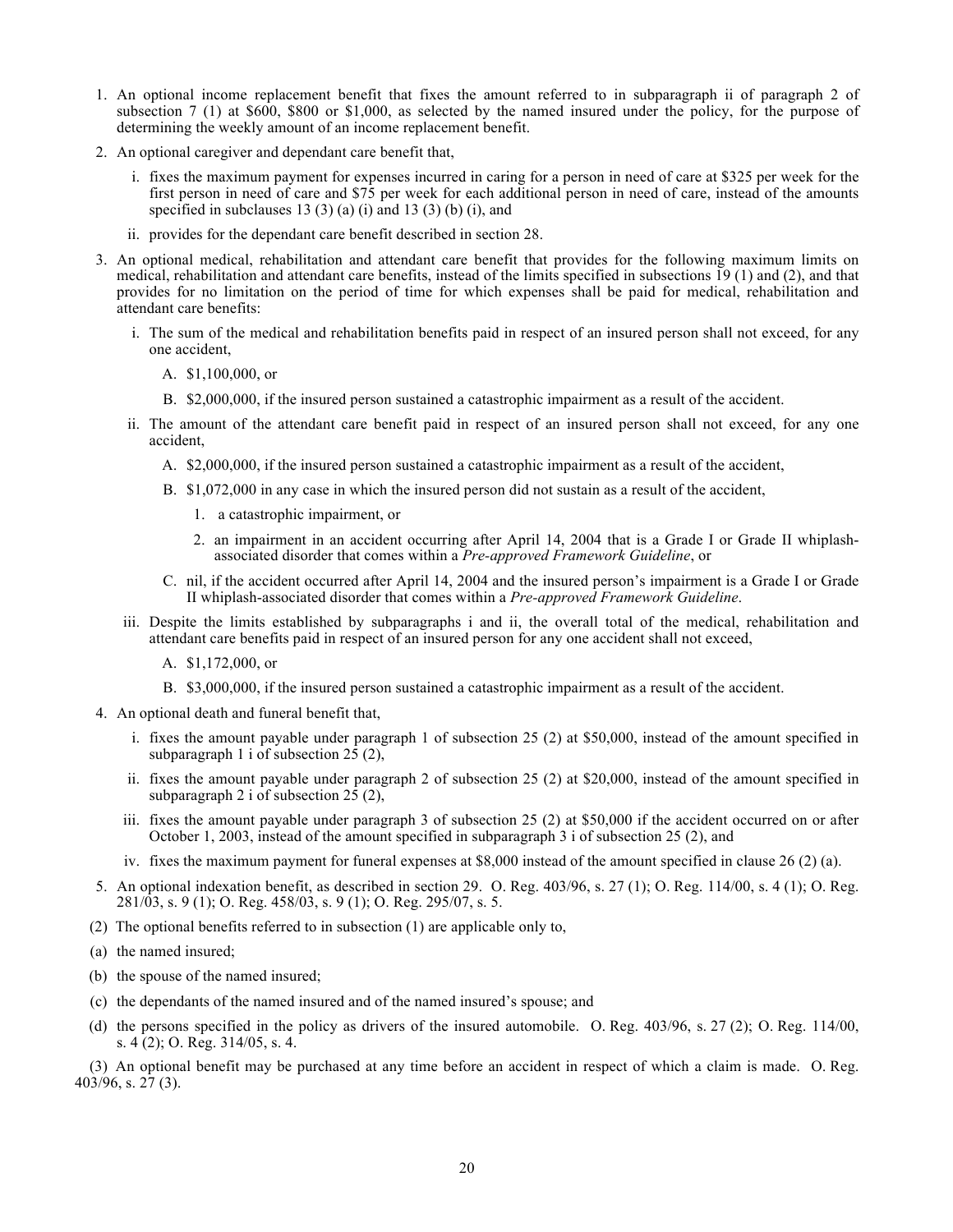(3.1) If a person purchases an optional benefit referred to in subsection (1), the insurer shall issue to the person the endorsement set out in Ontario Policy Change Form 47 (OPCF 47), as approved by the Commissioner of Insurance on December 3, 1996 under section 227 of the *Insurance Act*. O. Reg. 551/96, s. 1; O. Reg. 303/98, s. 5.

(4) For the purpose of paragraph 3 of subsection (1), the medical and rehabilitation benefits paid in respect of an insured person include any amount paid in respect of the insured person under section 17. O. Reg. 403/96, s. 27 (4).

(5) The maximum monthly attendant care benefit payable in respect of an insured person shall not exceed \$6,000 if the benefit is payable in respect of an accident that occurs on or after October 1, 2003. O. Reg. 458/03, s. 9 (2).

## DEPENDANT CARE BENEFIT

**28.** (1) The dependant care benefit shall pay for reasonable and necessary additional expenses incurred by or on behalf of an insured person as a result of an accident in caring for the insured person's dependants, if the insured person meets the following qualifications:

- 1. The insured person sustained an impairment as a result of the accident.
- 2. The insured person was employed at the time of the accident.
- 3. The insured person is not receiving a caregiver benefit. O. Reg. 403/96, s. 28 (1).

(2) No payment is required under this section in respect of an expense incurred after the insured person dies. O. Reg. 403/96, s. 28 (2).

(3) The amount payable under this section shall not exceed \$75 per week for the first dependant and \$25 per week for each additional dependant. O. Reg. 403/96, s. 28 (3).

(4) The total amount payable under this section shall not exceed \$150 per week. O. Reg. 403/96, s. 28 (4).

#### OPTIONAL INDEXATION BENEFIT

**29.** (1) The optional indexation benefit shall provide that the following amounts shall be subject to annual indexation in accordance with subsections (2) and (3):

- 1. The weekly amount of any income replacement or non-earner benefit payable under this Regulation, without regard to any reductions made under subparagraphs i and ii of paragraph 1 of subsection 7 (1).
- 2. The following amounts:
	- i. The amounts specified in subparagraphs i and ii of paragraph 2 of subsection 7 (1).
	- ii. The amounts specified in subsections 12 (2) and (3).
	- iii. The amounts specified in subclauses  $13(3)(a)(i)$  and  $(ii)$  and  $13(3)(b)(i)$  and  $(ii)$ .
	- iv. The amounts specified in clauses 16 (5) (a) and (b).
- 3. If the optional medical, rehabilitation and attendant care benefit referred to in section 27 was purchased and is applicable to the insured person, the following amounts:
	- i. The outstanding balance with respect to medical and rehabilitation benefits, as calculated under subsection (4).
	- ii. The outstanding balance with respect to attendant care benefits, as calculated under subsection (6).
	- iii. The outstanding balance with respect to medical, rehabilitation and attendant care benefits, as calculated under subsection (8).
- 4. If paragraph 3 does not apply, the following amounts:
	- i. The outstanding balance with respect to medical and rehabilitation benefits, as calculated under subsection (10).
	- ii. The outstanding balance with respect to attendant care benefits, as calculated under subsection (12). O. Reg. 403/96, s. 29 (1); O. Reg. 462/96, s. 7 (1).

(2) The indexation shall be performed on January 1 of every year following an accident to which the optional indexation benefit applies by adjusting the amount to be indexed by the percentage change in the Consumer Price Index for Canada (All Items), as published by Statistics Canada under the authority of the *Statistics Act* (Canada), for the period from September in the year immediately preceding the previous year to September of the previous year. O. Reg. 403/96, s. 29 (2).

(3) Subsection (2) is subject to the *Optional Indexation Benefit Guidelines* published in *The Ontario Gazette* by the Ontario Insurance Commission or Financial Services Commission of Ontario, as they may be amended from time to time, except that those guidelines shall not provide for an adjustment of the amount to be indexed by a percentage greater than the percentage change in the applicable Consumer Price Index. O. Reg. 403/96, s. 29 (3); O. Reg. 303/98, s. 6.

(4) For the purpose of subparagraph i of paragraph 3 of subsection (1), the outstanding balance with respect to medical and rehabilitation benefits is calculated by subtracting the total of medical and rehabilitation benefits paid by the insurer in the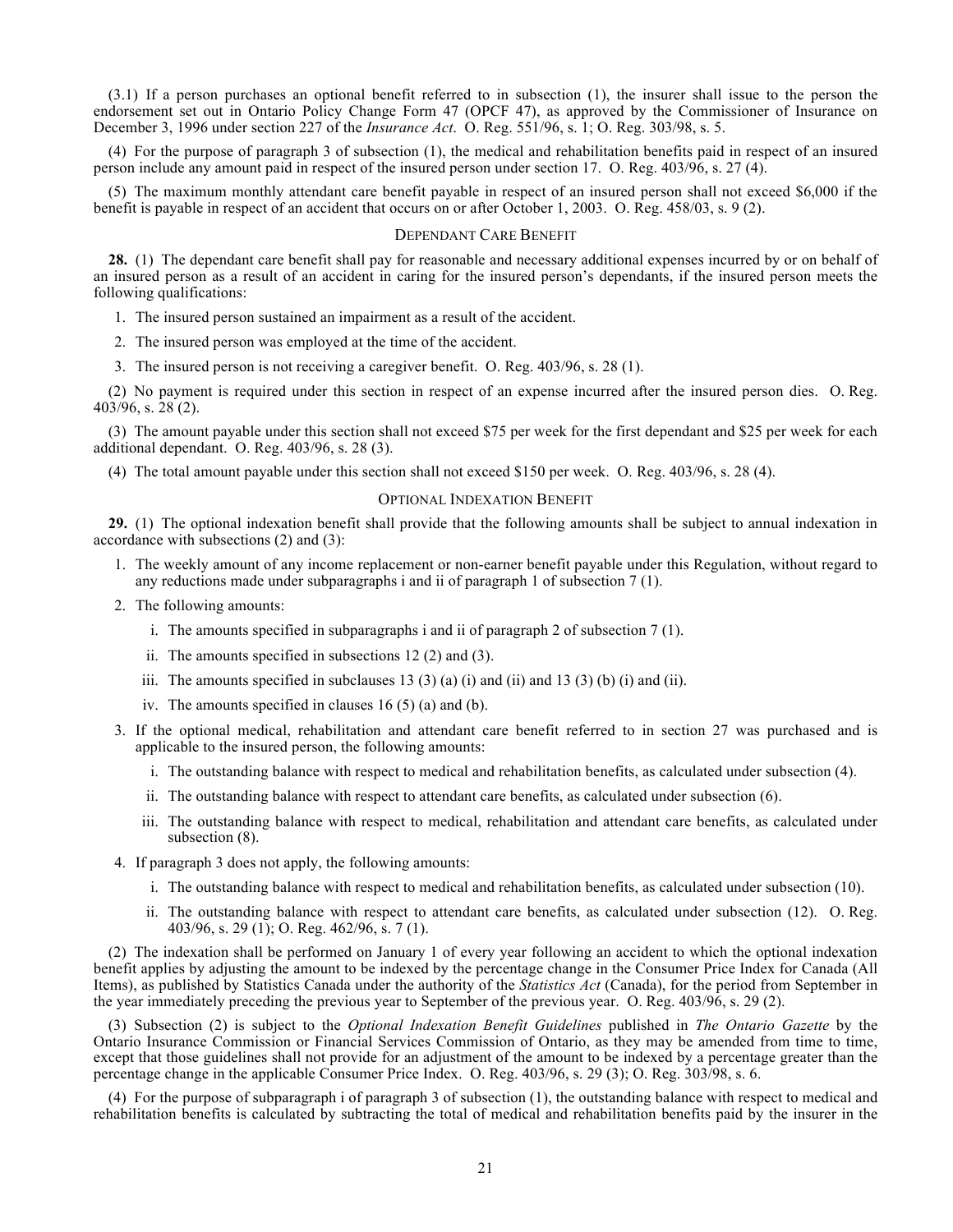year preceding January 1 of the year to which the optional indexation benefit applies from the indexation balance calculated under subsection (5). O. Reg. 403/96, s. 29 (4).

- (5) The indexation balance for the purpose of subsection (4) is,
- (a) in the first year the optional indexation benefit applies, the amount specified in sub-subparagraph A or B, as the case may be, of subparagraph i of paragraph 3 of subsection 27 (1);
- (b) in each subsequent year, the outstanding balance for the previous year, as calculated under subsection (4) and indexed under subsection (2). O. Reg. 403/96, s. 29 (5).

(6) For the purpose of subparagraph ii of paragraph 3 of subsection (1), the outstanding balance with respect to attendant care benefits is calculated by subtracting the total of attendant care benefits paid by the insurer in the year preceding January 1 of the year to which the optional indexation benefit applies from the indexation balance calculated under subsection (7). O. Reg. 403/96, s. 29 (6).

- (7) The indexation balance for the purpose of subsection (6) is,
- (a) in the first year the optional indexation benefit applies, the amount specified in sub-subparagraph A or B, as the case may be, of subparagraph ii of paragraph 3 of subsection 27 (1);
- (b) in each subsequent year, the outstanding balance for the previous year, as calculated under subsection (6) and indexed under subsection (2). O. Reg. 403/96, s. 29 (7).

(8) For the purpose of subparagraph iii of paragraph 3 of subsection (1), the outstanding balance with respect to medical, rehabilitation and attendant care benefits is calculated by subtracting the total of medical, rehabilitation and attendant care benefits paid by the insurer in the year preceding January 1 of the year to which the optional indexation benefit applies from the indexation balance calculated under subsection (9). O. Reg. 403/96, s. 29 (8).

- (9) The indexation balance for the purpose of subsection (8) is,
- (a) in the first year the optional indexation benefit applies, the amount specified in sub-subparagraph A or B, as the case may be, of subparagraph iii of paragraph 3 of subsection 27 (1);
- (b) in each subsequent year, the outstanding balance for the previous year, as calculated under subsection (8) and indexed under subsection (2). O. Reg. 403/96, s. 29 (9).

(10) For the purpose of subparagraph i of paragraph 4 of subsection (1), the outstanding balance with respect to medical and rehabilitation benefits is calculated by subtracting the total of medical and rehabilitation benefits paid by the insurer in the year preceding January 1 of the year to which the optional indexation benefit applies from the indexation balance calculated under subsection (11). O. Reg. 403/96, s. 29 (10); O. Reg. 462/96, s. 7 (2).

- (11) The indexation balance for the purpose of subsection (10) is,
- (a) in the first year the optional indexation benefit applies, the amount specified in clause 19 (1) (a) or (b), as the case may be;
- (b) in each subsequent year, the outstanding balance for the previous year, as calculated under subsection (10) and indexed under subsection (2). O. Reg. 403/96, s. 29 (11).

(12) For the purpose of subparagraph ii of paragraph 4 of subsection (1), the outstanding balance with respect to attendant care benefits is calculated by subtracting the total of attendant care benefits paid by the insurer in the year preceding January 1 of the year to which the optional indexation benefit applies from the indexation balance calculated under subsection (13). O. Reg. 403/96, s. 29 (12); O. Reg. 462/96, s. 7 (3).

- (13) The indexation balance for the purpose of subsection (12) is,
- (a) in the first year the optional indexation benefit applies, the amount specified in clause 19 (2) (a) or (b), as the case may be;
- (b) in each subsequent year, the outstanding balance for the previous year, as calculated under subsection (12) and indexed under subsection (2). O. Reg. 403/96, s. 29 (13).

## **PART IX GENERAL EXCLUSIONS**

**30.** (1) The insurer is not required to pay an income replacement benefit, a non-earner benefit or a benefit under section 20, 21 or 22 in respect of a person who was the driver of an automobile at the time of the accident,

- (a) if the driver knew or ought reasonably to have known that he or she was operating the automobile while it was not insured under a motor vehicle liability policy;
- (b) if the driver was driving the automobile without a valid driver's licence;
- (c) if the driver is an excluded driver under the contract of automobile insurance; or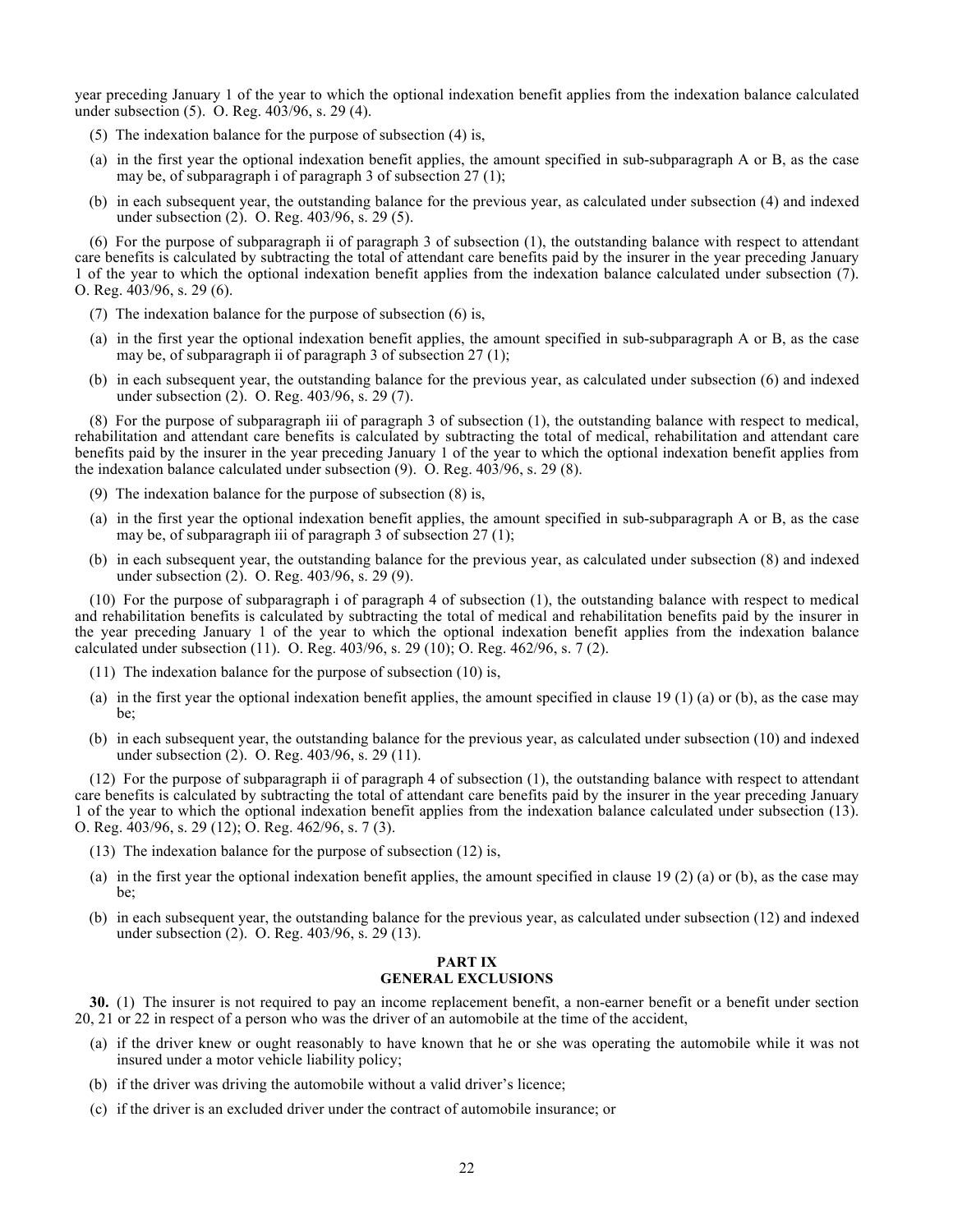- (d) if the driver knew or ought reasonably to have known that he or she was operating the automobile without the owner's consent. O. Reg. 403/96, s. 30 (1).
- (2) The insurer is not required to pay an income replacement benefit, a non-earner benefit or a benefit under section 20, 21 or 22,
	- (a) in respect of any person who has made, or who knows of, a material misrepresentation that induced the insurer to enter into the contract of automobile insurance or who intentionally failed to notify the insurer of a change in the risk material to the contract;
	- (b) in respect of an occupant of an automobile at the time of the accident who knew or ought reasonably to have known that the driver was operating the automobile without the owner's consent;
	- (c) in respect of a person who, at the time of the accident,
		- (i) was engaged in an act for which the person is convicted of a criminal offence, or
		- (ii) was an occupant of an automobile that was being used in connection with an act for which the person is convicted of a criminal offence; or
	- (d) in respect of a person who is convicted under section 254 of the *Criminal Code* (Canada) of failing to comply with a lawful demand to provide a breath sample in connection with the accident. O. Reg. 403/96, s. 30 (2); O. Reg. 281/03, s. 10 (1).

(3) Clause (2) (b) does not prevent an excluded driver or any other occupant of an automobile driven by the excluded driver from recovering accident benefits under a motor vehicle liability policy in respect of which the excluded driver or other occupant is a named insured. O. Reg. 403/96, s. 30 (3).

- (4) If a person sustains an impairment as a result of an accident and,
- (a) at the time of the accident, the person was engaged in, or was an occupant of an automobile that was being used in connection with, an act for which the person is charged with a criminal offence; or
- (b) the person is charged under section 254 of the *Criminal Code* (Canada) with failing to comply with a lawful demand to provide a breath sample in connection with the accident,

the insurer shall hold in trust any amounts payable under an income replacement benefit, a non-earner benefit or a benefit under section 20, 21 or 22 until the charge is finally disposed of, at which time the amounts and any income on the amounts,

- (c) shall be returned to the insurer, if the person is found guilty of the offence or an included offence; or
- (d) shall be paid to the person entitled to the payment, if the person is not found guilty of the offence or an included offence. O. Reg. 403/96, s. 30 (4).
- (5) In this section,

"criminal offence" means,

- (a) operating an automobile while the ability to operate the automobile is impaired by alcohol or a drug,
- (b) operating an automobile while the concentration of alcohol in the operator's blood exceeds the limit permitted by law,
- (c) failing to comply with a lawful demand to provide a breath sample, or
- (d) any other criminal offence, whether or not the offence is related to the operation of an automobile. O. Reg. 403/96, s. 30 (5); O. Reg. 281/03, s. 10 (2).

#### **PART X PROCEDURES FOR CLAIMING BENEFITS**

#### FAILURE TO COMPLY WITH TIME LIMITS

**31.** (1) A person's failure to comply with a time limit set out in this Part does not disentitle the person to a benefit if the person has a reasonable explanation. O. Reg. 403/96, s. 31 (1).

(2) Subsection (1) does not apply to the time limits set out in section 51. O. Reg. 403/96, s. 31 (2).

## NOTICE AND APPLICATION FOR BENEFITS

**32.** (1) A person shall notify the insurer of his or her intention to apply for a benefit under this Regulation. O. Reg. 281/03, s. 11 (1).

- (1.1) A person shall notify the insurer under subsection (1) no later than,
- (a) the 30th day after the circumstances arose that gave rise to the entitlement to the benefit, or as soon as practicable after that day, if those circumstances arose as a result of an accident that occurred before October 1, 2003; or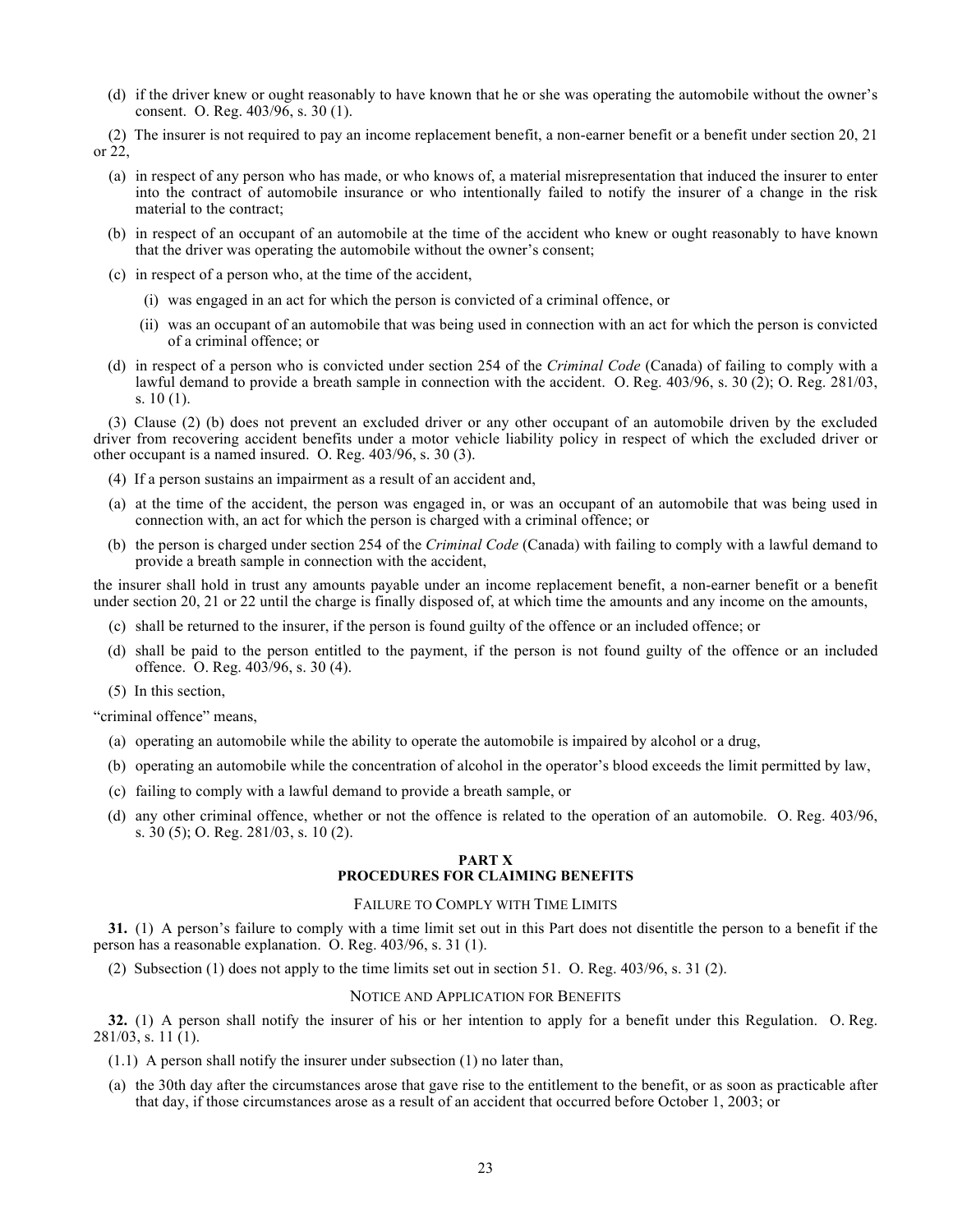- (b) the seventh day after the circumstances arose that give rise to the entitlement to the benefit, or as soon as practicable after that day, if those circumstances arose as a result of an accident that occurred on or after October 1, 2003. O. Reg.  $281/03$ , s. 11 (1).
- (2) The insurer shall promptly provide the person with,
- (a) the appropriate application forms;
- (b) a written explanation of the benefits available under this Regulation;
- (c) information to assist the person in applying for benefits; and
- (d) information on any possible elections relating to income replacement, non-earner and caregiver benefits. O. Reg. 403/96, s. 32 (2).

(2.1) If an insurer that is subject to a Guideline referred to in subsection 68 (3.2) determines, acting reasonably that there is a likelihood that the person may, in connection with the accident, deliver one or more documents referred to in subsection 68 (3.2), the insurer shall provide the following information to the central processing agency referred to in that subsection:

- 1. The name, address, gender and date of birth of the person.
- 2. The date of the accident.
- 3. Particulars of the automobile insurance policy under which the person alleges he or she is entitled to a benefit or benefits, including,
	- i. the name of the insurer,
	- ii. the policy number, and
	- iii. the name of the person to whom the policy was issued.
- 4. The claim number assigned by the insurer.
- 5. Any other information reasonably required by the central processing agency to enable it to carry out its obligations to the insurer under this Regulation. O. Reg. 533/06, s. 3.
- (2.2) An insurer's obligation to provide the information referred to in subsection (2.1) may be discharged by,
- (a) providing the information to the central processing agency; or
- (b) confirming, correcting or supplementing the information previously provided to the central processing agency. O. Reg. 533/06, s. 3.

(3) The person shall submit a signed application for the benefit to the insurer within 30 days after receiving the application forms. O. Reg. 403/96, s. 32 (3); O. Reg. 533/06, s. 4 (1).

(3.1) If an insurer receives an incomplete application for a benefit under this Regulation, the insurer shall notify the person within 10 business days after receiving the incomplete application that the application is incomplete and shall indicate what is missing. O. Reg. 281/03, s. 11 (2); O. Reg. 546/05, s. 5 (1); O. Reg. 533/06, s. 4 (2).

(3.2) Subsection (3.1) applies only if,

- (a) the insurer, after a reasonable review of the incomplete application, is unable to determine without the missing information if a benefit is payable; or
- (b) the application has not been signed by the person. O. Reg. 533/06, s. 4 (3).

(4) If a person is required by an insurer to submit an additional application in respect of a benefit that the person is receiving or may be eligible to receive, the person shall submit the additional application to the insurer within 30 days after receiving the additional application forms from the insurer. O. Reg.  $403/96$ , s.  $32(4)$ .

(5) If subsection (3.1) applies in respect of an incomplete application, no benefit is payable before the person provides the missing information or signs the application, as the case may be. O. Reg. 281/03, s. 11 (2); O. Reg. 533/06, s. 4 (4).

(6) Despite any shorter time limit in this Regulation, if a person fails without a reasonable explanation to notify an insurer under subsection  $(1)$  within the time required under subsection  $(1,1)$ , the insurer may delay determining if the person is entitled to a benefit under section 35, 38, 39 or 41 and may delay paying the benefit until the later of,

- (a) 45 days after the day the insurer receives the person's application; or
- (b) 10 business days after the day the person complies with any request made by the insurer under subsection 33 (1) or (1.1). O. Reg. 546/05, s. 5 (2).

## PRE-CLAIM EXAMINATION

**32.1** (1) This section applies if,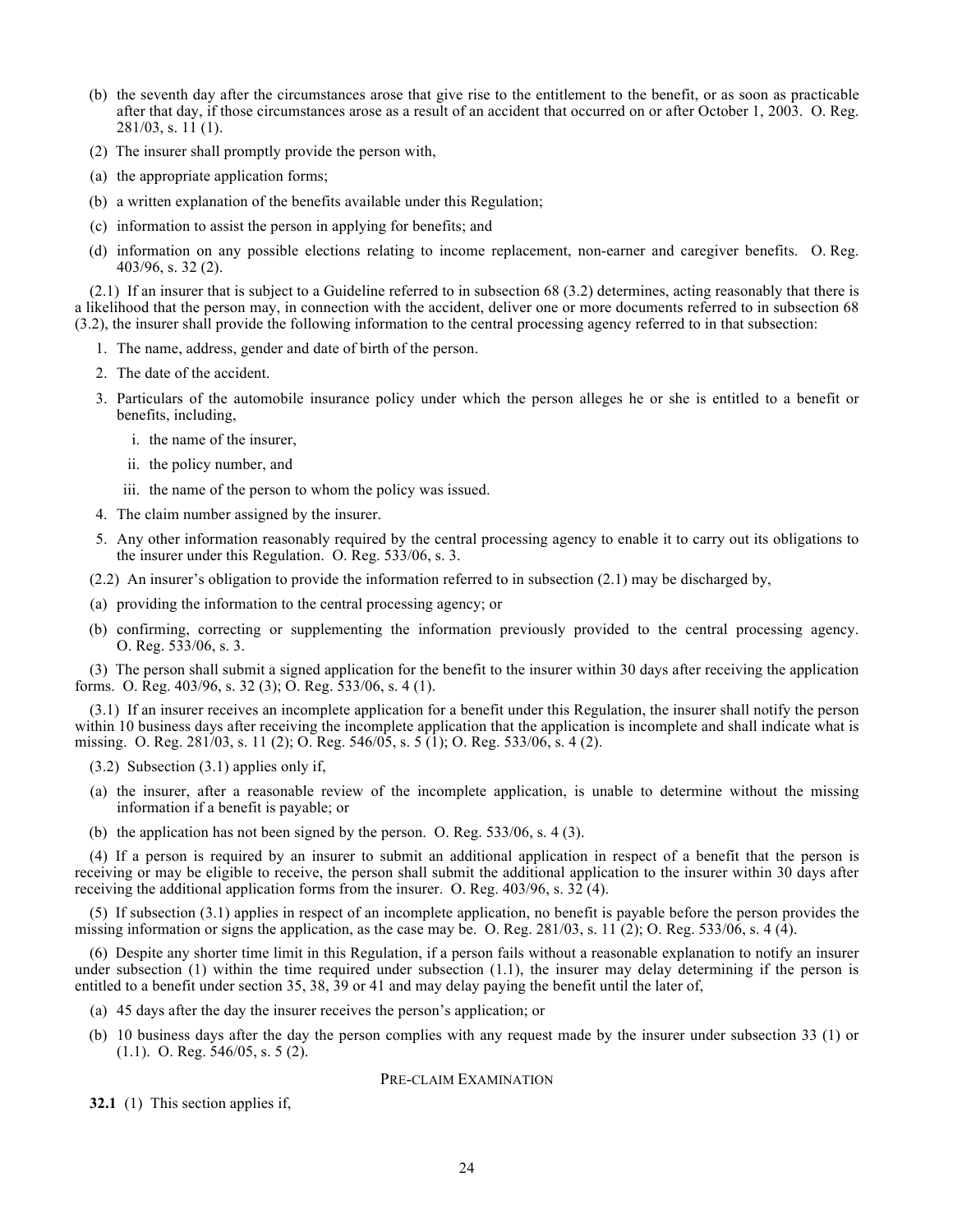- (a) as a result of an accident, an insured person was admitted to a hospital or long-term care facility and is still in the hospital or facility or was discharged within the previous three days;
- (b) the insured person may be entitled to medical benefits for an assistive device referred to in clause 14 (2) (f), rehabilitation benefits under clause 15 (5) (i) or attendant care benefits under section 16; and
- (c) no application has yet been made for a benefit to which the insured person may be entitled as a result of the accident. O. Reg. 546/05, s. 6.

(2) At the insured person's request or with his or her consent, the insurer may arrange for the insured person to be examined at the insurer's expense for the purposes of assisting the insurer in determining if the insured person is entitled to receive a benefit described in clause (1) (b) that would assist the insured person after his or her discharge from the hospital or long-term care facility. O. Reg. 546/05, s. 6.

(3) An examination under this section shall be conducted by one or more members of one or more health professions who are chosen by the insurer. O. Reg. 546/05, s. 6.

(4) The insurer shall notify the insured person of the name of the person or persons who will conduct the examination and the day, time and place for the examination. O. Reg. 546/05, s. 6.

(5) The insurer shall, before the examination, obtain the written and signed consent of the insured person for the examination. O. Reg. 546/05, s. 6.

(6) The person or persons who conducted the examination shall, within five business days after conducting the examination, prepare a written report and, if applicable, an assessment of attendant care needs and provide a copy to,

- (a) the insurer;
- (b) the insured person; and
- (c) if the insured person has a health practitioner, that health practitioner. O. Reg. 546/05, s. 6.

(7) An examination under this section is voluntary and any failure or refusal of an insured person to consent to an examination under this section does not affect any rights the insured person may have to apply for or receive benefits as a result of the accident. O. Reg. 546/05, s. 6.

(8) The report of an examination under this section shall not be relied on by an insurer in making a determination that an insured person is not entitled to a benefit under this Regulation. O. Reg. 546/05, s. 6.

#### DUTY OF APPLICANT TO PROVIDE INFORMATION

**33.** (1) A person applying for a benefit under this Regulation shall, within 10 business days after receiving a request from the insurer, provide the insurer with the following:

- 1. Any information reasonably required to assist the insurer in determining the person's entitlement to a benefit.
- 2. A statutory declaration as to the circumstances that gave rise to the application for a benefit.
- 3. The number, street and municipality where the person ordinarily resides.
- 4. Proof of the person's identity. O. Reg. 403/96, s. 33 (1); O. Reg. 546/05, s. 7.

(1.1) If requested by the insurer, a person who applies for a benefit under this Regulation as a result of an accident shall submit to an examination under oath, but is not required to,

- (a) submit to more than one examination under oath in respect of matters relating to the same accident; or
- (b) submit to an examination under oath during a period when the person is incapable of being examined under oath because of his or her physical, mental or psychological condition. O. Reg. 281/03, s. 12 (1).

(1.2) A person is entitled to be represented at his or her own expense at the examination under oath by such counsel or other representative of his or her choice as the law otherwise permits. O. Reg. 281/03, s. 12 (1).

(1.3) The insurer shall make reasonable efforts to schedule the examination under oath for a time and location that are convenient for the person and shall give the person reasonable advance notice of the following:

- 1. The date and location of the examination.
- 2. That the person is entitled to be represented in the manner described in subsection (1.2).
- 3. The reason or reasons for the examination.
- 4. That the scope of the examination will be limited to matters that are relevant to the person's entitlement to benefits. O. Reg. 281/03, s. 12 (1).

(1.4) The insurer shall limit the scope of the examination under oath to matters that are relevant to the person's entitlement to benefits under this Regulation. O. Reg. 281/03, s. 12 (1).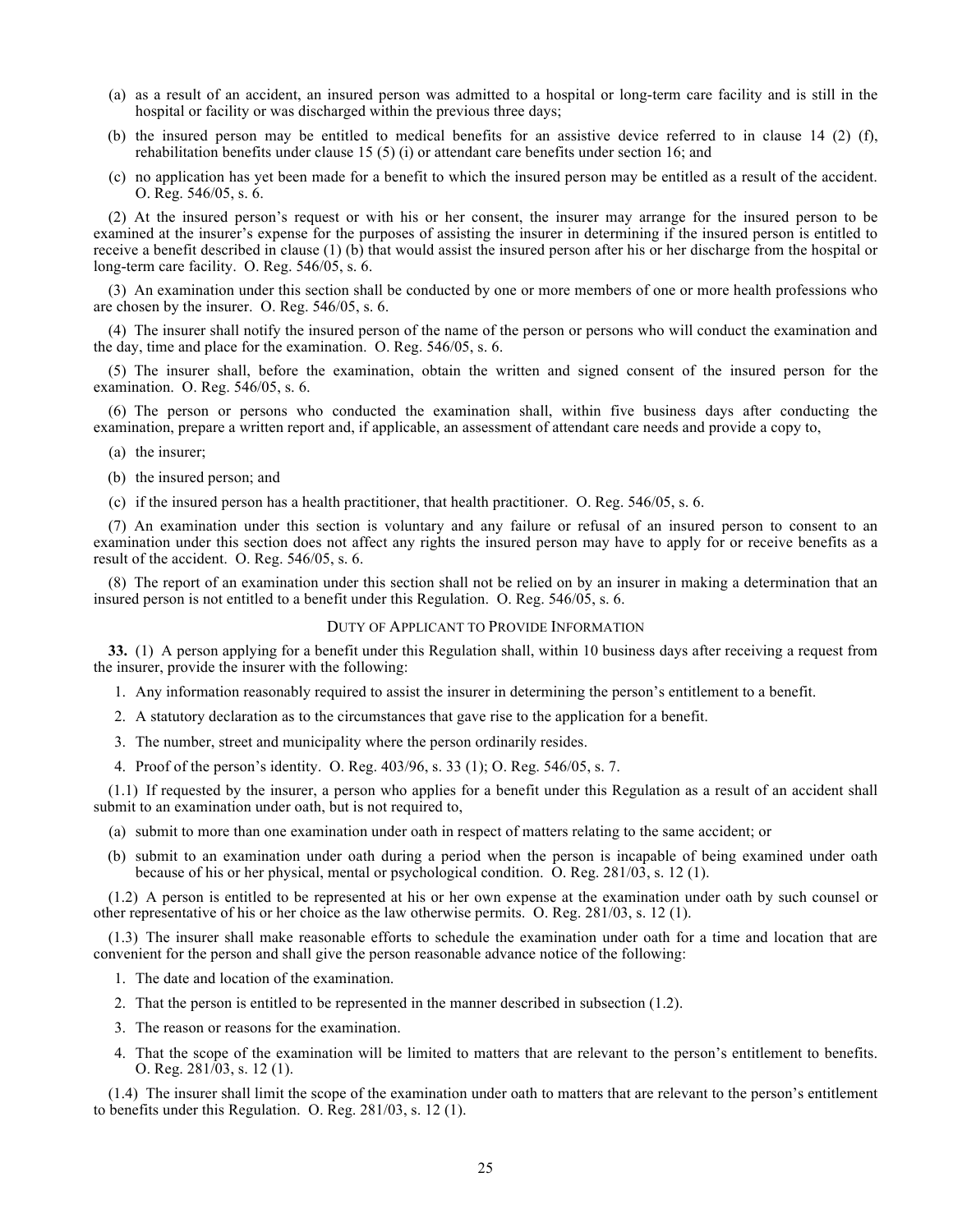(2) The insurer is not liable to pay a benefit in respect of any period during which the insured person failed to comply with subsection (1) or (1.1). O. Reg. 281/03, s. 12 (2).

- (3) Subsection (2) does not apply in respect of a non-compliance with subsection (1.1) if,
- (a) the insurer fails to comply with subsection  $(1.3)$  or  $(1.4)$ ; or
- (b) the insurer interferes with the insured person's right to be represented as described in subsection (1.2). O. Reg. 281/03, s. 12 (2).

(4) If an insured person who failed to comply with subsection (1) or (1.1) subsequently complies with that subsection, the insurer,

- (a) shall resume payment of the benefit, if a benefit was being paid; and
- (b) shall pay all amounts that were withheld during the period of non-compliance, if the insured person provides a reasonable explanation for the delay in complying with the subsection. O. Reg. 281/03, s. 12 (2).
- **34.** REVOKED: O. Reg. 546/05, s. 8.

INCOME REPLACEMENT, NON-EARNER OR CAREGIVER BENEFITS AND HOUSEKEEPING OR HOME MAINTENANCE EXPENSES

**35.** (1) In this section and section 37,

"specified benefit" means an income replacement benefit, non-earner benefit, caregiver benefit or a payment for housekeeping or home maintenance services under section 22. O. Reg. 546/05, s. 9.

(2) An insured person who applies for a specified benefit shall submit with the application a disability certificate completed no earlier than 10 business days before the date the application is submitted. O. Reg. 546/05, s. 9.

- (3) Within 10 business days after the insurer receives the application and completed disability certificate, the insurer shall,
- (a) pay the specified benefit;
- (b) send a request to the insured person under subsection 33 (1) or  $(1.1)$ ; or
- (c) notify the insured person that the insurer requires the insured person to be examined under section 42. O. Reg. 546/05, s. 9.

(4) If the insurer sends a request to the insured person under subsection 33 (1) or (1.1), the insurer shall, within 10 business days after the insured person complies with the request,

- (a) pay the specified benefit; or
- (b) notify the insured person that the insurer requires the insured person to be examined under section 42. O. Reg. 546/05, s. 9.

(5) Every income replacement benefit, non-earner benefit or caregiver benefit shall be paid at least once every second week, subject to any prepayment of the benefit by the insurer. O. Reg. 546/05, s. 9.

- (6) An insurer may make a determination that an insured person is not entitled to a specified benefit if,
- (a) the insured person failed or refused to submit the completed disability certificate required under subsection (2);
- (b) the insurer has received the report of the examination under section 42, if the insurer has required the insured person to be examined under that section;
- (c) the insurer is entitled under subsection (10) to refuse to pay the specified benefit; or
- (d) the insured person is not entitled to the specified benefit for reasons unrelated to whether the insured person has an impairment that entitles the insured person to the specified benefit. O. Reg. 546/05, s. 9.

(7) If an insurer determines that an insured person is not entitled to receive a specified benefit by reason of clause (6) (a), (c) or (d), the insurer shall give the insured person a copy of its determination,

- (a) within 10 business days after receiving the application, if the insured person is not entitled to the specified benefit by reason of clause  $(6)$   $(a)$  or  $(d)$ ; or
- (b) within 10 business days after the insured person failed or refused to comply with subsection 42 (10), if the insured person is not entitled to the specified benefit by reason of clause (6) (c). O. Reg. 546/05, s. 9.

(8) Within five business days after receiving the report of the examination of the insured person under section 42, the insurer shall give a copy of the report and of the insurer's determination to the insured person and to the health practitioner who completed the disability certificate submitted with the application. O. Reg. 546/05, s. 9.

(9) The insurer shall set out in its determination the specified benefits and expenses the insurer agrees to pay, the specified benefits and expenses the insurer refuses to pay and the reasons for the insurer's decision. O. Reg. 546/05, s. 9.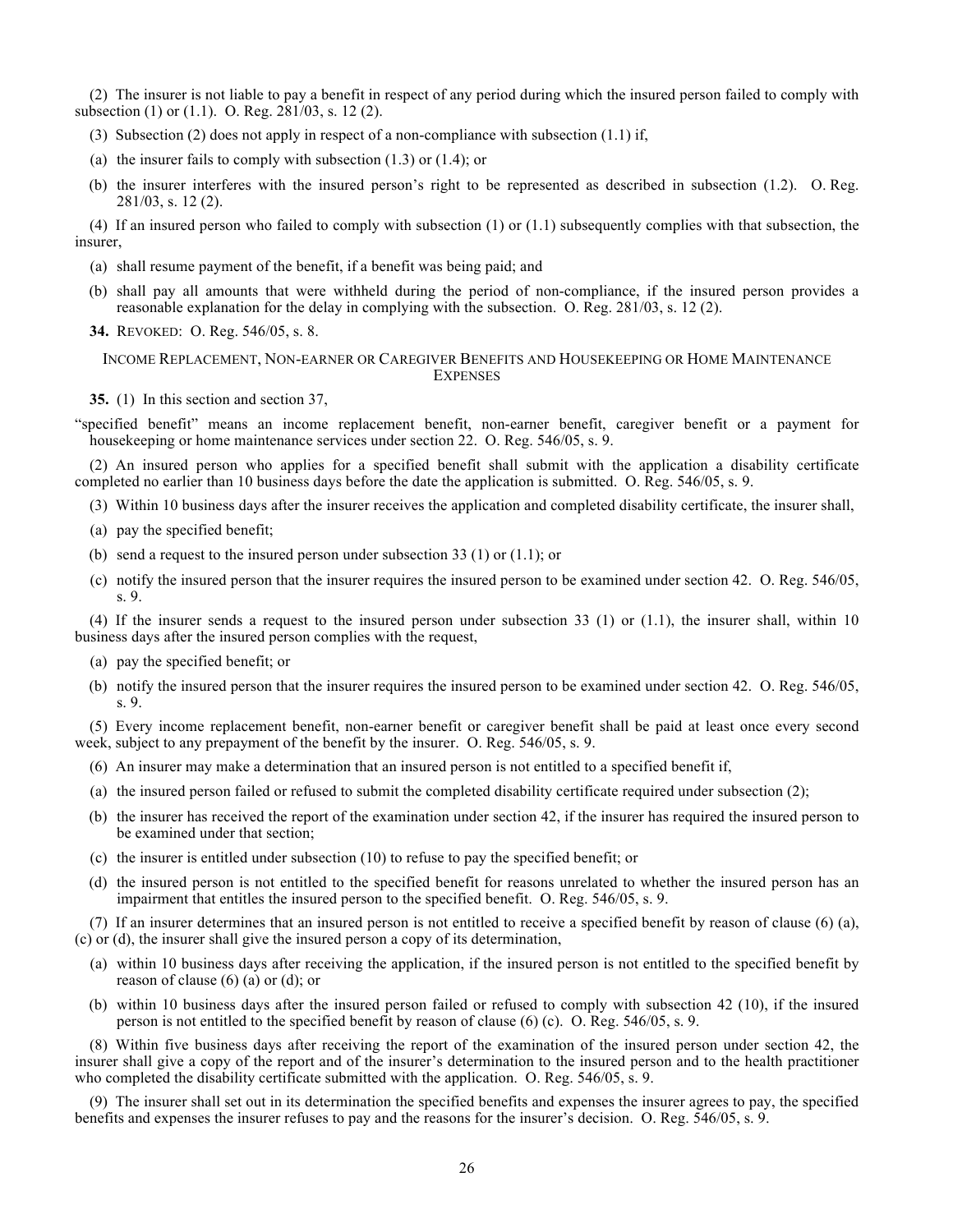- (10) If the insured person fails or refuses to comply with subsection 42 (10), the insurer,
- (a) may make a determination that the insured person is not entitled to any specified benefit; and
- (b) may refuse to pay specified benefits relating to the period after the insured person failed or refused to comply with subsection 42 (10) and before the insured person submits to the examination or provides the material required by that subsection. O. Reg. 546/05, s. 9.
- (11) If the insured person subsequently complies with subsection 42 (10), the insurer shall,
- (a) reconsider the application and make a new determination under this section; and
- (b) pay all amounts, if any, that were withheld during the period of non-compliance, if the insurer determines that the insured person is entitled to any specified benefits and the insured person provides not later than the 10th business day after the failure or refusal to comply, or as soon as practicable after that day, a reasonable explanation for not complying with subsection 42 (10). O. Reg. 546/05, s. 9.

(12) If the insurer determines after receipt of the report under section 42 that the insured person is entitled to a specified benefit, the insurer shall pay the specified benefit within 10 business days after receiving the report. O. Reg. 546/05, s. 9.

(13) If an insured person fails to submit a completed disability certificate with his or her application for a specified benefit, no specified benefits are payable for the period after the day the insurer receives the application and before the day the insurer receives the completed disability certificate. O. Reg. 546/05, s. 9.

(14) If the insurer fails to provide a copy of the report of the examination under section 42 or its determination in respect of the claim by the 15th business day after the day the examination was completed or was required under paragraph 2 or 3 of subsection 42 (11) to be completed, the insurer shall pay all specified benefits to which the application relates for the period commencing on that day and ending on the day the insurer gives the insured person the report or determination. O. Reg. 546/05, s. 9.

## ELECTION OF INCOME REPLACEMENT, NON-EARNER OR CAREGIVER BENEFIT

**36.** (1) Only one of the following benefits may be paid to a person in respect of a period of time:

- 1. An income replacement benefit.
- 2. A non-earner benefit.
- 3. A caregiver benefit. O. Reg. 403/96, s. 36 (1).

(2) If a person's application indicates that he or she may qualify for more than one of the benefits referred to in subsection (1), the insurer shall notify the person that he or she must elect within 30 days after receiving the notice which benefit he or she wishes to receive. O. Reg. 403/96, s. 36 (2).

(3) The insurer shall deliver the notice under subsection (2) within 10 business days after receiving the person's application. O. Reg. 403/96, s. 36 (3); O. Reg. 546/05, s. 10.

## DETERMINATION OF CONTINUING ENTITLEMENT TO SPECIFIED BENEFITS

**37.** (1) If an insurer wishes to determine if an insured person is still entitled to a specified benefit, the insurer,

- (a) shall request that the insured person submit within 15 business days a new disability certificate completed as of a date on or after the date of the request; and
- (b) may notify the insured person that the insurer requires the insured person to be examined under section 42. O. Reg. 546/05, s. 11.
- (2) An insurer shall not discontinue paying a specified benefit to an insured person unless,
- (a) the insured person fails or refuses to submit a completed disability certificate as required under clause  $(1)$  (a);
- (b) the insurer has received the report of the examination under section 42, if the insurer required the insured person to be examined under that section;
- (c) the insurer is entitled under subsection (7) to refuse to pay the specified benefit;
- (d) the insured person has resumed his or her pre-accident employment duties;
- (e) the insurer is no longer required to pay the specified benefit by reason of clause 5 (2) (d) or (e), subsection 22 (3) or 33  $(2)$  or section 55 or 56; or
- (f) the insured person is not entitled to the specified benefit for a reason unrelated to whether he or she has an impairment that entitles the insured person to receive the specified benefit. O. Reg. 546/05, s. 11.

(3) If an insured person fails to submit a completed disability certificate as required under clause (1) (a), no specified benefits are payable for the period commencing the 15th business day after the day the insured person received the insurer's request and ending, if the insured person subsequently submits a completed disability certificate, the day the insurer receives the completed disability certificate. O. Reg. 546/05, s. 11.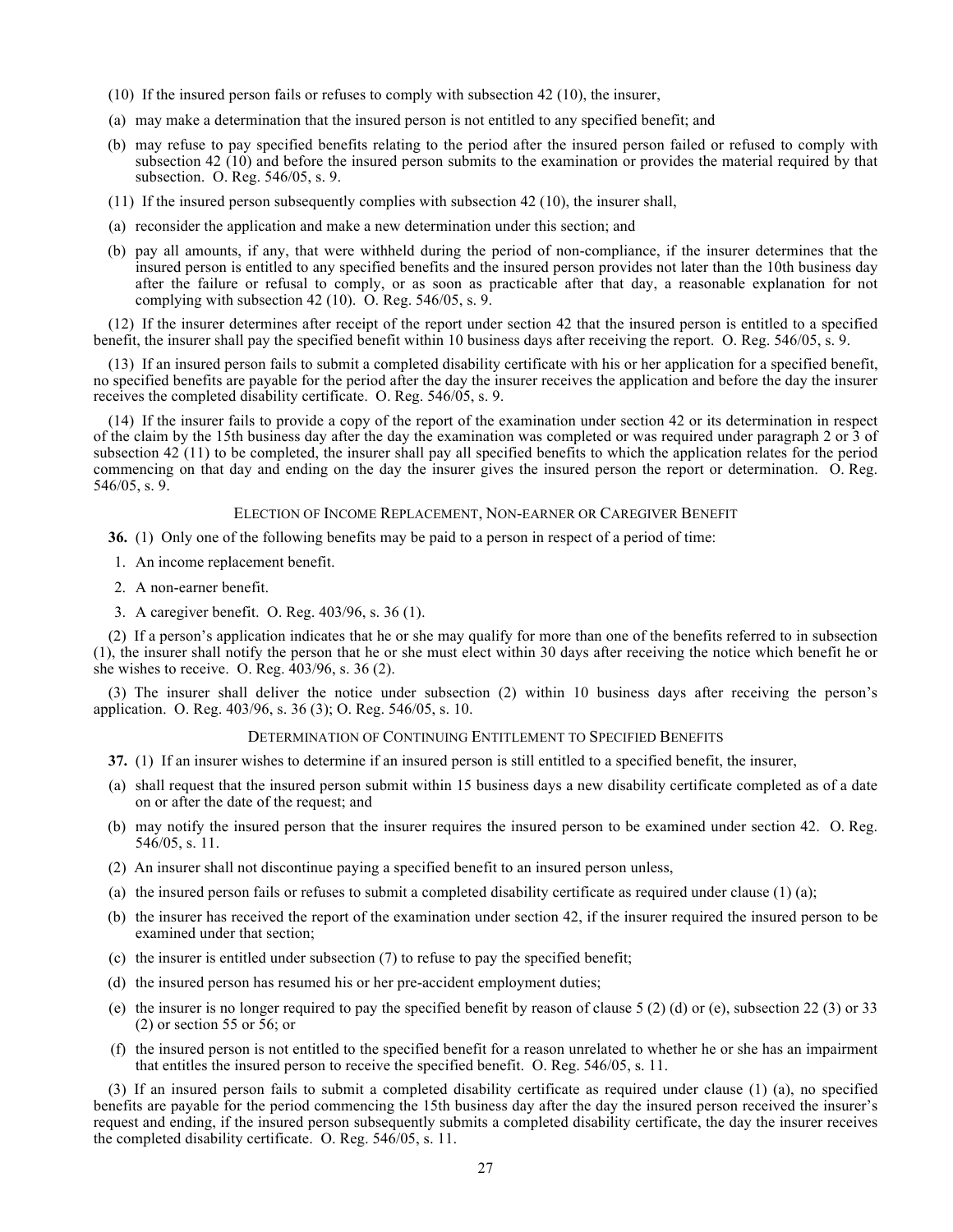(4) If the insurer determines that the person is not entitled to receive any specified benefit by reason of clause (2) (a), (c), (d), (e) or (f), the insurer shall give to the insured person a copy of its determination. O. Reg. 546/05, s. 11.

(5) Within five business days after receiving the report of an examination under section 42, the insurer shall give a copy of the report and the insurer's determination with respect to the specified benefit to the insured person and to the health practitioner who completed the disability certificate. O. Reg. 546/05, s. 11.

- (6) The determination of the insurer shall specify,
- (a) the specified benefits and expenses the insurer agrees to pay;
- (b) the specified benefits and expenses the insurer refuses to pay;
- (c) the reasons for the insurer's decision; and
- (d) if the insurer determines that the insured person is not entitled to a specified benefit, the date that payment of the benefit will be stopped. O. Reg. 546/05, s. 11.
- (7) If the insured person fails or refuses to comply with subsection 42 (10), the insurer may,
- (a) make a determination that the insured person is no longer entitled to the specified benefit; and
- (b) despite subsection (9), refuse to pay specified benefits relating to the period after the insured person failed or refused to comply with subsection 42 (10) and before the insured person submits to the examination or provides the material required under that subsection. O. Reg. 546/05, s. 11.
- (8) If the insured person subsequently complies with subsection 42 (10), the insurer shall,
- (a) reconsider the insured person's entitlement to the specified benefit and make a determination;
- (b) subject to the insurer's determination, resume payment of the specified benefit; and
- (c) pay all amounts, if any, that were withheld during the period of non-compliance if the insured person provides not later than the 10th business day after the failure or refusal to comply, or as soon as practicable after that day, a reasonable explanation for not complying with subsection 42 (10). O. Reg. 546/05, s. 11.

(9) If an insurer requires an insured person to be examined under section 42 and determines that the insured person is not entitled to a specified benefit, the insurer shall not stop payment of the specified benefit unless it has provided to the insured person a copy of the report of the examination and its determination under this section. O. Reg. 546/05, s. 11.

#### PRE-APPROVED FRAMEWORK GUIDELINES

**37.1** (1) This section applies if an insured person,

- (a) submits or intends to submit an application for a benefit in accordance with section 32; and
- (b) claims medical or rehabilitation benefits in respect of an impairment that comes within a *Pre-approved Framework Guideline*. O. Reg. 281/03, s. 15.

(2) The insured person shall submit to the insurer, within the time specified in the *Pre-approved Framework Guideline* applicable to the impairment, a treatment confirmation form that satisfies the following requirements:

- 1. The treatment confirmation form shall be prepared by a health practitioner who is authorized by law to treat the impairment that is the subject of the form and who will be the health practitioner responsible for providing goods and services under the treatment confirmation form.
- 2. The treatment confirmation form shall contain details concerning the impairment and specify the *Pre-approved Framework Guideline* under which benefits are claimed.
- 3. The treatment confirmation form shall include a statement by the health practitioner who prepared the form,
	- i. disclosing any conflict of interest that he or she has that relates to the goods or services to be provided under the *Pre-approved Framework Guideline*,
	- ii. confirming that he or she has made reasonable inquiries to determine if any person who referred the insured person to a person who will provide goods or services under the *Pre-approved Framework Guideline* has a conflict of interest relating to the treatment, and
	- iii. disclosing any conflict of interest that a person who referred the insured person to a person who will provide goods or services under the *Pre-approved Framework Guideline* has that relates to the treatment.
- 4. The treatment confirmation form shall be signed by the insured person, unless the insurer waives this requirement. O. Reg. 281/03, s. 15; O. Reg. 533/06, s. 5.

(3) A lawyer or other representative who acts for the insured person in respect of the application for a benefit or in respect of any civil proceeding arising from the accident shall, at the time the treatment confirmation form is submitted, give the insurer and the insured person written notice disclosing any conflict of interest that the lawyer or representative has relating to the claim for benefits. O. Reg. 281/03, s. 15.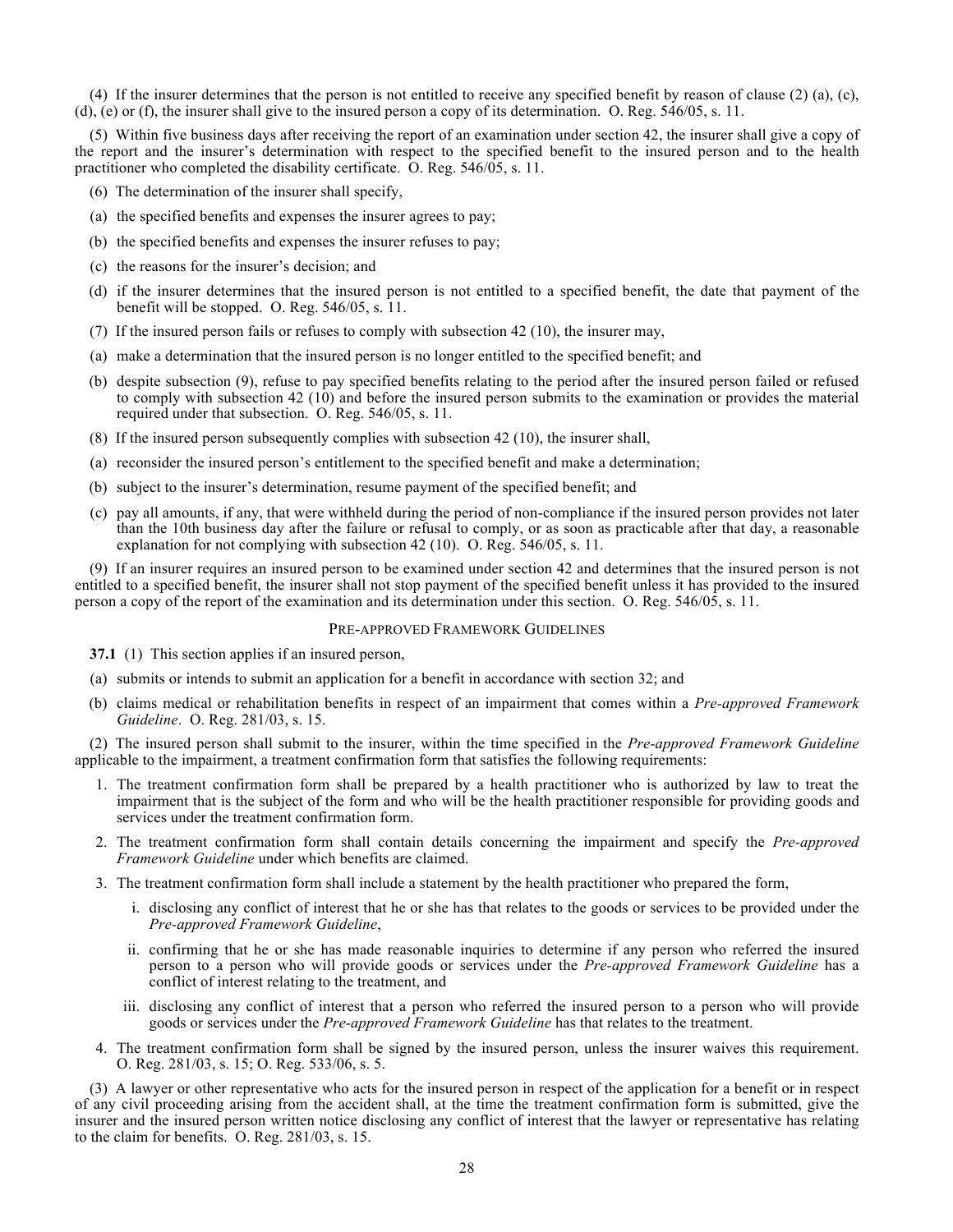(4) If a conflict of interest is disclosed in the treatment confirmation form or by a person under subsection (3), the insurer may refuse the application. O. Reg. 281/03, s. 15.

(5) Within five business days after receiving a treatment confirmation form, the insurer shall send a notice that complies with the following rules to the insured person and to the health practitioner, acknowledging receipt of the treatment confirmation form:

- 1. The notice shall state whether the policy referred to in the treatment confirmation form was in force at the time of the accident.
- 2. If the insurer refuses the application by reason of a conflict of interest, the notice shall state the reason the application is refused, what the conflict of interest is and that the insured person may submit a new application.
- 3. If the treatment confirmation form includes a claim for ancillary goods or services referred to in section 37.2, the notice shall comply also with the requirements of that section. O. Reg. 281/03, s. 15.

(6) Despite subsection (4), the insurer shall not refuse an application because of a conflict of interest if there is no other person within 50 kilometres of the insured person's residence who is able to provide the goods or services to which the conflict of interest relates. O. Reg. 281/03, s. 15.

(7) If an insured person submits an application under section 32 and a treatment confirmation form under this section in respect of an impairment and the claim is accepted by the insurer, the insurer is liable to pay benefits of a type described in section 14 or 15 in respect of the impairment only in accordance with,

- (a) the *Pre-approved Framework Guideline* to which the treatment confirmation form relates; and
- (b) the requirements of section 37.2, if that section applies in respect of the claim. O. Reg. 281/03, s. 15.

(8) If the insured person has submitted an application under section 32 to the insurer, the insurer shall pay a benefit referred to in subsection (7) within 30 days after receiving an invoice for goods or services,

- (a) that have been provided under the *Pre-approved Framework Guideline* to which the treatment confirmation form relates;
- (b) that the insurer has agreed under section 37.2 to pay for and that have been provided; or
- (c) that the insurer is required under subsection 37.2 (9) to pay for and that have been provided. O. Reg. 281/03, s. 15; O. Reg. 546/05, s. 12 (1).

(9) An insurer is not liable to pay benefits under more than one treatment confirmation form relating to the same *Preapproved Framework Guideline*. O. Reg. 281/03, s. 15.

(10) An insured person may receive benefits under two or more *Pre-approved Framework Guidelines* if permitted under the *Guidelines*. O. Reg. 281/03, s. 15.

(11) An insured person shall submit an amended treatment confirmation form if, during the course of treatment under a *Pre-approved Framework Guideline*, he or she changes the health practitioner who is responsible for providing goods and services under the treatment confirmation form. O. Reg. 281/03, s. 15.

(12) The insurer is liable to pay for goods and services under an amended treatment confirmation form only to the extent the goods and services have not already been provided under the *Pre-approved Framework Guideline*. O. Reg. 281/03, s. 15.

(13) REVOKED: O. Reg. 546/05, s. 12 (2).

(14) If goods or services available under a *Pre-approved Framework Guideline* are not provided within the times specified in the applicable *Guideline*, any claim for medical or rehabilitation benefits to which the *Guideline* would otherwise apply shall, subject to section 37.2, be submitted in accordance with section 38. O. Reg. 281/03, s. 15.

(15) If a court or arbitrator determines in any dispute about an insured person's entitlement to medical or rehabilitation benefits or related assessments or examinations that a *Pre-approved Framework Guideline* applies to the insured person and the insured person received benefits or underwent assessments or examinations under the *Pre-approved Framework Guideline*,

- (a) the benefits shall be deemed to have been reasonable and necessary for the purposes of sections 14 and 15; and
- (b) the assessments and examinations shall be deemed to have been reasonably required for the purposes of section 24. O. Reg. 281/03, s. 15.

**37.2** (1) In this section, ancillary goods or services, in respect of an impairment to which a *Pre-approved Framework Guideline* applies, are goods or services for which the *Guideline*,

- (a) requires the insurer's approval; and
- (b) permits a claim to be made in a treatment confirmation form under section 37.1. O. Reg. 281/03, s. 15.
- (2) If a treatment confirmation form under section 37.1 includes a claim for ancillary goods or services, the insurer shall,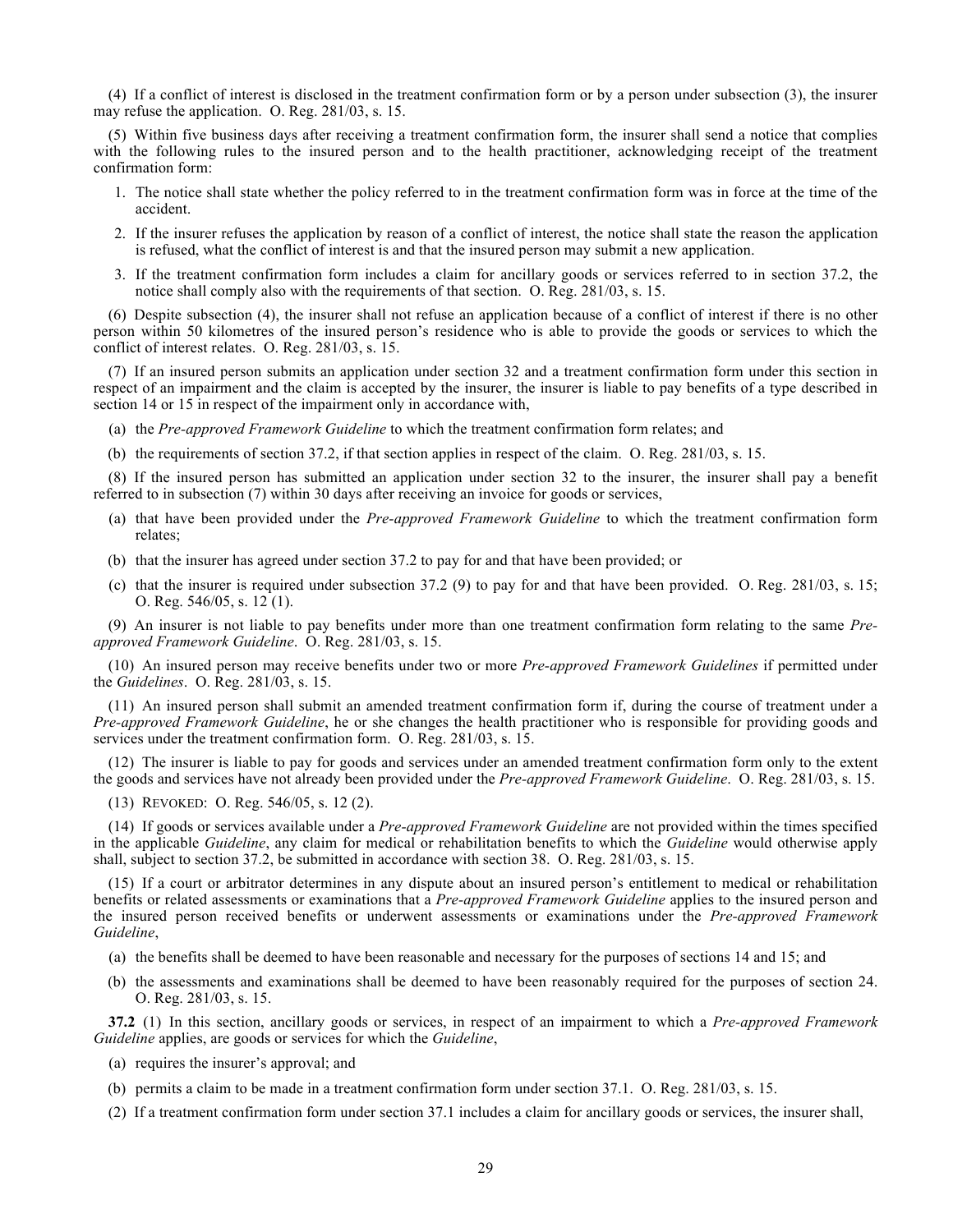- (a) include in the notice required under subsection 37.1 (5) a statement of which ancillary goods and services, if any, the insurer agrees to pay for; and
- (b) notify the insured person that the insurer requires the insured person to be examined under section 42, if the insurer has not agreed to pay for all of the ancillary goods and services included in the claim. O. Reg. 546/05, s. 13.

(3) A notice referred to in clause (2) (b) must be given to the insured person within five business days after the day the insurer receives the treatment confirmation form. O. Reg. 546/05, s. 13.

(4) If the insurer fails to comply with the requirements of subsection 37.1 (5) or subsection (3) of this section within the time required under those subsections, the insurer shall pay for all ancillary goods and services delivered under the treatment confirmation form. O. Reg. 546/05, s. 13.

(5) Within five business days after receiving the report of an examination under section 42, the insurer shall give a copy of the report and the insurer's determination with respect to payment for the ancillary goods and services to the insured person and the health practitioner who prepared the treatment confirmation form. O. Reg. 546/05, s. 13.

(6) The determination of the insurer shall specify the ancillary goods and services the insurer agrees to pay for, the ancillary goods and services the insurer refuses to pay for and the reasons for the insurer's decision. O. Reg. 546/05, s. 13.

(7) If an insured person fails or refuses to comply with subsection 42 (10), the insurer may make a determination that the insured person is not entitled to payment for the ancillary goods and services to which the examination relates. O. Reg. 546/05, s. 13.

(8) If an insured person subsequently complies with subsection 42 (10), the insurer shall reconsider the insured person's claim and make a determination under this section. O. Reg. 546/05, s. 13.

(9) If the insurer fails to provide a copy of the report of the examination under section 42 or its determination in respect of the claim by the day determined in the following manner, the insurer shall pay for all ancillary goods and services provided in accordance with the treatment confirmation form:

- 1. If the attendance of the insured person was not required for the examination under section 42, the day is the 10th business day after the day the material required under subsection 42 (10) was provided.
- 2. If the attendance of the insured person was required for the examination, the day is the 15th business day after the day the examination was completed or was required under paragraph 2 or 3 of subsection 42 (11) to be completed. O. Reg. 546/05, s. 13.

**37.3** (1) This section applies to a claim for medical or rehabilitation benefits under section 37.1 or 37.2 in respect of an impairment that is asserted by the insurer to come within a *Pre-approved Framework Guideline* if the insurer gives the insured person a notice informing the insured person that the insurer will pay for the goods and services described in the *Preapproved Framework Guideline* without the submission of a treatment confirmation form under either of those sections. O. Reg. 533/06, s. 6.

- (2) If an insurer gives notice under subsection (1), the notice shall satisfy the following criteria:
- 1. The notice must specify which *Pre-approved Framework Guideline* the insurer asserts to be applicable to the claimant's impairment and confirm that the insurer will pay for goods and services under section 37.1 in accordance with the *Pre-approved Framework Guideline* without the submission of a treatment confirmation form under that section.
- 2. The notice must describe the expenses for ancillary goods or services, if any, as referred to in section 37.2, that the insurer will pay without the submission of a treatment confirmation form and shall specify,
	- i. the types of expenses,
	- ii. any restrictions on the amount of the expenses, and
	- iii. any restrictions on when the expenses may be incurred.
- 3. The notice must disclose any conflict of interest that the insurer has relating to any person who will provide goods or services to whom the insured person is referred by the insurer. O. Reg. 533/06, s. 6.
- (3) If an insurer gives notice under subsection (1),
- (a) the insurer shall, if the insured person has submitted an application under section 32 to the insurer, pay the expenses described in the notice within 30 days after receiving an invoice for them; and
- (b) if there is a dispute about whether, for the purpose of subsection 14 (2) or 15 (5), an expense described in the notice is reasonable or necessary, the insurer shall pay the expense pending resolution of the dispute in accordance with sections 279 to 283 of the Act. O. Reg. 533/06, s. 6.

(4) An insured person who receives a notice under subsection (1) may, despite the notice, submit a treatment confirmation form in accordance with section 37.1 or a treatment plan in accordance with section 38, in which case this section shall not apply. O. Reg. 533/06, s. 6.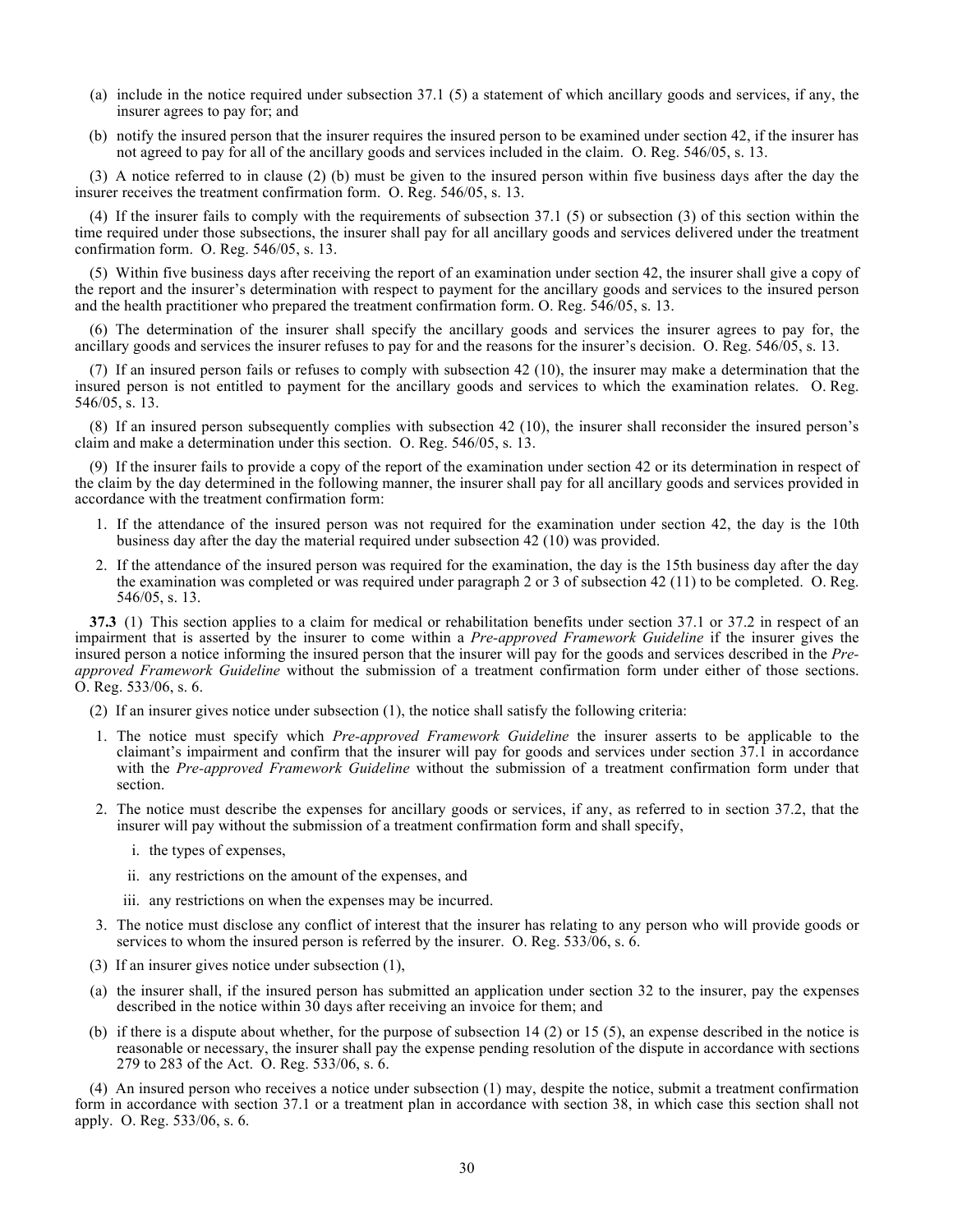## MEDICAL AND REHABILITATION BENEFITS

- **38.** (1) Subject to subsection (2.1), this section applies to,
- (a) any claim for medical or rehabilitation benefits other than,
	- (i) a claim payable under section 37.1, and
	- (ii) a claim for ancillary goods and services referred to in section 37.2; and
- (b) applications for assessments or examinations that are submitted with a treatment plan under subsection (2). O. Reg. 281/03, s. 16 (1); O. Reg. 546/05, s. 14 (1).

(1.1) An insurer is not liable to pay any expense in respect of medical benefits or rehabilitation benefits that was incurred before the insured person submits an application for the benefit that satisfies the requirements of subsection (2) unless the expense is for an ambulance or other goods or services provided on an emergency basis not more than five business days after the accident to which the application relates. O. Reg. 546/05, s. 14 (2).

(2) An application under this section must be signed by the insured person, unless the insurer waives that requirement, and must include, unless section 38.1 applies,

- (a) a treatment plan that complies with subsection (3), prepared by a member of a health profession or by a social worker; and
- (b) a statement by a health practitioner approving the treatment plan referred to in clause (a) and stating that he or she is of the opinion,
	- (i) that the expenses contemplated by the treatment plan are reasonable and necessary for the insured person's treatment or rehabilitation, and
	- (ii) that the impairment sustained by the insured person does not come within a *Pre-approved Framework Guideline*. O. Reg. 281/03, s. 16 (2); O. Reg. 546/05, s. 14 (3).

(2.1) An insurer may refuse to accept a treatment plan under this section that provides for goods or services to be received in respect of any period during which the insured person is entitled to receive goods or services under a *Pre-approved Framework Guideline*, unless the *Guideline* allows the insured person to receive both, and the insurer's refusal is final and not subject to review. O. Reg. 281/03, s. 16 (2).

(2.2) Nothing in subsection (2.1) prevents an insured person, while receiving goods or services under a *Pre-approved Framework Guideline*, from submitting a treatment plan applicable to a period other than the period referred to in that subsection. O. Reg. 281/03, s. 16 (2).

- (3) The treatment plan shall include a statement by the person who prepared the plan,
- (a) disclosing any conflict of interest that he or she has relating to the treatment plan;
- (b) indicating that he or she has made reasonable inquiries to determine whether any person who referred the insured person to a person who will provide goods or services contemplated by the treatment plan has a conflict of interest relating to the treatment plan; and
- (c) disclosing any conflict of interest that a person who referred the insured person to a person who will provide goods or services contemplated by the treatment plan has relating to the treatment plan. O. Reg. 403/96, s. 38 (3); O. Reg. 546/05, s. 14 (4); O. Reg. 533/06, s. 7.
- (3.1) REVOKED: O. Reg. 546/05, s. 14 (5).

(4) A lawyer or other representative who acts for the insured person in respect of the application or in respect of any civil proceeding arising from the accident shall, at the time the application is submitted, give the insurer and the insured person written notice disclosing any conflict of interest that the lawyer or other representative has relating to the treatment plan. O. Reg. 403/96, s. 38 (4).

(5) If a conflict of interest is disclosed under subsection (3) or (4), the insurer may, within 10 business days after receiving the application, give the insured person notice that the application is refused and that the insured person may submit a new application. O. Reg. 403/96, s. 38 (5); O. Reg. 546/05, s. 14 (6).

(6) Subsection (5) does not apply if there is no other person within 50 kilometres of the insured person's residence who is able to provide the goods or services from which the conflict of interest arises. O. Reg. 403/96, s. 38 (6).

(7) On receiving the application, the insurer shall promptly determine whether the insurer is required to pay for the goods and services contemplated by the treatment plan. O. Reg. 403/96, s. 38 (7).

(8) If no notice is given under subsection (5), the insurer shall give the insured person one of the following notices:

1. A notice,

i. that discloses any conflict of interest the insurer has relating to the treatment plan,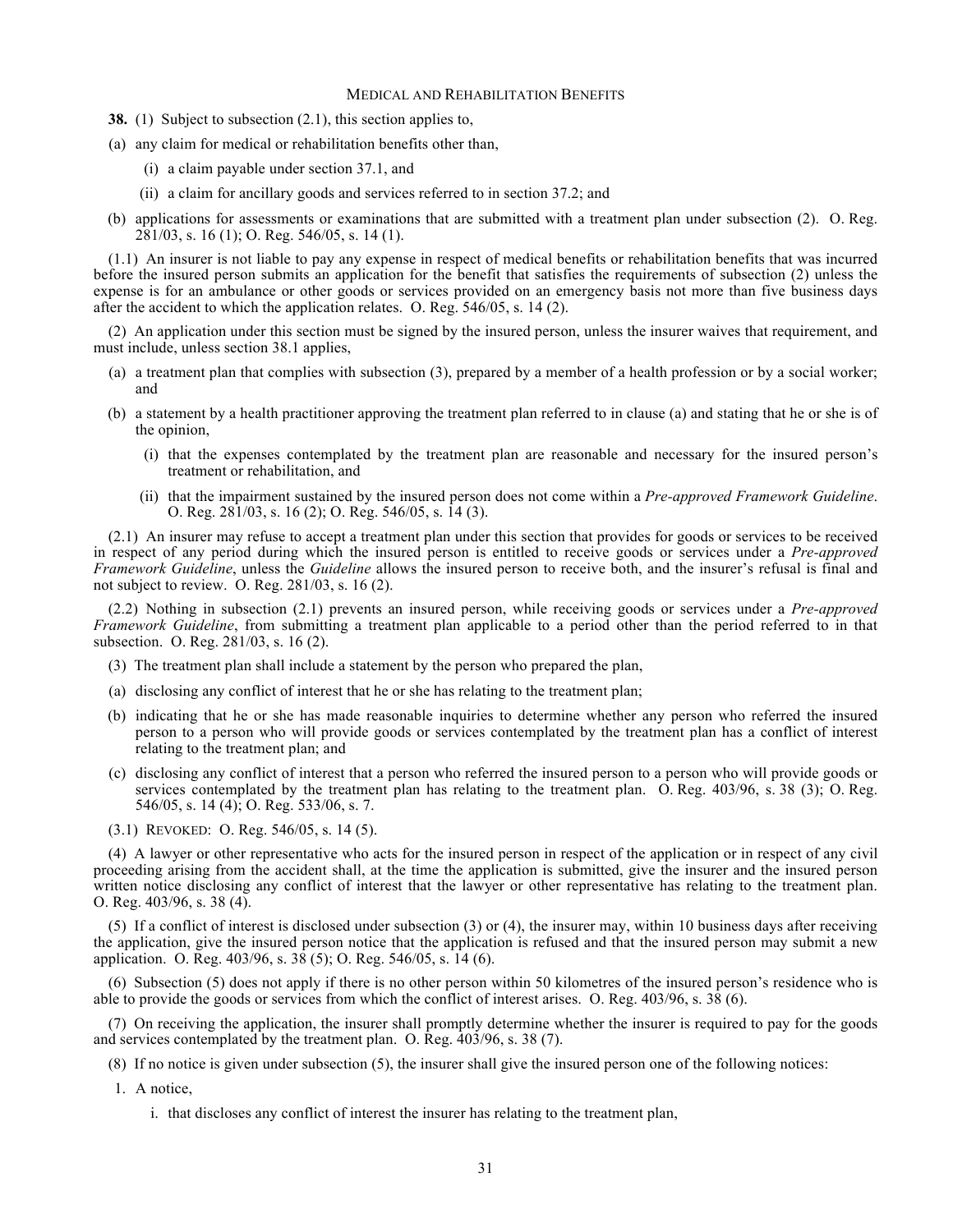- ii. that describes the goods and services, if any, contemplated by the treatment plan that the insurer agrees to pay for, and
- iii. that advises the insured person, if the insurer has not agreed to pay for all goods and services contemplated by the treatment plan, that the insurer requires the insured person to be examined under section 42 relating to the goods and services the insurer has not agreed to pay for.
- 2. A notice advising the insured person that the insurer,
	- i. believes that the insured person may have an impairment to which a *Pre-approved Framework Guideline* applies, and
	- ii. requires the insured person to be examined under section 42 to assist the insurer in determining if the insured person has an impairment to which a *Pre-approved Framework Guideline* applies. O. Reg. 281/03, s. 16 (4); O. Reg. 546/05, s. 14 (7).
- (8.1) A notice under subsection (8) must be given,
- (a) within 10 business days after the insurer receives the application, in the case of a notice described in paragraph 1 of subsection (8); or
- (b) within five business days after the insurer receives the application, in the case of a notice described in paragraph 2 of subsection (8). O. Reg. 281/03, s. 16 (4); O. Reg. 546/05, s. 14 (8).

(8.2) If the insurer fails to give a notice under subsection (8) in accordance with subsection (8.1), the following rules apply:

- 1. In the case of a notice under paragraph 2 of subsection (8),
	- i. the insurer shall not take the position that the insured person has an impairment to which a *Pre-approved Framework Guideline* applies, and
	- ii. the insurer shall give a notice described in paragraph 1 of subsection (8) in accordance with subsection (8.1).
- 2. In the case of a notice under paragraph 1 of subsection (8), the insurer shall pay for all goods and services provided under the treatment plan that relate to the period starting on the 11th business day after the day the insurer received the application and ending on the day the insurer gives the notice described in paragraph 1 of subsection (8). O. Reg. 281/03, s. 16 (4); O. Reg. 546/05, s. 14 (9, 10).

(9) If the insurer discloses a conflict of interest relating to the treatment plan, the insured person may, within 10 business days after receiving the notice under paragraph 1 of subsection (8), withdraw the application and submit a new application. O. Reg. 403/96, s. 38 (9); O. Reg. 281/03, s. 16 (5); O. Reg. 546/05, s. 14 (11).

(10) Subsection (9) does not apply if there is no other person within 50 kilometres of the insured person's residence who is able to provide the goods or services from which the conflict of interest arises. O. Reg. 403/96, s. 38 (10).

(11) If the application is not withdrawn under subsection (9), the insurer shall pay for goods and services the insurer agreed to pay for in the notice under paragraph 1 of subsection (8) within 30 days after receiving an invoice for them. O. Reg. 281/03, s. 16 (6).

(12), (12.1) REVOKED: O. Reg. 546/05, s. 14 (12).

(12.2) If an insurer gives a notice described in paragraph 2 of subsection (8), the insured person may submit a treatment confirmation form under section 37.1 and, pending the insurer's determination, may receive goods and services in accordance with the *Pre-approved Framework Guideline* and such ancillary goods and services as the insurer believes to be appropriate for the insured person's impairment. O. Reg. 546/05, s. 14 (13).

(12.3) REVOKED: O. Reg. 546/05, s. 14 (13).

(13) Within five business days after receiving the report of an examination under section 42, the insurer shall give a copy of the report and the insurer's determination to the insured person and to the health practitioner who approved the treatment plan. O. Reg. 546/05, s. 14 (13).

(14) The determination of the insurer shall specify,

- (a) the goods and services contemplated by the treatment plan that the insurer agrees to pay for, the goods and services the insurer refuses to pay for and the reasons for the insurer's decision, in the case where the insurer gave a notice referred to in paragraph 1 of subsection (8); or
- (b) whether the insurer has determined that the insured person has an impairment to which a *Pre-approved Framework Guideline* applies and the reasons for the insurer's decision, in the case where the insurer gave a notice referred to in paragraph 2 of subsection (8). O. Reg. 546/05, s. 14 (13).

(15) If an insured person fails or refuses to comply with subsection 42 (10), the insurer may make a determination that the insured person is not entitled to the goods and services contemplated by the treatment plan. O. Reg. 546/05, s. 14 (13).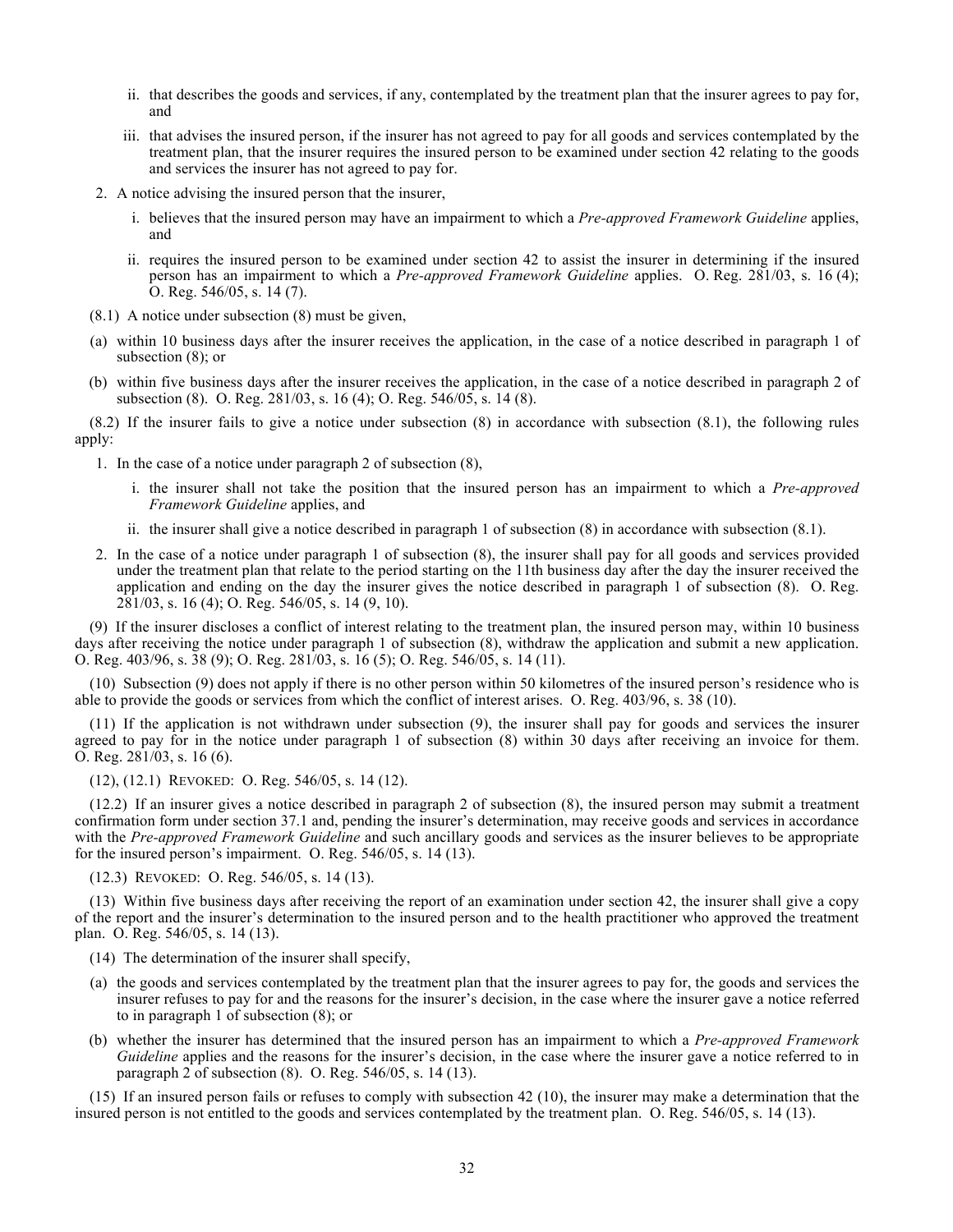(16) If an insured person subsequently complies with subsection 42 (10), the insurer shall reconsider the insured person's claim and make a determination under this section. O. Reg. 546/05, s. 14 (13).

(17) If the insurer fails to provide a copy of the report of the examination under section 42 or its determination in respect of the claim by the day determined under subsection (17.1),

- (a) the insurer shall pay for all goods and services provided in accordance with the treatment plan during the period commencing on that day and ending on the day the insurer gives the insured person the report or determination; and
- (b) the insurer shall not take the position that the insured person has an impairment to which a *Pre-approved Framework Guideline* applies. O. Reg. 546/05, s. 14 (13).
- (17.1) For the purposes of subsection (17), the day is determined as follows:
- 1. If the attendance of the insured person was not required for the examination under section 42, the day is the 10th business day after the day the material required under subsection 42 (10) was provided.
- 2. If the attendance of the insured person was required for the examination, the day is the 15th business day after the day the examination was completed or was required under paragraph 2 or 3 of subsection 42 (11) to be completed. O. Reg. 546/05, s. 14 (13).

(17.2) An insurer shall pay an expense in respect of medical or rehabilitation benefits that it has agreed to pay or that it is required under this section to pay within 30 days after receiving an invoice for the expense. O. Reg. 546/05, s. 14 (13).

(18) REVOKED: O. Reg. 546/05, s. 14 (13).

(19) If, after giving notice under subparagraph 1 i of subsection (8), it comes to the attention of the insurer that a person described in subsection (3) or (4) has a conflict of interest relating to the treatment plan, the insurer may give the insured person notice requiring the insured person, within 10 business days after receiving the notice, to amend the treatment plan to remove the conflict of interest. O. Reg. 403/96, s. 38 (19); O. Reg. 281/03, s. 16 (12); O. Reg. 546/05, s. 14 (14).

(20) If the insured person does not comply with a notice under subsection (19), the insurer is not required to pay for any further expenses for goods or services from which the conflict of interest arises. O. Reg. 403/96, s. 38 (20).

(21) Subsection (20) does not apply if there is no other person within 50 kilometres of the insured person's residence who is able to provide the goods or services from which the conflict of interest arises. O. Reg. 403/96, s. 38 (21).

(22)-(25) REVOKED: O. Reg. 281/03, s. 16 (13).

**38.1** (1) This section applies to a claim for a medical or rehabilitation benefit under section 38 if the insurer gives the insured person a notice informing the insured person that the insurer will pay the expenses without the submission of a treatment plan under that section. O. Reg. 281/03, s. 17.

- (2) If the insurer gives the insured person a notice under subsection (1),
- (a) the notice shall describe the expenses that the insurer will pay without the submission of a treatment plan and shall specify,
	- (i) the types of expenses,
	- (ii) any restrictions on the amount of the expenses, and
	- (iii) any restrictions on when the expenses may be incurred;
- (b) the insurer shall pay expenses described in the notice within 30 days after receiving an invoice for them; and
- (c) if there is a dispute about whether, for the purpose of subsection  $14$  (2) or  $15$  (5), an expense described in the notice is reasonable or necessary, the insurer shall pay the expense pending resolution of the dispute in accordance with sections 279 to 283 of the Act. O. Reg. 281/03, s. 17.

(3) The insurer shall give the insured person a notice disclosing any conflict of interest that the insurer has relating to any person who will provide goods or services to whom the insured person is referred by the insurer. O. Reg. 281/03, s. 17; O. Reg. 533/06, s. 8 (1).

(4) Every member of a health profession and social worker who refers an insured person to another person to obtain goods or services in respect of which a medical or rehabilitation benefits will be paid by an insurer under this section shall give the insurer and the insured person written notice disclosing any conflict of interest the member of the health profession or social worker has relating to the provision of the goods or services. O. Reg. 546/05, s. 15; O. Reg. 533/06, s. 8 (2).

(5) If a conflict of interest is disclosed under subsection (4), the insurer may give the insured person a notice requiring the insured person to submit a treatment plan to the insurer under section 38 and, if a notice is given under this subsection,

- (a) the insurer is relieved of any obligation under this section to pay expenses other than expenses incurred before the notice was given;
- (b) subsections (1) to (4) do not apply; and
- (c) the insured person may submit an application and treatment plan under section 38. O. Reg. 281/03, s. 17.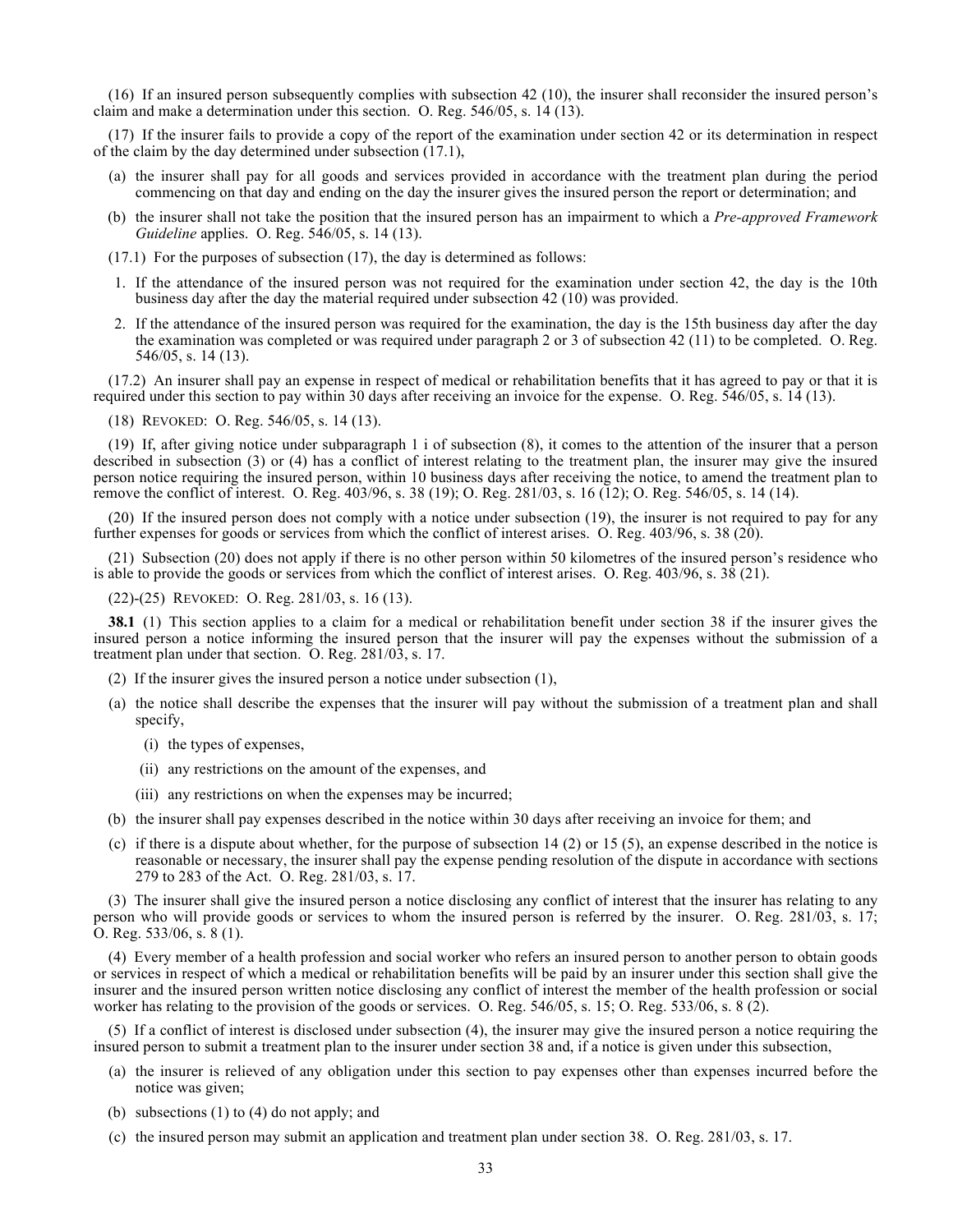#### APPLICATION FOR APPROVAL OF AN ASSESSMENT OR EXAMINATION

**38.2** (1) This section applies to an application prepared by a member of a health profession or social worker for approval of an assessment or examination of an insured person if the application is not submitted as part of a treatment plan under section 38. O. Reg. 546/05, s. 16 (1).

(2) The application shall include a statement by the member of a health profession or social worker who is to conduct the assessment or examination,

- (a) disclosing any conflict of interest that he or she has relating to the assessment or examination to which the application relates;
- (b) indicating that he or she has made reasonable inquiries to determine whether any person who referred the insured person to him or her has a conflict of interest relating to the assessment or examination and, if there is a conflict of interest, disclosing the conflict of interest that the person has; and
- (c) stating that the assessment or examination is reasonably required in relation to a benefit. O. Reg. 281/03, s. 17; O. Reg. 546/05, s. 16 (2); O. Reg. 533/06, s. 9.

(3) A lawyer or other representative who acts for the insured person in respect of the application or with respect to any civil proceeding arising from the accident shall, at the time the application is submitted, give the insurer and the insured person written notice disclosing any conflict of interest that the lawyer or other representative has relating to the application. O. Reg. 281/03, s. 17.

(4) If a conflict of interest is disclosed under subsection (2) or (3), the insurer may refuse the application and, within two business days after receiving the application, give the insured person notice that the application is refused and that the insured person may submit a new application. O. Reg. 281/03, s. 17.

(5) Despite subsection (4), the insurer shall not refuse the application because of a conflict of interest if there is no other person within 50 kilometres of the insured person's residence who is able to conduct the assessment or examination. O. Reg. 281/03, s. 17.

(6) If the insurer has not refused the application under subsection (4), the insurer shall give the insured person and the person who prepared the application a notice,

- (a) within two business days after receiving the application if the application is received before March 1, 2006 and the amount to be charged is \$180 or less;
- (b) within five business days after receiving the application if the application is received before March 1, 2006 and the amount to be charged exceeds \$180; or
- (c) within three business days after receiving the application, if the application is received on or after March 1, 2006. O. Reg. 546/05, s. 16 (3).
- (7) The notice under subsection (6) must,
- (a) state which assessments or examinations in the application the insurer agrees to pay for;
- (b) advise the insured person that the insurer requires the insured person to be examined under section 42, if the insurer has not agreed to pay for all assessments or examinations to which the application relates; and
- (c) disclose any conflict of interest that the insurer has relating to any assessment or examination to which the application relates. O. Reg. 546/05, s. 16 (3).

(8) A notice required under subsection (6) may be given verbally if, as soon as practicable afterwards, written confirmation of the notice is given to every person who received verbal notice. O. Reg. 546/05, s. 16 (3).

(9) If the insurer does not refuse the application under subsection (4) but fails to give the notice as required under subsection (6), the insurer shall pay for all assessments and examinations to which the application relates. O. Reg. 281/03, s. 17.

(10) If, in a notice under subsection (6), the insurer discloses a conflict of interest relating to an assessment or examination, the insured person may withdraw the application and submit a new application within two business days after receiving the notice from the insurer. O. Reg. 281/03, s. 17.

(11) Despite subsection (10), the insured person shall not withdraw the application or submit a new application if there is no other person within 50 kilometres of the insured person's residence who is able to conduct the assessment or examination. O. Reg. 281/03, s. 17.

(12) If the application is not withdrawn under subsection (10), the insurer shall pay for all assessments and examinations it agreed to pay for in the notice under subsection (6) and shall make each payment within 30 days after receiving an invoice for the cost of the assessment or examination. O. Reg. 281/03, s. 17.

(13) Within five business days after receiving the report of an examination under section 42, the insurer shall give a copy of the report and the insurer's determination with respect to the application to the insured person and the person who prepared the application. O. Reg. 546/05, s. 16 (4).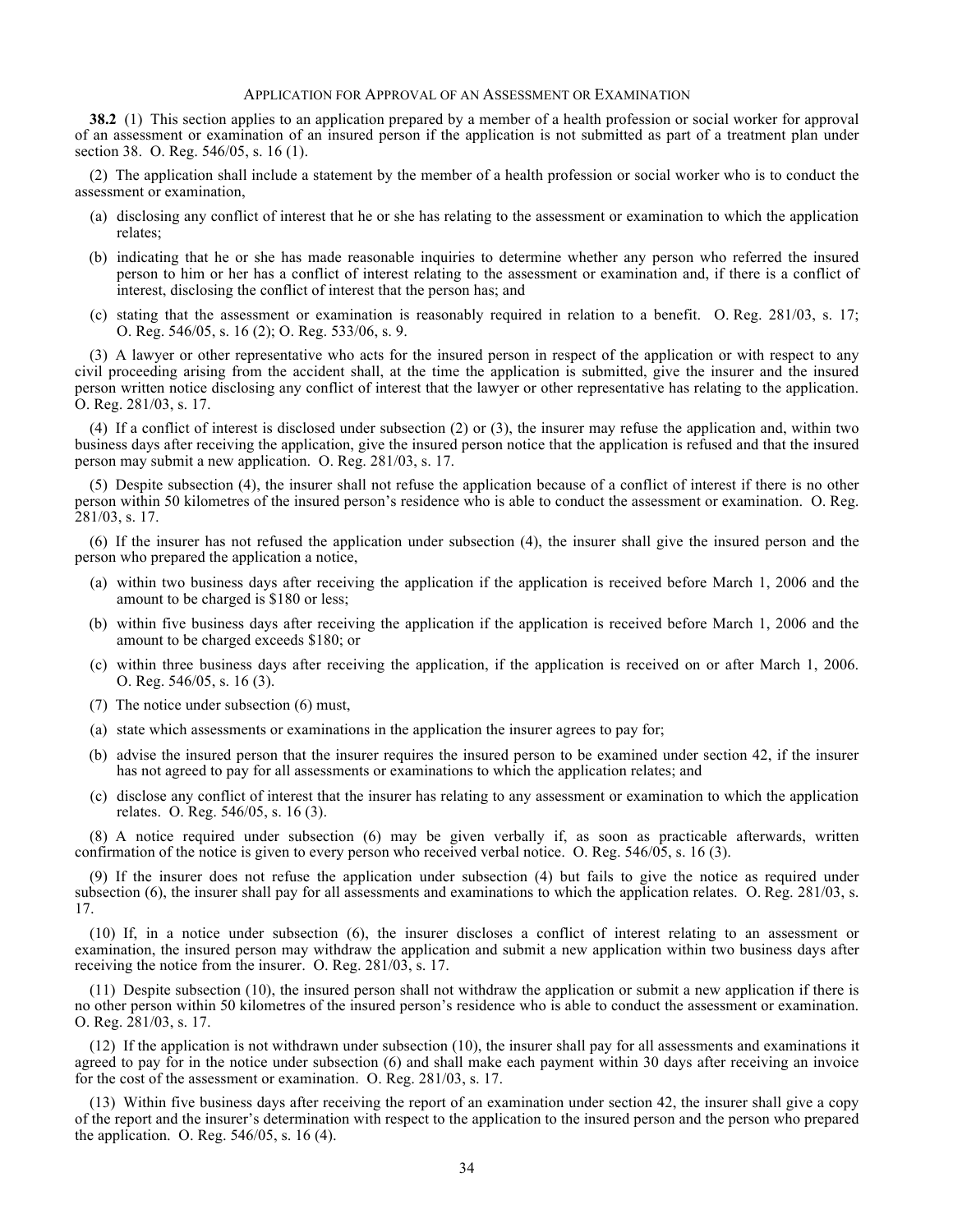(13.1) The determination of the insurer shall specify the assessments or examinations the insurer agrees to pay for, the assessments or examinations the insurer refuses to pay for and the reasons for the insurer's decision. O. Reg. 546/05, s. 16 (4).

(13.2) If an insured person fails or refuses to comply with subsection 42 (10), the insurer may make a determination that the insured person is not entitled to the expenses to which the examination relates. O. Reg. 546/05, s. 16 (4).

(13.3) If an insured person subsequently complies with subsection 42 (10), the insurer shall reconsider the application and make a determination under this section. O. Reg. 546/05, s. 16 (4).

(13.4) If the insurer fails to provide a copy of the report of the examination under section 42 or its determination in respect of the application by the day determined in the following manner, the insurer shall pay for all assessments and examinations to which the application relates:

- 1. If the attendance of the insured person was not required for the examination under section 42, the day is the 10th business day after the day the material required under subsection 42 (10) was provided.
- 2. If the attendance of the insured person was required for the examination, the day is the 15th business day after the day the examination was completed or was required under paragraph 2 or 3 of subsection 42 (11) to be completed. O. Reg. 546/05, s. 16 (4).

(13.5) An insurer shall pay for all assessments and examinations that it has agreed to pay for or that it is required under this section to pay for within 30 days after receiving an invoice for the cost of the assessment or examination. O. Reg. 546/05, s. 16 (4).

(14) If, after giving a notice under subsection (6) in which the insurer agrees to pay for an assessment or examination, it comes to the insurer's attention that a person described in subsection (2) or (3) has a conflict of interest relating to the assessment or examination, the insurer may give the insured person notice requiring the insured person, within five business days after receiving the notice, to amend the application so that no conflict of interest will arise. O. Reg. 281/03, s. 17.

(15) If the insured person does not amend the application as required under subsection (14), the insurer is not required to pay for the assessment or examination referred to in that subsection. O. Reg. 281/03, s. 17.

(16) Subsection (14) does not apply if there is no other person within 50 kilometres of the insured person's residence who is able to conduct the assessment or examination to which the conflict of interest relates. O. Reg. 281/03, s. 17.

## CONFLICT OF INTEREST

**38.3** (1) For the purposes of sections 37.1, 37.3, 38, 38.1 and 38.2,

(a) a person has a conflict of interest relating to the provision of goods or services if,

- (i) the person or a related person may receive a financial benefit, directly or indirectly, as a result of the provision, by the related person or another person, of the goods or services, and
- (ii) the person who may receive the financial benefit is not the employee of the person who will provide the goods or services and does not have a contract with the person who will provide the goods or services or under which goods or services of that kind are provided; and
- (b) an insurer has a conflict of interest relating to the provision of goods or services to an insured person if,
	- (i) the insurer may receive a financial benefit, directly or indirectly, as a result of the provisions of the goods or services, or
	- (ii) the goods or services will be provided by a person pursuant to a subsisting arrangement with the insurer under which goods or services referred to in this Regulation are or will be provided at the insurer's expense. O. Reg. 281/03, s. 17; O. Reg. 533/06, s. 10.
- (2) A related person, in respect of a person who is not a corporation, is an individual who is,
- (a) the spouse of the person;
- (b) connected with the person by blood relationship or adoption; or
- (c) connected by blood relationship to the spouse of the person. O. Reg. 281/03, s. 17; O. Reg. 314/05, s. 5.
- (3) For the purposes of subsection (2),
- (a) persons are connected by blood relationship if one is the child or other descendant of the other or is the brother or sister of the other; and
- (b) persons are connected by adoption if one has been adopted, either legally or in fact, as the child of the other or as a child of a person who is connected by blood relationship, otherwise than as brother or sister, to the other. O. Reg. 281/03, s. 17.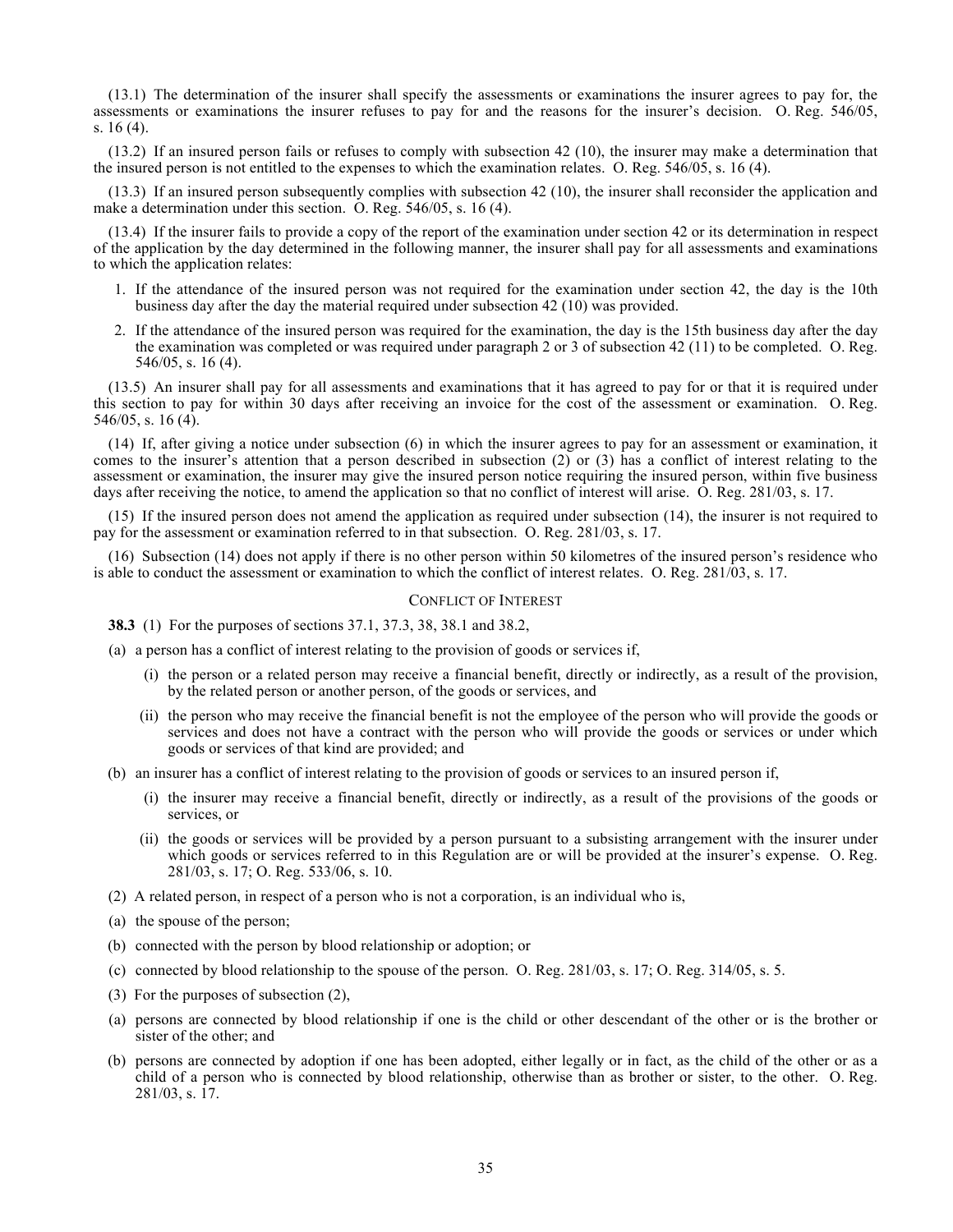#### ATTENDANT CARE BENEFITS

**39.** (1) An application for attendant care benefits for an insured person must be in the form of an assessment of attendant care needs for the insured person that is prepared and submitted to the insurer by a member of a health profession who is authorized by law to treat the person's impairment. O. Reg. 546/05, s. 17.

(2) Within 10 business days after receiving the assessment of attendant care needs, the insurer shall give the insured person a notice that,

- (a) advises the insured person which, if any, expenses described in the assessment of attendant care needs the insurer agrees to pay; and
- (b) advises the insured person that the insurer requires the insured person to be examined under section 42, if the insurer has not agreed to pay all expenses described in the assessment of attendant care needs. O. Reg. 546/05, s. 17.

(3) An insurer may, but is not required to, pay an expense incurred before an assessment of attendant needs that complies with subsection (1) is submitted to the insurer. O. Reg. 546/05, s. 17.

(4) The insurer shall begin payment of attendant care benefits within 10 business days after receiving the assessment of attendant care needs and, pending receipt by the insurer of the report of any examination under section 42 required by the insurer, shall calculate the amount of the benefits based on the assessment of attendant care needs. O. Reg. 546/05, s. 17.

(5) If an insurer wants to determine if an insured person is still entitled to attendant care benefits, wants to determine if the benefits are being paid in the appropriate amount or wants to determine both, the insurer shall give the person a notice requesting that a new assessment of attendant care needs for the insured person that complies with subsection (1) be submitted to the insurer within 10 business days after the insured person receives the notice. O. Reg. 546/05, s. 17.

(6) Subject to subsection (10), a notice under subsection (5) may also advise the insured person that the insurer requires the insured person to be examined under section 42. O. Reg. 546/05, s. 17.

(7) Subject to subsection (10), new assessments of attendant care needs may be submitted to an insurer at any time there are changes that would affect the amount of the benefits. O. Reg. 546/05, s. 17.

(8) If a new assessment of attendant care needs indicates that it is appropriate to increase the amount of the attendant care benefits and the insurer has not already advised the insured person that the insurer requires the insured person to be examined under section 42, the insurer may give a notice to the insured person advising that the insurer requires the insured person to be examined under section 42. O. Reg. 546/05, s. 17.

(9) If a new assessment of attendant care needs is required under subsection (5) or the insurer requires an examination under section 42, the insurer shall, subject to section 18, continue to pay the insured person attendant care benefits at the same rate until the insurer receives the assessment of attendant care needs or the report of the examination, as applicable. O. Reg. 546/05, s. 17.

(10) If more than 104 weeks have elapsed since the accident, the insurer shall not require the insured person to be examined under section 42 to determine the insured person's entitlement to attendant care benefits and the insured person shall not submit nor be required to submit an assessment of attendant care needs to the insurer unless,

- (a) the insured person is or may be entitled under section 18 to receive attendant care benefits more than 104 weeks after the accident; and
- (b) at least 52 weeks have elapsed since the last examination under section 42. O. Reg. 546/05, s. 17.

(11) Within five business days after receiving the report of an examination under section 42, the insurer shall give a copy of the report and the insurer's determination with respect to the benefit to the insured person and to the member of the health profession who prepared the assessment of attendant care needs. O. Reg. 546/05, s. 17.

(12) The insurer's determination shall specify the benefits and expenses the insurer agrees to pay, the benefits and expenses the insurer refuses to pay and the reasons for the insurer's decision. O. Reg. 546/05, s. 17.

- (13) If an insured person fails or refuses to comply with subsection 42 (10), the insurer may,
- (a) make a determination that the insured person is not entitled to attendant care benefits; and
- (b) refuse to pay attendant care benefits relating to the period after the person failed or refused to comply with subsection 42 (10) and before the insured person submits to the examination and provides the material required by subsection 42 (10). O. Reg. 546/05, s. 17.
- (14) If an insured person subsequently complies with subsection 42 (10), the insurer shall,
- (a) reconsider the application and make a determination under this section;
- (b) subject to the new determination, resume payment of attendant care benefits; and
- (c) pay all amounts, if any, that were withheld during the period of non-compliance, if the insured person provides not later than the 10th business day after the failure or refusal to comply, or as soon as practicable after that day, a reasonable explanation for not complying with subsection 42 (10). O. Reg. 546/05, s. 17.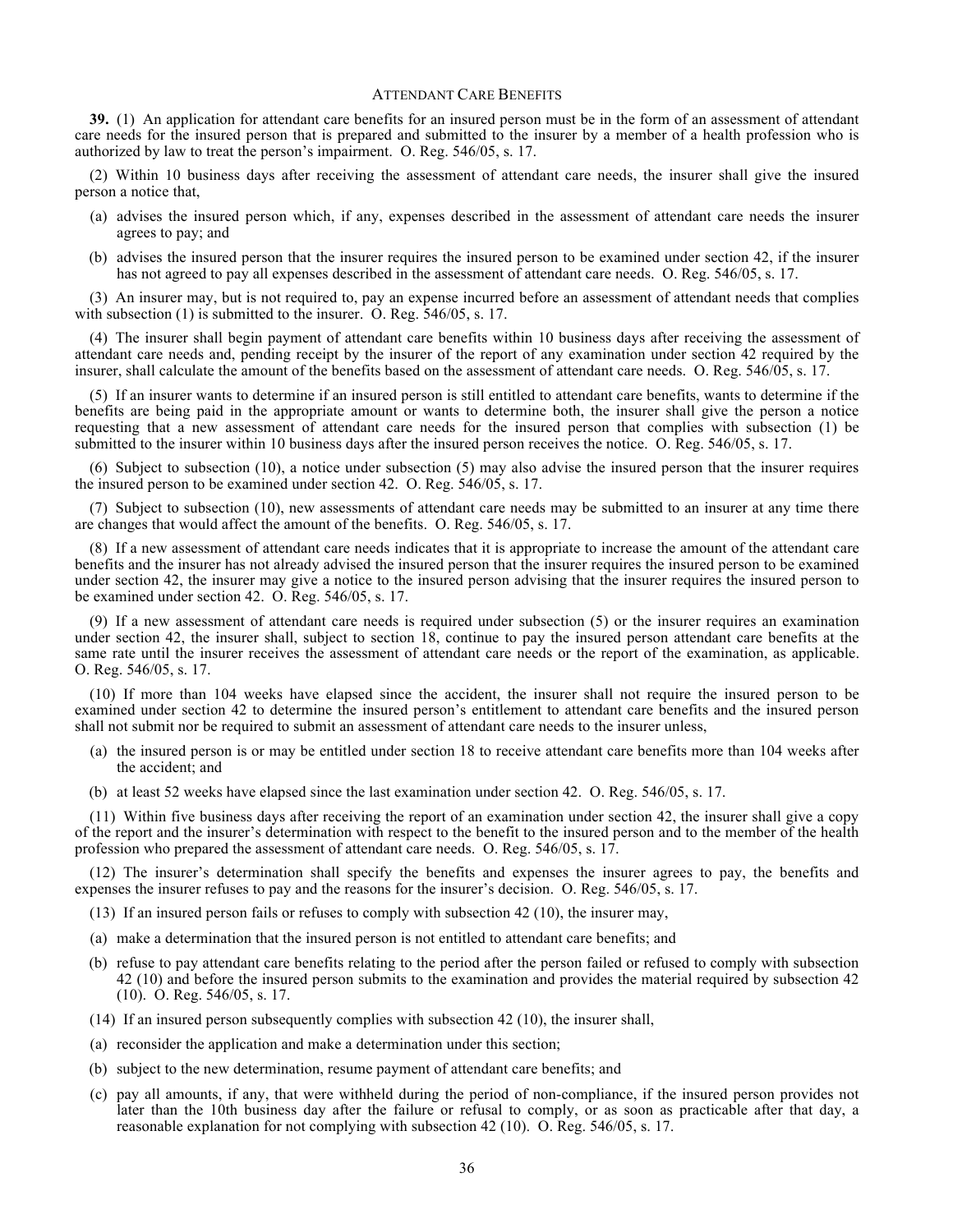(15) If an insurer determines that an insured person is not entitled, by reason of section 18, to attendant care benefits for expenses incurred more than 104 weeks after the accident, the insurer shall give the insured person a notice of its determination, with reasons, not less than 10 business days before the last payment of attendant care benefits. O. Reg. 546/05, s. 17.

(16) An assessment of attendant care needs under this section in respect of accidents occurring on or after March 31, 2008 shall be in the form of and contain the information required in the "Assessment of Attendant Care Needs" dated March 1, 2008 and available on the website for the Financial Services Commission of Ontario. O. Reg. 63/08, s. 1.

(16.1) REVOKED: O. Reg. 63/08, s. 1.

(17) An assessment of attendant care needs under this section in respect of accidents occurring on or after February 1, 2007 but before March 31, 2008 shall be in the form of and contain the information required in the "Assessment of Attendant Care Needs" dated December 31, 2006 and available on the website for the Financial Services Commission of Ontario. O. Reg. 63/08, s. 1.

(18) An assessment of attendant care needs under this section in respect of accidents occurring on or after March 1, 2006 but before February 1, 2007 shall be in the form of and contain the information required in the "Assessment of Attendant Care Needs" dated December 31, 2005, as it read on March 1, 2006 and available on the website for the Financial Services Commission of Ontario. O. Reg. 63/08, s. 1.

(19) An assessment of attendant care needs under this section in respect of accidents occurring before March 1, 2006 shall be in Form 1, as it read on February 28, 2006 and available on the website for the Financial Services Commission of Ontario. O. Reg. 63/08, s. 1.

## DETERMINATION OF CATASTROPHIC IMPAIRMENT

**40.** (1) An insured person who sustains an impairment as a result of an accident may apply to the insurer for a determination of whether the impairment is a catastrophic impairment. O. Reg. 403/96, s. 40 (1).

- (2) Within 30 days after receiving an application under subsection (1), the insurer shall give the insured person,
- (a) a notice stating that the insurer has determined that the impairment is a catastrophic impairment; or
- (b) a notice advising the insured person that the insurer requires the insured person to be examined under section 42 to assist the insurer in determining if the impairment is a catastrophic impairment. O. Reg. 546/05, s. 18.

(3) If an application is made under this section not more than 104 weeks after the accident and, immediately before the application was made, the insured person was receiving attendant care benefits,

- (a) the insurer shall continue to pay attendant care benefits to the insured person during the period before the insurer makes a determination under this section; and
- (b) the amount of the attendant care benefits for the period referred to in clause (a) shall be determined on the assumption that the insured person's impairment is a catastrophic impairment. O. Reg. 546/05, s. 18.

(3.1) REVOKED: O. Reg. 546/05, s. 18.

(4) Within five business days after receiving the report of an examination under section 42, the insurer shall give a copy of the report and the insurer's determination of whether the insured person's impairment is a catastrophic impairment to the insured person and to the health practitioner who prepared the application under this section. O. Reg. 546/05, s. 18.

(5) The determination of the insurer shall specify the reasons for the insurer's determination of whether the insured person's impairment is a catastrophic impairment. O. Reg. 546/05, s. 18.

- (6) If an insured person fails or refuses to comply with subsection 42 (10), the insurer,
- (a) may make a determination that the insured person does not have a catastrophic impairment;
- (b) may stop payment of any benefits that are payable only if the insured person has a catastrophic impairment; and
- (c) may, in respect of the period after the insured person failed or refused to comply with subsection 42 (10) and before the insured person submits to the examination and provides the material required by subsection 42 (10), refuse to pay a benefit or expense that is payable only if the person has a catastrophic impairment. O. Reg. 546/05, s. 18.
- (7) If an insured person subsequently complies with subsection 42 (10), the insurer shall,
- (a) reconsider the application and make a determination under this section;
- (b) subject to the determination, resume payment of benefits, if benefits were being paid before the examination; and
- (c) pay all amounts, if any, that were withheld during the period of non-compliance, if the insurer determines that the insured person sustained a catastrophic impairment and the insured person provides not later than the 10th business day after the failure or refusal to comply, or as soon as practicable after that day, a reasonable explanation for not complying with subsection 42 (10). O. Reg. 546/05, s. 18.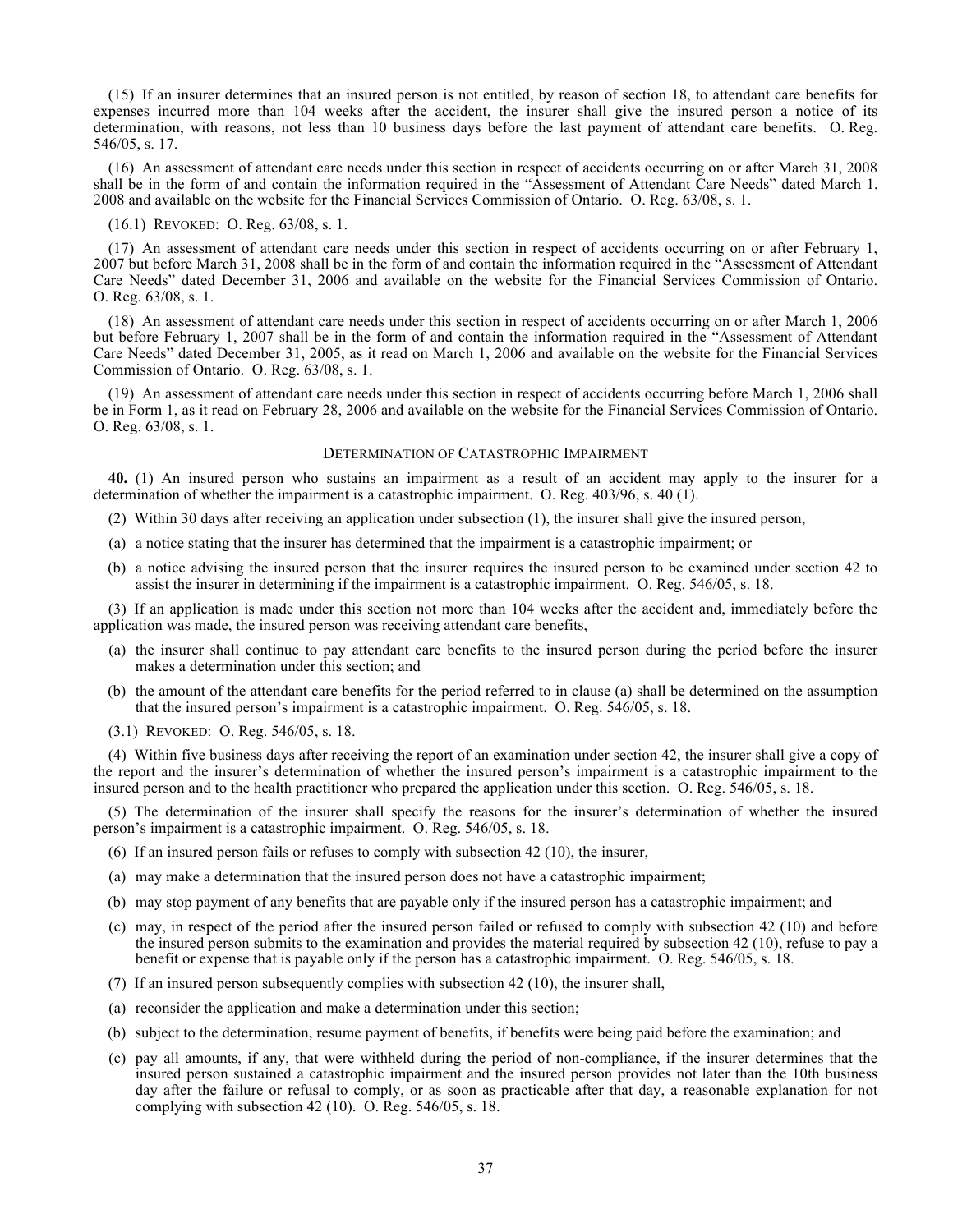(8) If the insurer fails to provide a copy of the report of the examination under section 42 or its determination in respect of the application by the day determined in the following manner, the insurer shall, for the period commencing on that day and ending on the day the insurer gives the insured person the report or determination, pay all amounts in respect of benefits and goods and services to which the insured person would be entitled if he or she had sustained a catastrophic impairment:

- 1. If the attendance of the insured person was not required for the examination under section 42, the day is the 15th business day after the day the material required under subsection 42 (10) was provided.
- 2. If the attendance of the insured person was required for the examination, the day is the 15th business day after the day the examination was completed or was required under paragraph 2 or 3 of subsection 42 (11) to be completed. O. Reg. 546/05, s. 18.

#### OTHER BENEFITS

**41.** (1) If a person is entitled to a death benefit, a funeral benefit or a benefit under Part VI, the insurer shall pay the benefit within 30 days after the insurer receives the application for the benefit. O. Reg. 403/96, s. 41 (1).

(2) If the insurer refuses to pay a benefit referred to in subsection (1), the insurer shall give the person notice of the reasons for the refusal within 30 days after the insurer receives the application for the benefit. O. Reg. 403/96, s. 41 (2).

(3) In the case of a benefit described in section 22, subsections (1) and (2) are subject to sections 35 and 37. O. Reg. 546/05, s. 19.

#### TRANSITIONAL RULES — MARCH 1, 2006

**41.1** (1) Subject to subsection (2), sections 34, 35 and 37, as they read on February 28, 2006, continue to apply in respect of a claim by a person for income replacement, non-earner or caregiver benefits if, under subsection 37 (1), as it read on February 28, 2006, the insurer gave or was required to give the person, before March 1, 2006, a notice with respect to the claim. O. Reg. 546/05, s. 20.

(2) If, after February 28, 2006, an insurer wishes to determine if a person continues to be entitled to receive income replacement, non-earner or caregiver benefits, section 37, as it reads after February 28, 2006 applies. O. Reg. 546/05, s. 20.

(3) Subsections 37.2 (2) to (5), as they read on February 28, 2006, continue to apply in respect of a claim by an insured person for ancillary goods or services if, under subsection 37.1 (5) as it read on February 28, 2006, the insurer gave or was required to give the insured person, before March 1, 2006, a notice under section 37.1 as it read on February 28, 2006, stating that the insurer requires the insured person to be assessed by a designated assessment centre in respect of ancillary goods or services for which the insurer will not pay. O. Reg. 546/05, s. 20.

(4) Section 38, as it read on February 28, 2006, continues to apply in respect of a claim for medical and rehabilitation benefits by an insured person if, under subsection 38 (8.1) as it read on February 28, 2006, the insurer gave or was required to give the insured person, before March 1, 2006, a notice referred to in subclause 38 (12) (b) (ii) or (12.1) (b) (ii), as it read on February 28, 2006. O. Reg. 546/05, s. 20.

(5) If, before March 1, 2006, an insured person has submitted an application under subsection 38 (3.1), as it read on February 28, 2006, subsection 38 (18) as it read on that day continues to apply in respect of the application. O. Reg. 546/05, s. 20.

(6) Subsections 38.2 (8) and (13), as they read on February 28, 2006, and subsections 38.2 (9) to (12) and (14) to (16) apply in respect of an application for approval for an assessment or examination if, under subsection 38.2 (6), as it read on February 28, 2006, the insurer gave or was required to give the insured person, before March 1, 2006, a notice under subsection 38.2 (6), as it read on February 28, 2006, requiring the insured person to be assessed by a designated assessment centre. O. Reg. 546/05, s. 20.

(7) Section 39, as it read on February 28, 2006, continues to apply to an application for attendant care benefits by an insured person if, under subsection 39 (4), as it read on February 28, 2006, the insurer gave or was required to give the insured person, before March 1, 2006, a notice under subsection 39 (4), as it read on February 28, 2006, requiring the insured person to be assessed by a designated assessment centre. O. Reg. 546/05, s. 20.

(8) Section 39, as it read on February 28, 2006, continues to apply to an application for an increase in attendant care benefits if, under subsection 39 (7) or (8), as it read on February 28, 2006, an insurer gave or was required to give the insured person, before March 1, 2006, a notice requiring the insured person to be assessed by a designated assessment centre. O. Reg. 546/05, s. 20.

(9) Section 40, as it read on February 28, 2006, continues to apply to an application for a determination of whether an insured person has a catastrophic impairment if, under subsection 40 (2), as it read on February 28, 2006, the insurer gave or was required to give the insured person, before March 1, 2006, a notice under subsection 40 (2), as it read on February 28, 2006, requiring the insured person to be assessed by a designated assessment centre. O. Reg. 546/05, s. 20.

(10) Despite subsections (1) to (9), if a designated assessment of an insured person cannot be conducted or completed on or after March 1, 2006 because there is no designated assessment centre that satisfies the requirements of section 53, the insurer may give the insured person notice under subsection 42 (4), as it reads after February 28, 2006, requiring the insured person to be examined under section 42 in respect of the claim or application, instead of being assessed by a designated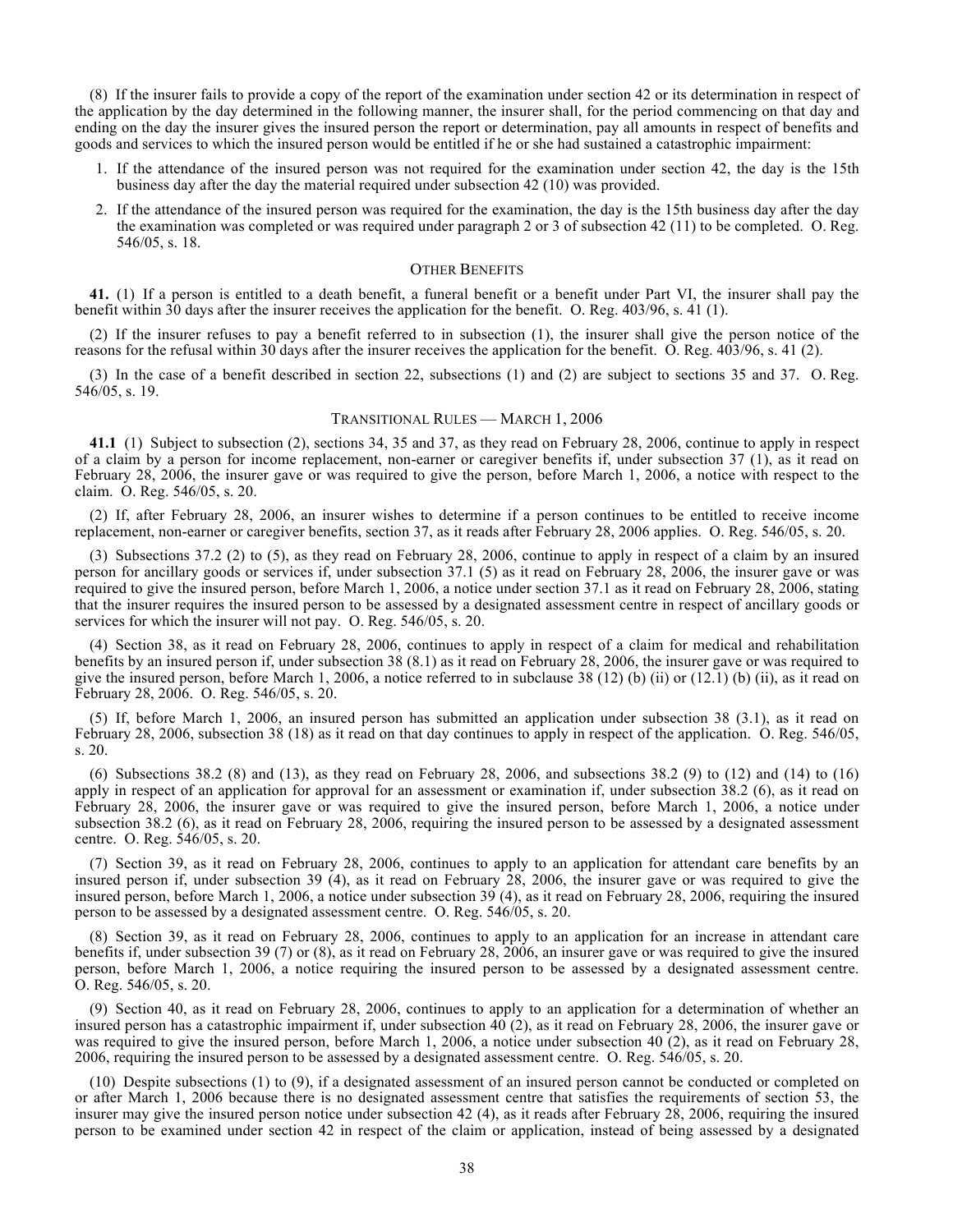assessment centre, and the provisions of this Regulation, as they read after February 28, 2006, apply in respect of the disposition of the claim or application after the notice is given. O. Reg. 546/05, s. 20.

## EXAMINATION REQUIRED BY INSURER

**42.** (1) For the purposes of assisting an insurer determine if an insured person is or continues to be entitled to a benefit under this Regulation for which an application is made, an insurer may, as often as is reasonably necessary, require an insured person to be examined under this section by one or more persons chosen by the insurer who are members of a health profession or are social workers or who have expertise in vocational rehabilitation. O. Reg. 546/05, s. 21.

- (2) Subsection (1) does not apply with respect to,
- (a) a benefit to which section 37.1 applies, other than an amount claimed for ancillary goods or services referred to in section 37.2; or
- (b) a funeral benefit or death benefit. O. Reg. 546/05, s. 21.

(3) Subject to subsection (7), each of the following examinations under this section shall be limited to an examination of material provided under subsection (10) in respect of the insured person without requiring the attendance of the insured person:

- 1. An examination for the purposes of section 37.2 to assist the insurer in determining whether to pay for ancillary goods or services claimed by the insured person.
- 2. An examination after an application is made under section 38 to assist the insurer in determining if the insured person has an impairment to which a *Pre-approved Framework Guideline* applies.
- 3. An examination for the purposes of section 38 to assist the insurer in determining whether to pay for goods or services contemplated by a treatment plan if the goods and services are substantially similar to goods or services the insurer previously refused to pay for when they were included in a previous treatment plan submitted to the insurer on behalf of the insured person in respect of the same accident.
- 4. An examination for the purposes of section 38.2 relating to an application for approval of an assessment or examination.
- 5. An examination for the purposes of section 40 that relates only to the issue of whether the insured person has a brain impairment that results in a score of 9 or less on the Glasgow Coma Scale referred to in subclause 2 (1.2) (e) (i). O. Reg. 546/05, s. 21.

(4) Whenever the insurer requires an insured person to be examined under this section, the insurer shall arrange for the examination at its expense and shall give the insured person a notice setting out,

- (a) the reasons for the examination;
- (b) the type of examination that will be conducted and whether the attendance of the insured person is required during the examination;
- (c) the name of the person or persons who will conduct the examination, the regulated health professions to which they belong and their titles and designations indicating their specialization, if any, in their professions; and
- (d) if the attendance of the insured person is required at the examination, the day, time and location of the examination and, if the examination will require more than one day, the same information for the subsequent days. O. Reg. 546/05, s. 21.

(5) If the insurer has already notified the insured person under this Regulation that the insurer requires the insured person to be examined under this section, the insurer shall give the notice required under subsection (4),

- (a) not more than two business days after the previous notice was given, if the attendance of the insured person is not required at the examination, unless the examination is for the purposes of assisting the insurer determine if the insured person has a catastrophic impairment; or
- (b) not more than five business days after the previous notice was given and, unless the insured person and the insurer mutually agree otherwise, not less than five business days before the examination, if the attendance of the insured person is required at the examination or if the examination is for the purposes of assisting the insurer determine if the insured person has a catastrophic impairment. O. Reg. 546/05, s. 21.

(6) If the insurer is not authorized under another section of this Regulation to give the insured person notice that the insurer requires the insured person to be examined under this section, the insurer shall give the insured person the notice required under subsection (4) not less than five business days before the examination, unless the insured person and insurer mutually agree otherwise. O. Reg. 546/05, s. 21.

(7) If a notice under subsection (4) indicates that the attendance of the insured person is not required for the examination and it is subsequently determined by the person conducting the examination that the insured person should be in attendance and personally examined, the insurer shall give a notice to the insured person within two business days after the day the notice described in subsection (4) is given and at least five business days before the examination,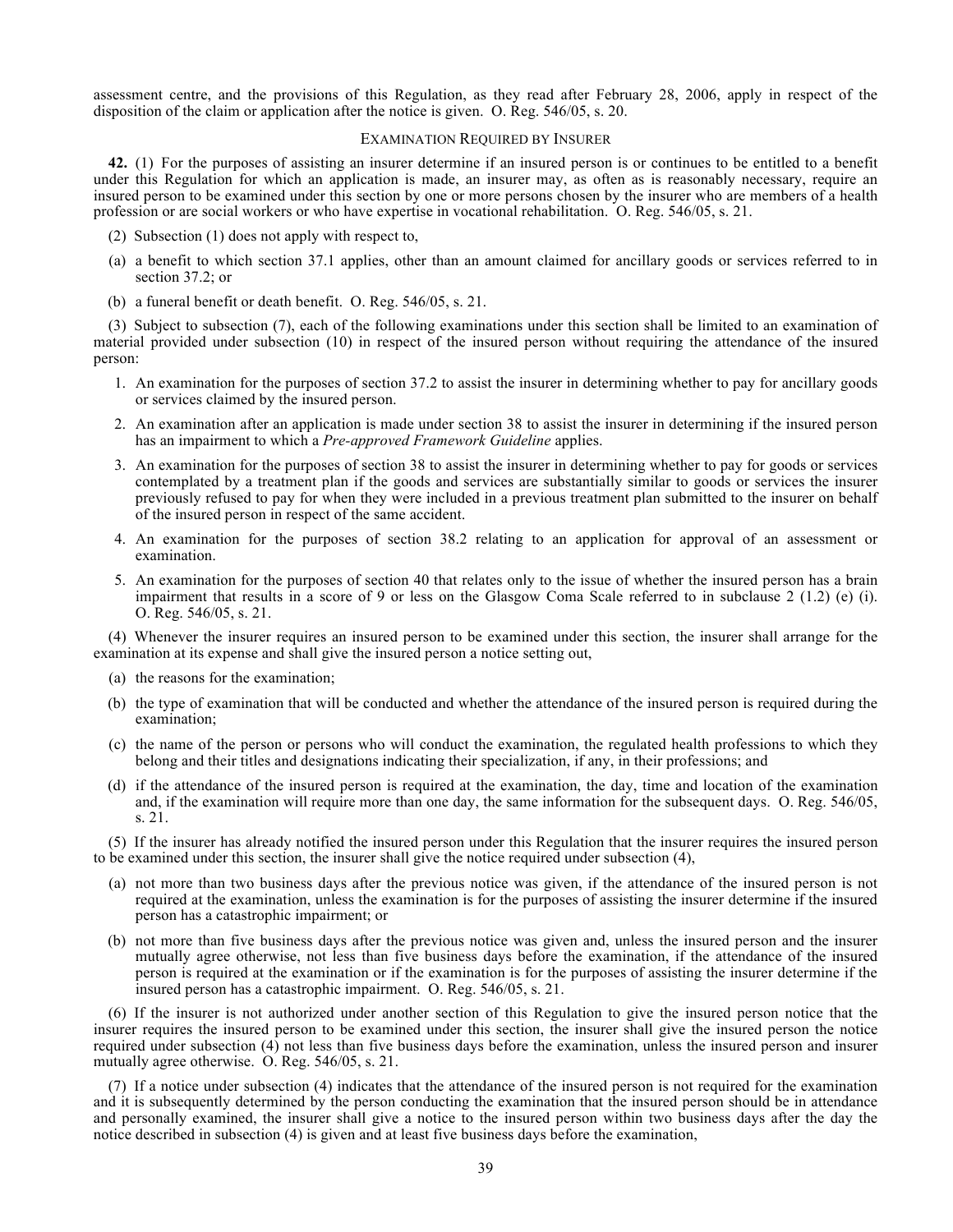- (a) notifying the insured person of the change in the type of examination;
- (b) requiring the attendance of the insured person at the examination; and
- (c) setting out the day, time and location of the examination and, if the examination will require more than one day, setting out the same information for the subsequent days. O. Reg. 546/05, s. 21.

(8) A notice under subsection (4) or (7) may be verbal if a written confirmation is given as soon as practicable afterwards. O. Reg. 546/05, s. 21.

- (9) The following applies if the attendance of the insured person is required at an examination:
- 1. The insurer shall make reasonable efforts to schedule the examination for a day and time that are convenient for the insured person.
- 2. Subject to paragraph 3, the examination must be conducted, unless the insured person otherwise consents, at a location that is not more than,
	- i. 30 kilometres from the insured person's residence, if the residence is in the City of Toronto or in The Regional Municipality of Durham, The Regional Municipality of Halton, The Regional Municipality of Peel or The Regional Municipality of York, or
	- ii. 50 kilometres from the insured person's residence, if the residence is not in a municipality described in subparagraph i.
- 3. If, after taking reasonable steps, the insurer is unable to arrange for a qualified person to conduct the examination at a location within the distance required under subparagraph 2 i or ii, as applicable, the insurer may arrange for the examination to be conducted by a qualified person at a location that is reasonable in the circumstances. O. Reg. 546/05, s. 21.
- (10) For the purposes of the examination,
- (a) the insured person and the insurer shall, within five business days after the day the notice of the examination under subsection (4) or (7) is received by the insured person, provide to the person or persons conducting the examination all reasonably available information and documents that are relevant or necessary for the review of the insured person's medical condition; and
- (b) if the attendance of the insured person is required at the examination, the insured person shall attend the examination and submit to all reasonable physical, psychological, mental and functional examinations requested by the person or persons conducting the examination. O. Reg. 546/05, s. 21.

(11) Subject to subsection (12), if the insured person complies with subsection (10), the person or persons conducting the examination shall complete the examination, prepare a report of their findings and provide a copy of the report to the insurer in accordance with the following:

- 1. If the attendance of the insured person was not required for the examination, the examination must be completed and a copy of the report provided to the insurer,
	- i. not more than 10 business days after the day the notice of the examination under subsection (4) was given to the insured person, if the examination relates to whether the insured person has a catastrophic impairment, or
	- ii. not more than five business days after the day the notice of the examination under subsection (4) was given to the insured person, in any other case.
- 2. If the attendance of the insured person was required at the examination and the examination relates to whether the insured person has sustained a catastrophic impairment or, if the insured person has sustained a catastrophic impairment, relates to whether the insured person is entitled to medical benefits, rehabilitation benefits, specified benefits under section 35 or attendant care benefits,
	- i. the examination must be completed not more than 30 business days after the day the notice relating to the examination was given under subsection (4) or, if a notice was given under subsection (7), 30 business days after the day that notice was given, and
	- ii. a copy of the report of the examination must be given to the insurer not later than 10 business days after the day the examination was completed.
- 3. If the attendance of the insured person was required at the examination and paragraph 2 does not apply,
	- i. the examination must be completed not more than 10 business days after the day the notice relating to the examination was given under subsection (4) or, if a notice was given under subsection (7), 10 business days after the day that notice was given, and
	- ii. a copy of the report of the examination must be given to the insurer not later than 10 business days after the day the examination was completed. O. Reg. 546/05, s. 21.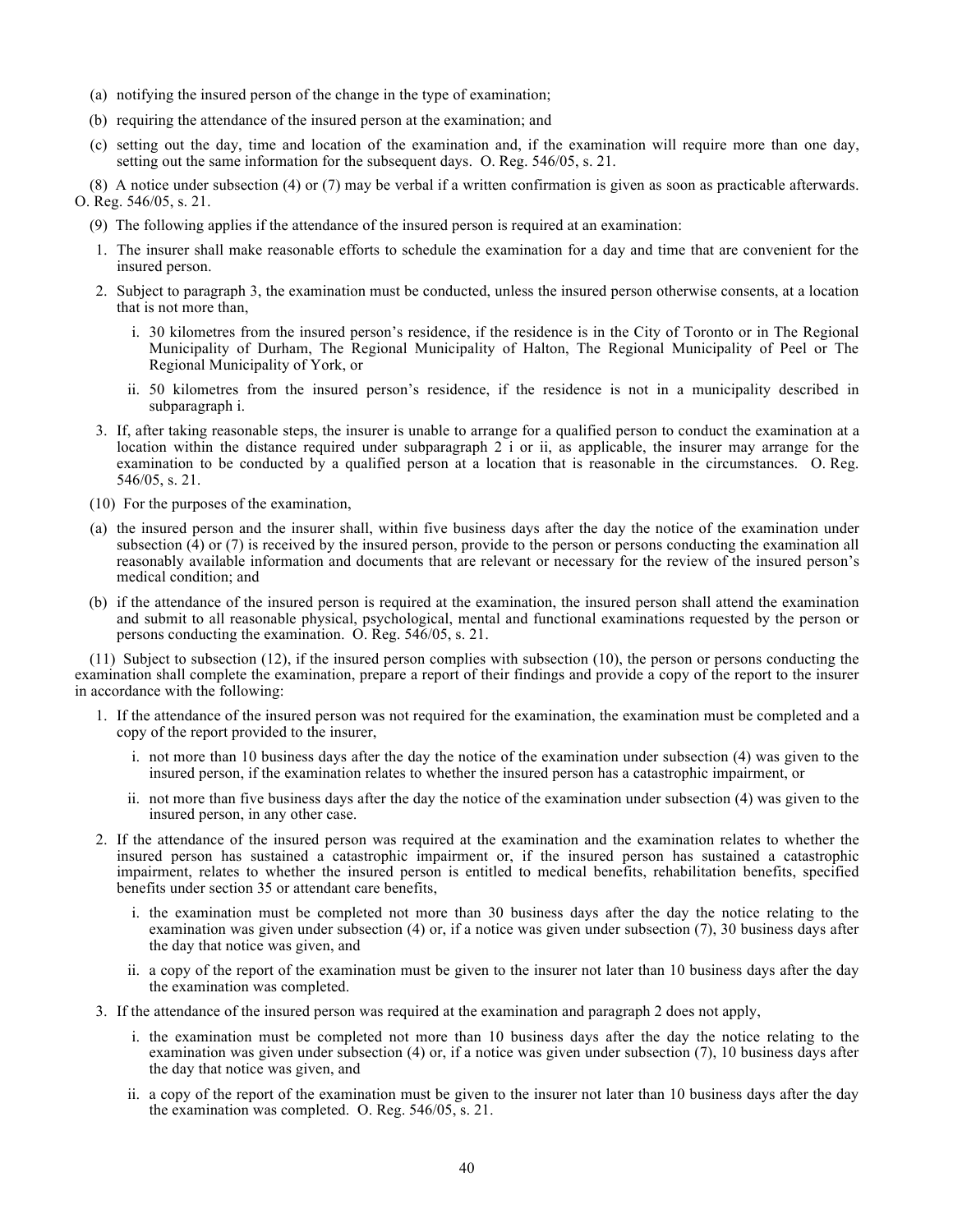(12) If an insured person who failed or refused to comply with subsection (10) subsequently complies, the following rules apply:

- 1. If the attendance of the insured person was not required for the examination, the examination must be completed and a copy of the report provided to the insurer,
	- i. not more than 10 business days after the day the material required under subsection (10) was provided, if the examination relates to whether the insured person has a catastrophic impairment, or
	- ii. not more than five business days after the day the material required under subsection (10) was provided in any other case.
- 2. If the attendance of the insured person was required for the examination, a copy of the report of the examination must be given to the insurer not later than 10 business days after the day the examination was completed. O. Reg. 546/05, s. 21.

(13) If the examination relates to a claim for attendant care benefits, the report of the examination must include an assessment of attendant care needs. O. Reg. 546/05, s. 21.

## ASSESSMENT OR EXAMINATION AFTER DENIAL OF BENEFITS

**42.1** (1) In this section,

- "original provider" means, in respect of an insured person, the member of a health profession who, in accordance with this Regulation, approved the treatment plan, prepared the assessment of attendant care needs, completed the disability certificate or prepared the application under section 40, as applicable, that was submitted to the insurer with respect to the insured person. O. Reg. 546/05, s. 21.
	- (2) This section applies in respect of an insured person if the following conditions are satisfied:
	- 1. An examination of the insured person was conducted under section 42 and the insurer gave to the insured person a copy of the report of the examination and the insurer's determination.
	- 2. The insurer's determination is,
		- i. that the insured person is not entitled to benefits, if the examination related to a claim for benefits, or
		- ii. that the insured person does not have a catastrophic impairment, if the examination related to an application under section 40.
	- 3. The examination under section 42 was not related to,
		- i. a claim for ancillary goods or services referred to in section 37.2, or
		- ii. an application under section 38.2 for approval for an assessment or examination.
	- 4. The examination under section 42 was not for the purposes of assisting the insurer determine if the insured person has an impairment to which a *Pre-approved Framework Guideline* applies.
	- 5. If the examination under section 42 related to a claim for a specified benefit under section 35, no assessment or examination relating to that benefit has been conducted previously under this section.
	- 6. If the examination under section 42 related to a claim for an attendant care benefits under section 39, no assessment or examination relating to that benefit has been conducted under this section within the previous 12 months.
	- 7. The examination under section 42 was not an examination to which subsection 42 (6) applied. O. Reg. 546/05, s. 21.

(3) The insurer shall pay fees in accordance with this section for an assessment or examination of the insured person and for the preparation of a report of the assessment or examination if the following conditions are satisfied:

- 1. The assessment or examination and the report of the assessment or examination are limited to the portions of the report of the examination under section 42 with which the insured person does not agree and that are relevant to the denial of the claim or application.
- 2. The assessment or examination is conducted by one or more members of a health profession who are authorized under this section to conduct the assessment or examination.
- 3. If the insured person has sustained a catastrophic impairment or the examination under section 42 relates to whether the insured person has sustained a catastrophic impairment, the assessment or examination under this section is conducted and the report provided to the insurer not more than 80 business days after the day the insurer gave the insured person notice of its determination.
- 4. If the insured person has not sustained a catastrophic impairment and the examination under section 42 does not relate to whether the insured person has sustained a catastrophic impairment, the assessment or examination is conducted and the report is provided to the insurer not more than 40 business days after the day the insurer gave the insured person notice of its determination. O. Reg. 546/05, s. 21.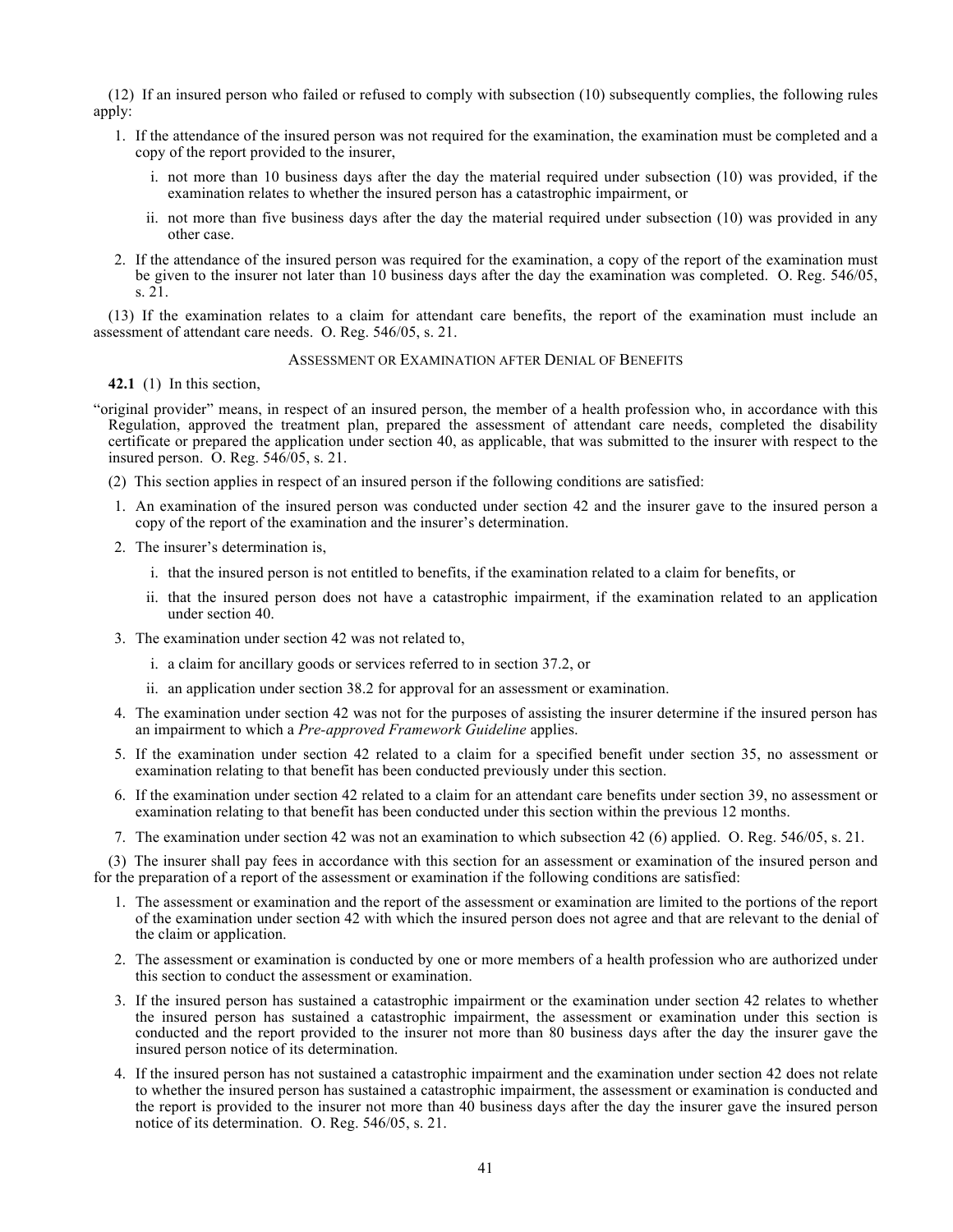(4) Subject to paragraph 2 of subsection (3) and subsections (5) and (6), an assessment or examination under this section must be conducted by the original provider or, if the insured person had more than one original provider, the original provider designated by the insured person. O. Reg. 546/05, s. 21.

(5) The assessment or examination under this section may be conducted by any person who is a member of any health profession if,

- (a) the original provider is not a member of the same health profession as the person who conducted the examination under section 42; or
- (b) the original provider is a member of the same health profession as the person who conducted the examination under section 42, but is not legally authorized to practise in the same specialty. O. Reg. 546/05, s. 21.

(6) If members of two or more health professions conducted the examination under section 42, the assessment or examination under this section may be conducted by one or more persons other than the original provider. O. Reg. 546/05, s. 21.

(7) The assessment or examination under this section shall be limited to an examination of the material provided under subsection 42 (10) to the person who conducted the examination under section 42 if,

- (a) the examination under section 42 was conducted by a person who,
	- (i) is a member of the same health profession as the original provider, and
	- (ii) is legally authorized to practise in the same specialty as the original provider, if the original provider is legally authorized to practise in a specialty;
- (b) the examination under section 42 was limited to an examination of the material provided under subsection 42 (10) to the person who conducted that examination; or
- (c) the assessment or examination relates to a claim for medical benefits or rehabilitation benefits and an assessment or examination of the insured person with respect to the same accident has been conducted under this section within the previous 12 months. O. Reg. 546/05, s. 21.

(8) If the insured person does not have a catastrophic impairment and the assessment or examination under this section does not relate to whether the insured person has a catastrophic impairment, the total amount payable for an assessment or examination under this section, for the preparation of the report of the assessment or examination and for any related expenses permitted under section 24 shall not exceed the amount determined as follows:

- 1. If the assessment or examination is limited to, or required by this section to be limited to, an examination of the material provided under subsection 42 (10), the maximum amount payable is \$450.
- 2. If the assessment or examination is not limited to nor required by this section to be limited to an examination of the material provided under subsection 42 (10), the maximum amount payable is,
	- i. \$900 if the assessment or examination is conducted by one or more members of a health profession and at least one of them is a physician who is legally authorized to practise in a medical specialty other than family medicine, or
	- ii. \$775 if the assessment or examination is conducted by one or more members of a health profession and none of them are physicians described in subparagraph i. O. Reg. 546/05, s. 21.

(9) Amounts payable under this section shall be paid by the insurer within 30 days after receipt of an invoice for the amounts. O. Reg. 546/05, s. 21.

(10) An assessment or examination under this section shall be used only for the purposes of assisting in the resolution of a dispute in accordance with sections 280 to 283 of the Act and the insurer is not required as a result of receiving the report of the assessment or examination to allow any application or pay any benefit that it otherwise would not have allowed or paid. O. Reg. 546/05, s. 21.

## DESIGNATED ASSESSMENTS

**43.** (1) The following rules apply if a designated assessment is required under this Regulation:

- 1. The insurer shall notify the designated assessment centre within five business days.
- 2. The insured person and the insurer shall provide the person or persons who will conduct the designated assessment with such information as is reasonably necessary, within the same period of five business days referred to in paragraph 1.
- 3. The designated assessment centre shall promptly notify the insured person and arrange for the designated assessment.
- 4. The insured person shall submit to all reasonable physical, psychological, mental and functional examinations requested by the person or persons who conduct the designated assessment. O. Reg. 281/03, s. 21.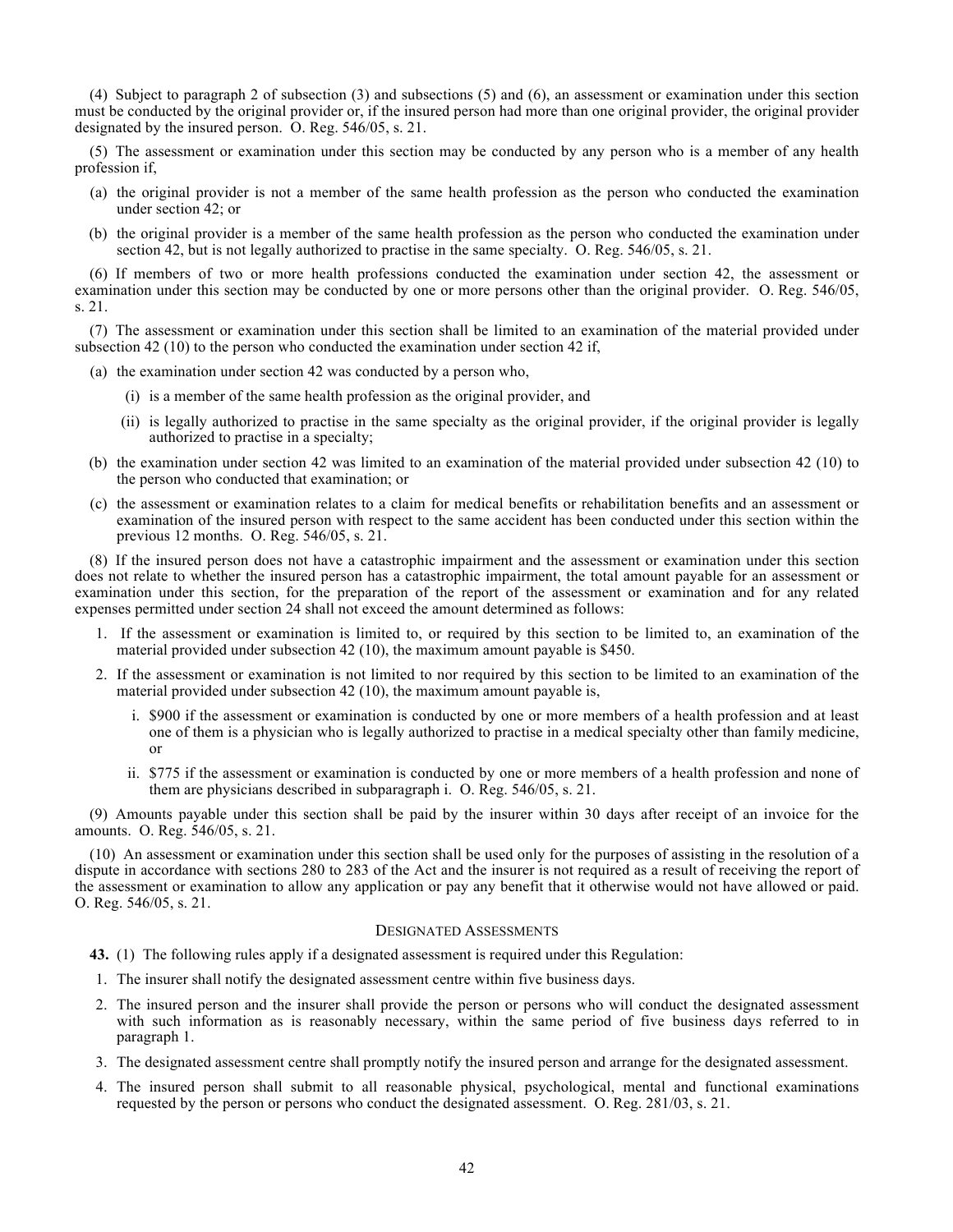(2) The following rules apply if an insured person does not submit to a designated assessment arranged under subsection (1) or fails to comply with paragraph 2 or 4 of subsection (1):

- 1. The insurer may stop payment of the benefit related to the designated assessment until the insured person submits to the designated assessment and complies with paragraphs 2 and 4 of subsection (1).
- 2. No benefit is payable for the period after the insured person fails to submit to the designated assessment or fails to comply with paragraph 2 or 4 of subsection (1) and before the insured person subsequently submits to an examination under subsection (1) and complies with paragraphs 2 and 4 of subsection (1). O. Reg. 281/03, s. 21.

(3) If an insured person subsequently submits to a designated assessment and is in compliance with paragraphs 2 and 4 of subsection (1), the insurer,

- (a) shall resume payment of the benefit; and
- (b) shall pay all amounts that were withheld during the period of non-compliance, if the insured person provides a reasonable explanation for not submitting to the designated assessment or not complying with paragraph 2 or 4 of subsection (1), as the case may be. O. Reg. 281/03, s. 21.

(4) After conducting the designated assessment, the person or persons who conducted the designated assessment shall prepare a report and provide a copy of the report to,

- (a) the insurer;
- (b) the insured person; and
- (c) the insured person's health practitioner. O. Reg. 281/03, s. 21.

(5) Subject to subsection (11), the designated assessment centre shall deliver the report within 14 days after the completion of the designated assessment. O. Reg. 281/03, s. 21.

(6) If the designated assessment is required under section 37 in respect of a claim for an income replacement, non-earner or caregiver benefit, the report of the designated assessment shall include a statement as to whether the insured person continues to have a disability that entitles the insured person to continue to receive the benefit. O. Reg. 281/03, s. 21.

(7) If the designated assessment is required under section 37.2, the report of the designated assessment shall state whether the ancillary goods and services claimed in the treatment confirmation form are reasonable and necessary. O. Reg. 281/03, s. 21.

- (8) If the designated assessment is required under section 38, the report of the designated assessment shall,
- (a) state whether the goods or services to be provided under the treatment plan are reasonable and necessary and shall include recommendations relating to the future provision of goods and services to the insured person for his or her treatment and rehabilitation, if the purpose of the designated assessment is to determine if the goods and services are reasonable and necessary; and
- (b) state whether the impairment comes within a *Pre-approved Framework Guideline*, if the purpose of the designated assessment is to determine if the insured person has an impairment to which a *Pre-approved Framework Guideline* applies. O. Reg. 281/03, s. 21.

(9) In the case of a designated assessment described in clause (8) (b), the report of the designated assessment centre shall also state whether the goods or services to be provided under the treatment plan are reasonable and necessary and shall include recommendations relating to the future provision of goods and services to the insured person for his or her treatment and rehabilitation, if the report states that the impairment does not come within a *Pre-approved Framework Guideline*. O. Reg. 281/03, s. 21.

(10) If the designated assessment is required under section 38.2, the report of the designated assessment shall state whether an expense in respect of an assessment or examination is payable under section 24. O. Reg. 281/03, s. 21.

(11) Despite subsection 53 (9), if the designated assessment is conducted to determine whether there are medical or rehabilitation benefits payable otherwise than under a *Pre-approved Framework Guideline* or the designated assessment is required under section 38.2, the designated assessment centre shall deliver its report to the insured person and the insurer within five business days after the later of,

- (a) the day it receives the information required to be provided under paragraph 2 of subsection (1); or
- (b) the day any conflict of interest disclosed by the designated assessment centre under section 53 in respect of the designated assessment is resolved under that section. O. Reg. 281/03, s. 21.

(12) If an insurer fails to give a notice required under subsection (1) in accordance with that subsection, the insurer shall pay for the goods and services that are the subject of the designated assessment and that relate to the period commencing on the day the insurer was required to give the notice and ending on the day the insurer gives the notice. O. Reg. 281/03, s. 21.

(13) If the designated assessment is required under section 39 in respect of a claim for an attendant care benefit, the report shall include,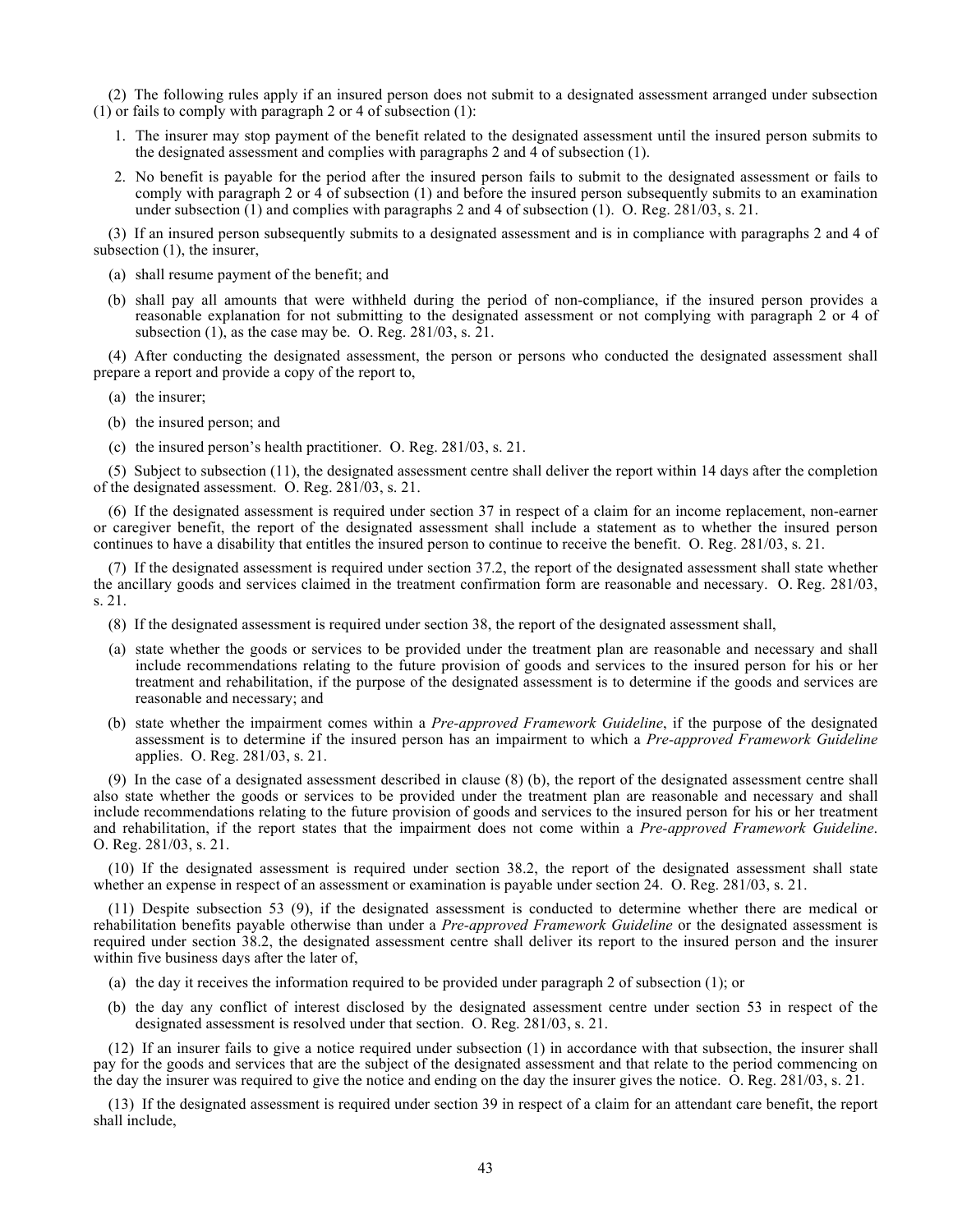- (a) an assessment of attendant care needs; and
- (b) recommendations on the future provision of attendant care services to the insured person. O. Reg. 281/03, s. 21; O. Reg. 546/05, s. 22.

(14) If the designated assessment is required under section 40 to determine whether an impairment is a catastrophic impairment, the report shall include a statement of whether, in the opinion of the person or persons who conducted the designated assessment, the impairment is a catastrophic impairment. O. Reg. 281/03, s. 21.

## METHOD OF PAYMENT

- **44.** (1) An insurer shall pay a benefit under this Regulation,
- (a) by mailing or delivering a cheque payable to the person entitled to the benefit to the address where the person ordinarily resides; or
- (b) with the consent of the person entitled to the benefit, by electronic funds transfer to an account in the name of the person. O. Reg. 403/96, s. 44 (1).
- (2) Despite subsection (1),
- (a) an insurer may arrange to be invoiced directly and to pay directly for goods or services provided in respect of an insured person;
- (b) an insurer may pay a benefit into court under section 271 of the *Insurance Act*; or
- (c) where the person entitled to the benefit has so directed in writing, an insurer shall pay the benefit directly to the person who submitted an invoice in respect of the benefit to a central processing agency in accordance with subsection 44.1 (1). O. Reg. 403/96, s. 44 (2); O. Reg. 533/06, s. 11.

**44.1** (1) Despite any other provision of this Regulation, if a benefit that would otherwise be payable by an insurer is payable in respect of an expense for goods or services specified in a Guideline issued for the purposes of this section, an insurer to whom the Guideline applies shall not pay the benefit unless an invoice for the expense, in the form approved by the Superintendent and including all of the information required by the form,

- (a) is delivered to the insurer, if neither of paragraph 2 or 3 of subsection 68 (3.2) applies; or
- (b) is deemed to be received by the insurer under subsection 68 (3.3) or (3.4), if paragraph 2 or 3 of subsection 68 (3.2) applies. O. Reg. 533/06, s. 12.

(2) An insurer shall not waive the submission of an invoice for goods or services to which subsection (1) applies. O. Reg. 533/06, s. 12.

(3) If a Guideline issued for the purposes of subsection 68 (3.2) specifies that invoices are to be delivered to a central processing agency on behalf of insurers to whom the Guideline applies, every such insurer that receives an invoice that complies with subsection (1) shall report the following to the central processing agency in the manner and within the time required by the Guideline:

- 1. The date or dates on which the goods or services referred to in the invoice were delivered or rendered.
- 2. The names, addresses and professional college registration numbers, if applicable, of each provider of goods or services referred to in the invoice.
- 3. Particulars of the goods or services referred to in the invoice.
- 4. Particulars of the injury or injuries in respect of which the goods or services were delivered or rendered.
- 5. The amount, if any, paid in respect of the goods or services referred to in the invoice by any person other than the insurer.
- 6. The amount paid by the insurer in respect of the invoice.
- 7. The amount paid by the insurer in respect of each separately described component of the invoice.
- 8. The date on which a decision was made on payment or other disposition of the invoice.
- 9. Any other disposition of the invoice.
- 10. The information referred to in subsection 32 (2.1).
- 11. Such additional information as may be specified in the Guideline, if the invoice is in respect of expenses described in a notice given by the insurer under subsection 37.3 (1) or 38.1 (1). O. Reg. 533/06, s. 12.

## EXPLANATION OF BENEFIT AMOUNTS

**45.** When a benefit is first paid or the amount of the benefit is subsequently changed, the insurer shall provide the insured person with a written explanation of how the amount of the benefit was determined. O. Reg. 403/96, s. 45.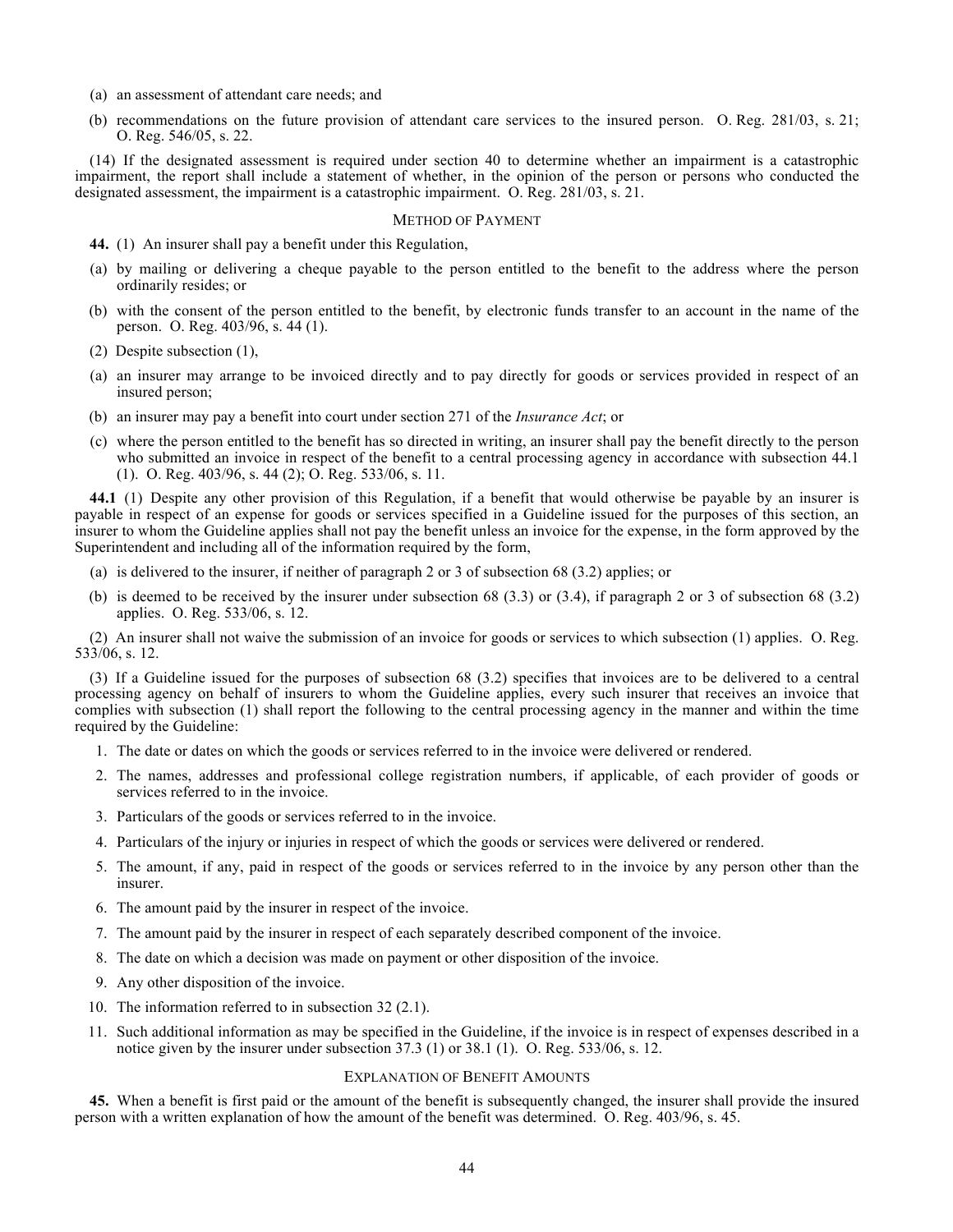## OVERDUE PAYMENTS

**46.** (1) An amount payable in respect of a benefit is overdue if the insurer fails to pay the benefit within the time required under this Part. O. Reg. 403/96, s. 46 (1).

(2) If payment of a benefit under this Regulation is overdue, the insurer shall pay interest on the overdue amount for each day the amount is overdue from the date the amount became overdue at the rate of 2 per cent per month compounded monthly. O. Reg. 403/96, s. 46 (2).

## REPAYMENTS TO INSURER

- **47.** (1) A person shall repay to the insurer,
- (a) any benefit under this Regulation that is paid to the person as a result of an error on the part of the insurer, the insured person or any other person, or as a result of wilful misrepresentation or fraud;
- (b) any income replacement or non-earner benefit that is paid to the person if he or she, or a person in respect of whom the payment was made, was disqualified from payment under Part IX;
- (c) any income replacement, non-earner or caregiver benefit or any benefit under Part VI, to the extent of any payments received by the person that are deductible from those benefits under this Regulation;
- (d) if, by reason of subsection 41.1 (1), subsection 37 (4), as it read on February 28, 2006, applies, any income replacement benefits, non-earner or caregiver benefits that is paid for the period after the insurer gave notice under subsection 37 (1), as it read on that date, and before the date of the report of the designated assessment centre; or
- (e) fees paid by the insurer that are referred to in paragraph 8 of subsection 24 (1) if the insured person fails, without a reasonable explanation, to attend a designated assessment that has been arranged, or cancels a designated assessment without providing such notice as may be specified in the *Pre-assessment Cancellation Fee Schedule* established by the committee referred to in section 52, as it may be amended from time to time, that he or she will not be attending the designated assessment. O. Reg. 403/96, s. 47 (1); O. Reg. 281/03, s. 22; O. Reg. 546/05, s. 23.
- (2) If a person is required to repay an amount to an insurer under this section,
- (a) the insurer shall give the person notice of the amount that is required to be repaid; and
- (b) if the person is receiving an income replacement or caregiver benefit, the insurer may give the person notice that the insurer intends to collect the repayment by deducting up to 20 per cent of the amount of the benefit from each payment of the benefit. O. Reg. 403/96, s. 47 (2).

(3) The obligation to repay a benefit does not apply unless the notice under subsection (2) is given within 12 months after the payment was made. O. Reg. 403/96, s. 47 (3).

(4) Subsection (3) does not apply if the benefit was paid as a result of wilful misrepresentation or fraud. O. Reg. 403/96, s. 47 (4).

(5) An insurer that has given the notice referred to in clause (2) (b) may collect the repayment by deducting up to 20 per cent of the amount of the benefit from each payment of the benefit. O. Reg. 403/96, s. 47 (5).

(6) The insurer may charge interest on an amount repayable under this section from the fifteenth day after notice is given under subsection (2) at the bank rate in effect on that day. O. Reg. 403/96, s. 47 (6).

(7) In subsection (6),

"bank rate" means the bank rate established by the Bank of Canada as the minimum rate at which the Bank of Canada makes short term advances to the banks listed in Schedule I to the *Bank Act* (Canada). O. Reg. 403/96, s. 47 (7).

### TERMINATION OF BENEFITS FOR MATERIAL MISREPRESENTATION

**48.** (1) If an insured person has wilfully misrepresented material facts with respect to an application for a benefit, the insurer may terminate payment of the benefit. O. Reg. 403/96, s. 48 (1).

(2) The insurer shall not terminate payment under subsection (1) unless the insurer provides the insured person with notice of the reasons for terminating payment. O. Reg. 403/96, s. 48 (2).

## RIGHT TO DISPUTE

**49.** If an insurer refuses to pay a benefit under this Regulation or reduces the amount of a benefit that a person is receiving under this Regulation, the insurer shall provide the person with a written notice concerning the person's right to dispute. O. Reg. 281/03, s. 23.

### MEDIATION PROCEEDINGS

**50.** An insured person shall not commence a mediation proceeding under section 280 of the Act unless,

(a) the insured person notified the insurer of the circumstances giving rise to a claim for a benefit and submitted an application for the benefit within the times prescribed by this Regulation; and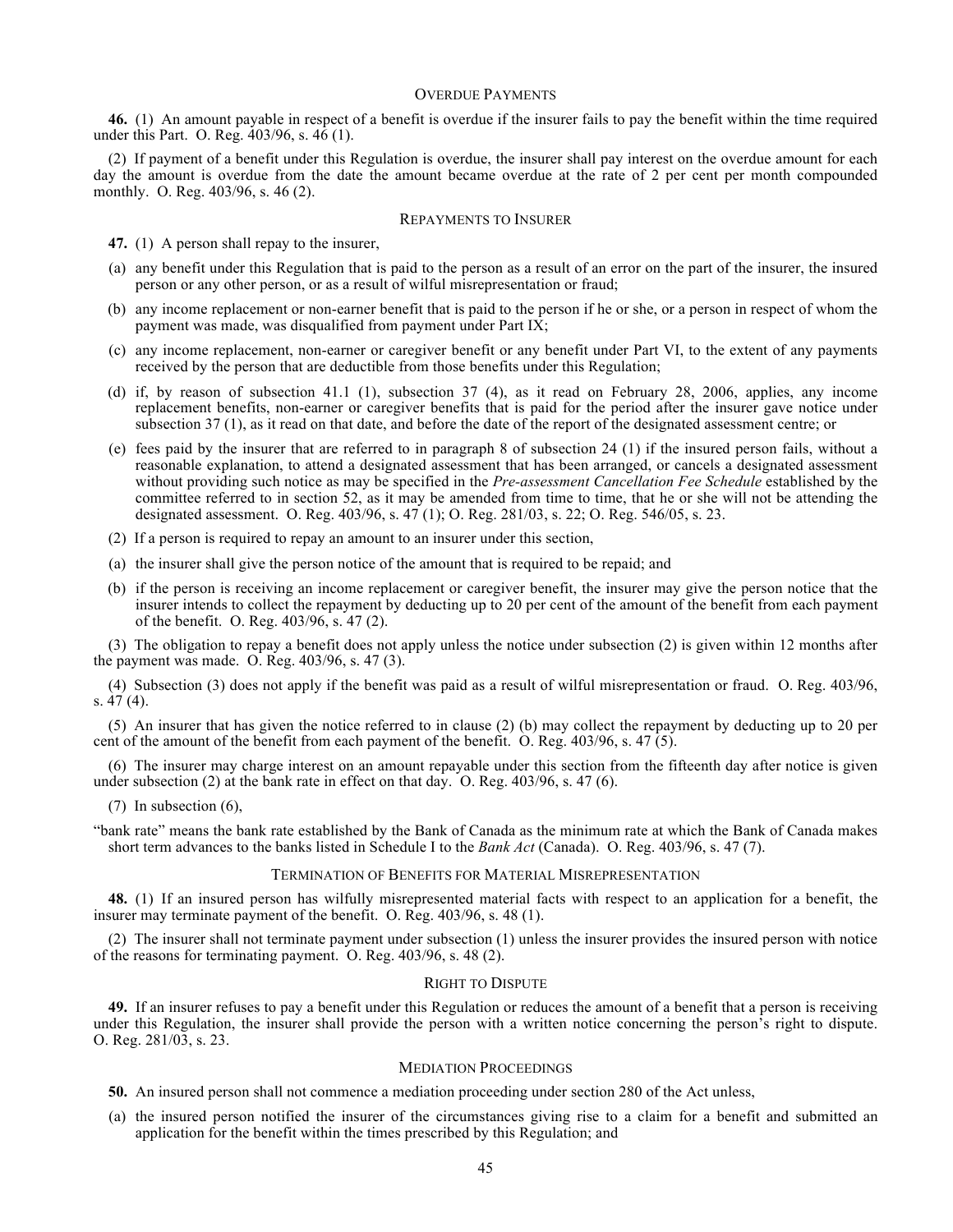(b) the insured person, if he or she was required to undergo a designated assessment under section 43, has undergone the designated assessment and has complied with that section. O. Reg. 546/05, s. 24.

## TIME LIMIT FOR PROCEEDINGS

**51.** (1) A mediation proceeding or evaluation under section 280 or 280.1 of the *Insurance Act* or a court proceeding or arbitration under clause 281 (1) (a) or (b) of the Act in respect of a benefit under this Regulation shall be commenced within two years after the insurer's refusal to pay the amount claimed. O. Reg. 403/96, s. 51 (1).

(2) Despite subsection (1), a court proceeding or arbitration under clause 281 (1) (a) or (b) of the *Insurance Act* may be commenced within 90 days after the mediator reports to the parties under subsection 280 (8) of the Act or within 30 days after the person performing the evaluation provides a report to the parties under section 280.1 of the Act, whichever is later. O. Reg. 403/96, s. 51 (2).

## **PART XI DESIGNATED ASSESSMENT CENTRES**

#### ESTABLISHMENT OF DESIGNATED ASSESSMENT CENTRES

- **52.** The committee appointed under section 7 of the *Insurance Act* shall,
- (a) REVOKED: O. Reg. 546/05, s. 25.
- (b) specify the types of impairments that each designated assessment centre is authorized to assess; and
- (c) specify the types of assessments that each designated assessment centre is authorized to conduct. O. Reg. 403/96, s. 52; O. Reg. 546/05, s. 25.

**52.1** The committee referred to in section 52 may suspend, revoke or modify a designation under section 52, subject to such terms and conditions as the committee specifies. O. Reg.  $281/03$ , s. 25.

**52.2** (1) When required by the committee referred to in section 52, every designated assessment centre shall provide the Superintendent with such information respecting the performance of its functions as the committee may require. O. Reg. 281/03, s. 25.

(2) Information required under subsection (1) shall be provided at such times and in such manner as the committee may determine and direct. O. Reg. 281/03, s. 25.

(3) The Superintendent shall review the information compiled under subsection (1) and may take such action in respect of the information as the Superintendent considers appropriate. O. Reg. 281/03, s. 25.

(4) If a designated assessment centre fails to comply with a request for information under subsection (1), the Superintendent may report the deficiency to the committee referred to in section 52. O. Reg. 281/03, s. 25.

#### DESIGNATED ASSESSMENT CENTRES

**53.** (1) A designated assessment shall be conducted by a designated assessment centre selected in accordance with this section. O. Reg. 313/03, s. 1 (1).

- (1.1) A designated assessment must be conducted by a designated assessment centre that,
- (a) is authorized to assess impairments of the type sustained by the insured person; and
- (b) is authorized to conduct the type of designated assessment that is required. O. Reg. 313/03, s. 1 (1).
- (1.2) A designated assessment must be conducted by a designated assessment centre that is located within,
- (a) 30 kilometres of the insured person's residence, if,
	- (i) the insured person's residence is located in the City of Toronto or the regional municipality of Durham, Halton, Peel or York, and
	- (ii) a designated assessment centre that complies with subsection (1.1) is located within 30 kilometres of the insured person's residence; or
- (b) 50 kilometres of the insured person's residence, if,
	- (i) the insured person's residence is not located in the City of Toronto or the regional municipality of Durham, Halton, Peel or York, and
	- (ii) a designated assessment centre that complies with subsection  $(1.1)$  is located within 50 kilometres of the insured person's residence. O. Reg. 313/03, s. 1 (1).

(1.3) Subject to subsections (1.1) and (1.2), the insurer and the insured person may jointly select the designated assessment centre if the selection is made not later than the second business day after the insurer or the insured person, as the case may be, receives notice from the other that a designated assessment is required under this Regulation. O. Reg. 313/03, s. 1 (1).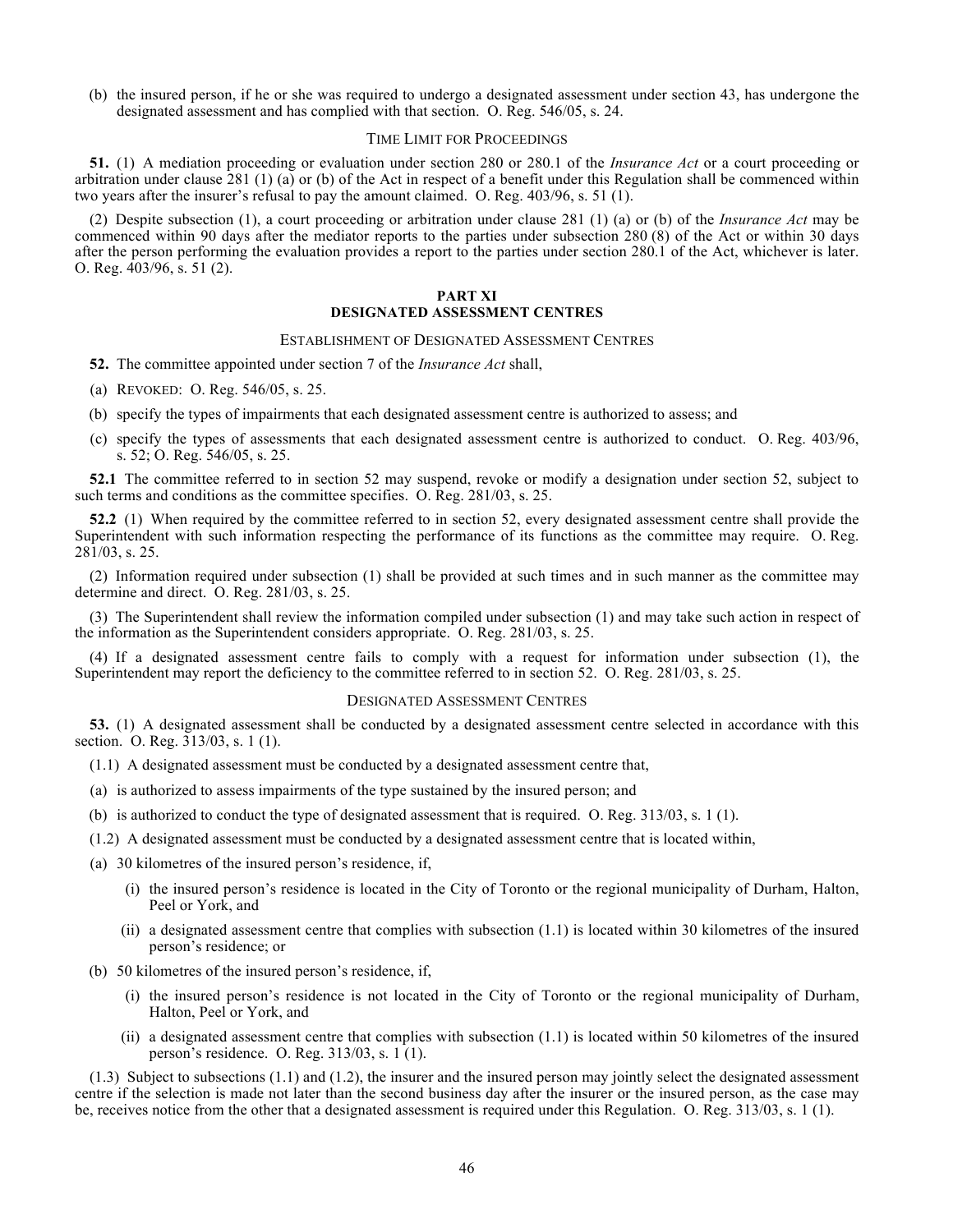(1.4) If the insurer and the insured person do not jointly select the designated assessment centre in accordance with subsection (1.3), the Superintendent shall, subject to subsections (1.1) and (1.2), select the designated assessment centre. O. Reg. 313/03, s. 1 (1).

(2) If the designated assessment centre is selected by the Superintendent, the designated assessment centre shall, before conducting the designated assessment, give the insurer and the insured person notice disclosing any conflict of interest that the centre has relating to the designated assessment. O. Reg. 313/03, s. 1 (2).

(3) The designated assessment centre shall give any notice required under subsection (2) in respect of a designated assessment described in subsection 43 (11) within three business days after receipt of the request for the designated assessment. O. Reg. 281/03, s. 26.

- (4) If a conflict of interest is disclosed under subsection (2),
- (a) the designated assessment centre shall conduct the designated assessment if the insurer and the insured person agree; or
- (b) if the insurer and the insured person do not agree, the designated assessment shall be conducted, subject to subsections (1.1), (1.2) and (2), by another designated assessment centre selected by the Superintendent. O. Reg. 281/03, s. 26; O. Reg. 313/03, s. 1 (3).

(5) For the purposes of clause (4) (b), the insurer and the insured person shall be deemed not to agree in the case of a designated assessment described in subsection 43 (11) unless they agree by the end of the third business day after the day the insurer receives the notice under subsection (2) or the insured person receives the notice under subsection (2), whichever day is later. O. Reg. 281/03, s. 26.

(6)-(8) REVOKED: O. Reg. 313/03, s. 1 (4).

(9) Except as otherwise required under subsection 43 (11), a designated assessment centre must begin a designated assessment within 14 days after receiving a request for the designated assessment. O. Reg. 281/03, s. 26.

(10) If a designated assessment centre is unable to begin a designated assessment within 14 days after receiving the request for the assessment, the insured person or the insurer may require that, subject to subsections (1.1), (1.2) and (2), the designated assessment be conducted by another designated assessment centre selected by the Superintendent. O. Reg. 313/03, s. 1 (5).

(10.1) The Superintendent may, with the consent of the Minister, delegate in writing to any person the Superintendent's authority to select designated assessment centres under this section. O. Reg. 313/03, s. 1 (5).

(11) For the purpose of this section, a designated assessment centre has a conflict of interest relating to a designated assessment if,

- (a) the insurer, the insured person or a lawyer or other representative acting on behalf of the insurer or the insured person has a financial interest in the designated assessment centre; or
- (b) the designated assessment centre, a related person, an assessor or consultant who will carry out all or part of the designated assessment or a facility owned or controlled, directly or indirectly, in whole or in part, by the centre or a related person,
	- (i) has provided goods or services to the person to be assessed, other than a previous designated assessment,
	- (ii) prepared or approved a treatment confirmation form under section 37.1, a treatment plan under section 38 or an application for approval of an assessment or examination under section 38.2 for the person to be assessed, or
	- (iii) is identified by a treatment confirmation form, treatment plan or an application for approval of an assessment or examination as a person who will provide goods or services to the person to be assessed. O. Reg. 281/03, s. 26.
- (12) In clause (11) (b),

"related person" means, in respect of a designated assessment centre, an owner, partner or another person who has a financial interest in the designated assessment centre, but does not include a person who has a financial interest in the designated assessment centre by reason only of being a creditor who deals at arm's length with the designated assessment centre. O. Reg. 281/03, s. 26.

**54.** (1) A designated assessment centre that conducts an assessment under this Regulation of a person who sustains an impairment as a result of an accident shall not, after the assessment, provide any goods or services to the person in respect of the accident. O. Reg. 403/96, s. 54 (1).

- (2) Subsection (1) does not apply if,
- (a) the insured person and the insurer agree; or
- (b) there is no other person within 50 kilometres of the insured person's residence who is able to provide the goods or services. O. Reg. 403/96, s. 54 (2).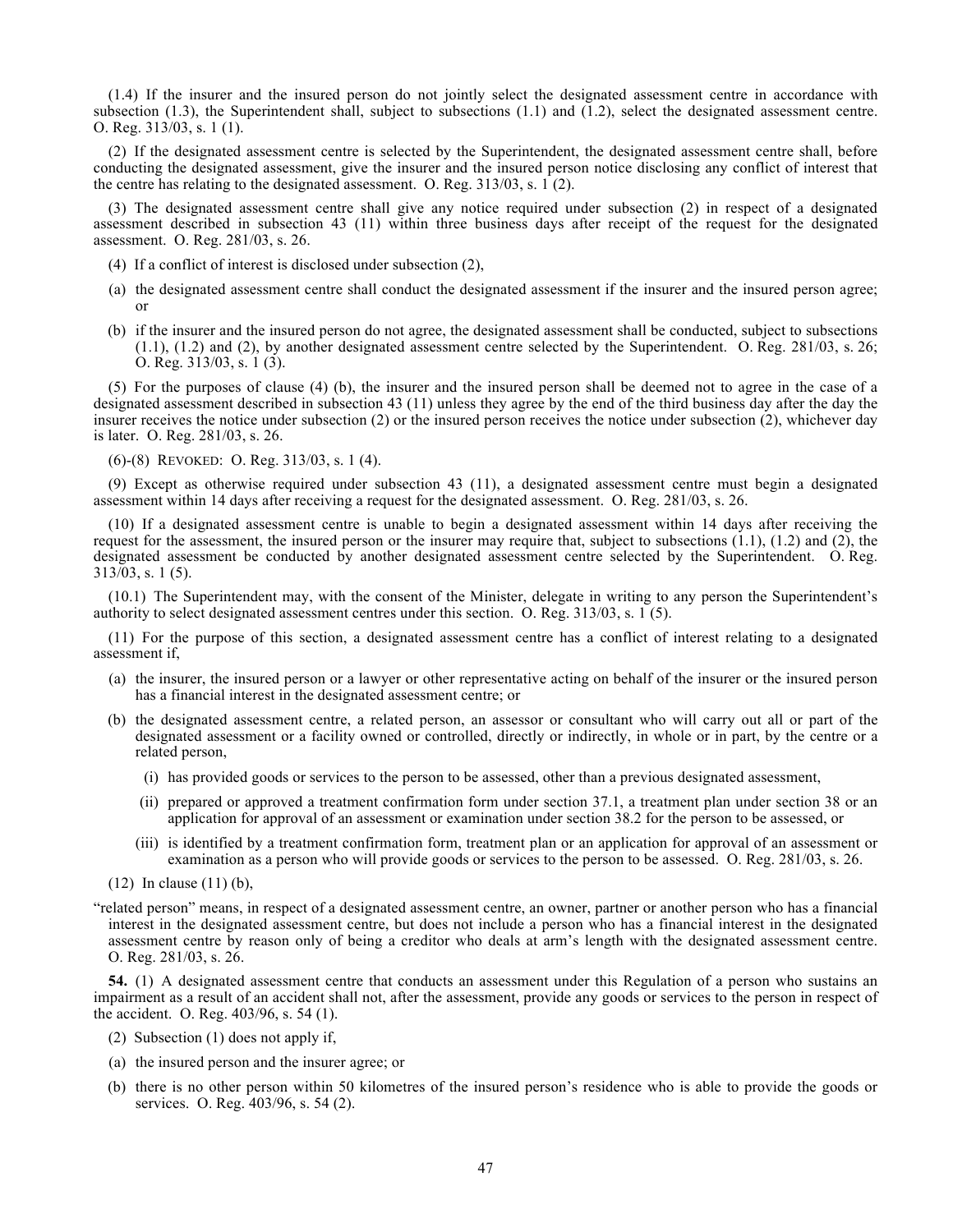(3) Subsection (1) does not prevent the designated assessment centre from conducting another assessment of the person. O. Reg. 403/96, s. 54 (3).

#### **PART XII**

## **RESPONSIBILITY TO OBTAIN TREATMENT, PARTICIPATE IN REHABILITATION AND SEEK EMPLOYMENT**

#### TREATMENT AND REHABILITATION

**55.** (1) An insured person entitled to an income replacement, non-earner or caregiver benefit shall obtain such treatment and participate in such rehabilitation as is reasonable, available and necessary to,

- (a) permit the insured person to engage in employment that satisfies the criteria set out in subsection (2), in the case of an insured person entitled to an income replacement benefit; or
- (b) shorten the period during which the benefit is payable, in any other case. O. Reg. 403/96, s. 55 (1).
- (2) The criteria referred to in clause (1) (a) are:
- 1. The insured person,
	- i. is able and qualified to perform the essential tasks of the employment, or
	- ii. would be able and qualified to perform the essential tasks of the employment if the insured person obtained treatment and participated in rehabilitation that is reasonable, available and necessary to permit the person to engage in the employment.
- 2. The employment exists in the area in which the insured person lives.
- 3. It would be reasonable to expect the insured person to engage in the employment having regard to the possibility of deterioration in the insured person's impairment and to the insured person's personal and vocational characteristics. O. Reg. 403/96, s. 55 (2).

(3) Subsection (1) does not apply if compliance with subsection (1) would be detrimental to the insured person's treatment or recovery. O. Reg. 403/96, s. 55 (3).

(4) If an insured person does not comply with subsection (1), the insurer may notify the insured person that the insurer intends to stop payment of the benefit in accordance with subsection (5). O. Reg. 281/03, s. 28.

(5) If at least 10 business days have elapsed after a notice was given under subsection (4) and the insured person has not complied with subsection (1), the insurer may stop payment of the benefit. O. Reg.  $281/03$ , s.  $28$ ; O. Reg.  $546/05$ , s.  $26$ .

(6) Section 37 does not apply in respect of a stoppage of benefits, or proposed stoppage of benefits, under this section. O. Reg. 281/03, s. 28.

(7) If, after the stoppage of benefits under subsection (5), the insured person subsequently complies with subsection (1), the insurer shall resume payment of the benefit in respect of periods after the insured person complied. O. Reg. 281/03, s. 28.

#### EMPLOYMENT

**56.** (1) An insured person who is entitled to an income replacement benefit shall make reasonable efforts to,

- (a) return to the employment in which he or she engaged at the time of the accident; or
- (b) obtain employment for which he or she is reasonably suited by education, training or experience. O. Reg. 403/96, s. 56 (1).
- (2) Subsection (1) does not apply if,
- (a) employment would be detrimental to the insured person's treatment or recovery; or
- (b) the insured person is participating in a vocational rehabilitation program. O. Reg. 403/96, s. 56 (2).

(3) If an insured person does not comply with subsection (1), the insurer may notify the insured person that the insurer intends to stop payment of the benefit in accordance with subsection (4). O. Reg. 281/03, s. 29.

(4) If at least 10 business days have elapsed after a notice is given under subsection (3) and the insured person is not in compliance with subsection (1), the insurer may stop payment of the benefit. O. Reg. 281/03, s. 29; O. Reg. 546/05, s. 27.

(5) Section 37 does not apply in respect of a stoppage of benefits, or proposed stoppage of benefits, under this section. O. Reg. 281/03, s. 29.

(6) If, after the stoppage of benefits under subsection (4), the insured person subsequently complies with subsection (1), the insurer shall resume payment of the benefit in respect of periods after the insured person complied. O. Reg. 281/03, s. 29.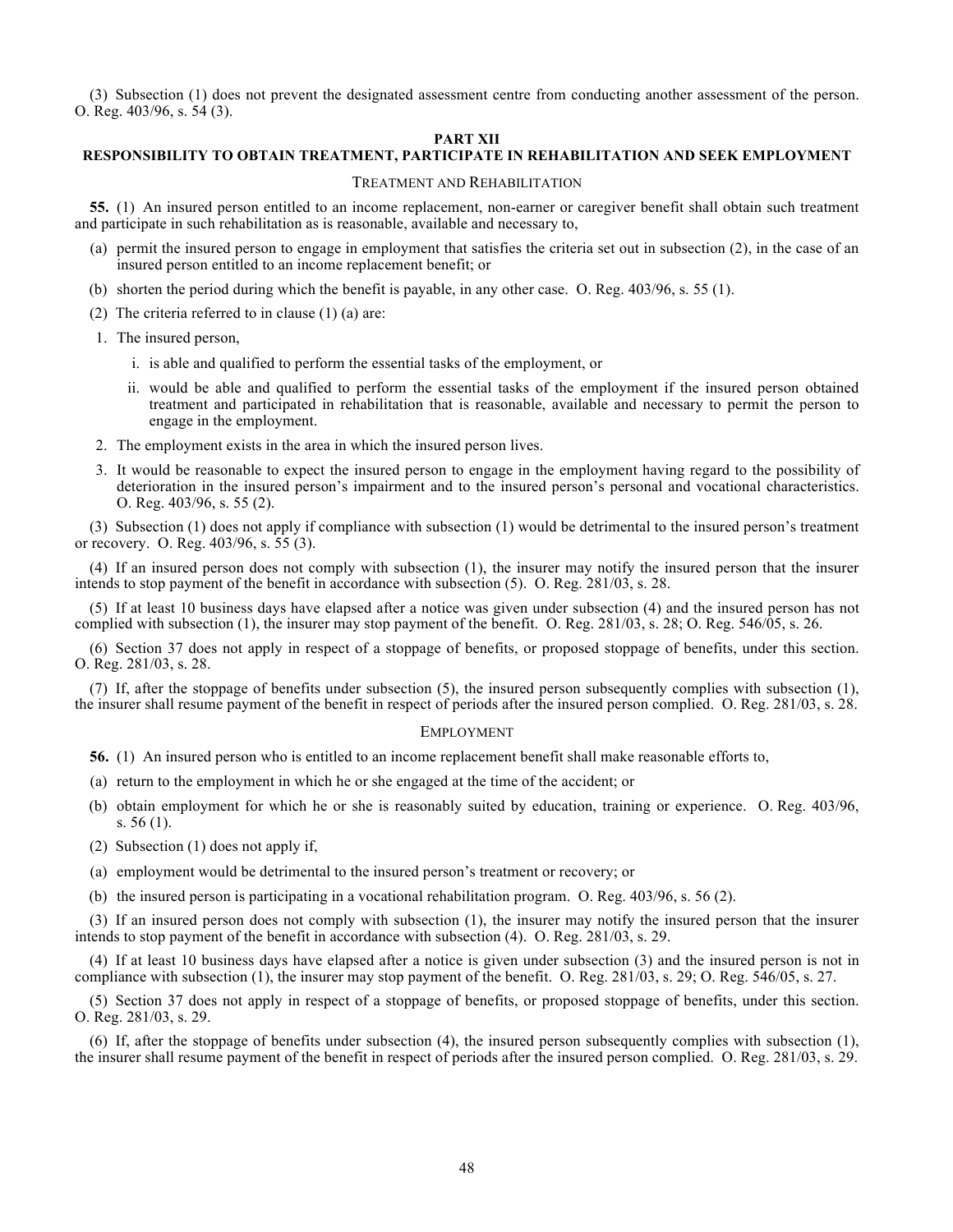## **PART XIII INTERACTION WITH OTHER SYSTEMS**

## ACCIDENTS OUTSIDE ONTARIO

**57.** (1) If, as a result of an accident in another province or territory of Canada or a jurisdiction in the United States of America, a person insured in that jurisdiction dies or sustains an impairment or incurs an expense described in section 14, 15 or 16, the insurer shall pay, as the person may elect,

- (a) benefits provided by this Regulation, other than the benefits referred to in clause (b); or
- (b) benefits in the same amounts and subject to the same conditions as if the person was a resident of the jurisdiction in which the accident occurred and was entitled to payments under the law of that jurisdiction. O. Reg. 403/96, s. 57 (1).

(1.1) Subsection (1) does not apply if the person receives benefits under the law of the jurisdiction in which the accident occurred. O. Reg. 462/96, s. 8 (1).

(2) A person who elects to claim a benefit as provided in clause (1) (a) is thereafter eligible only for benefits referred to in that clause. O. Reg. 403/96, s. 57 (2).

(3) A person who elects to claim a benefit as provided in clause (1) (b) is thereafter ineligible for benefits referred to in clause (1) (a). O. Reg. 403/96, s. 57 (3).

(4) For the purpose of this section, a person is insured in the jurisdiction in which the accident occurred if the person, at the time of the accident,

- (a) was authorized by law to be or to remain in Canada and was living and ordinarily present in Ontario;
- (b) met the criteria prescribed for recovery under the law of the jurisdiction in which the accident occurred;
- (c) was not the owner or driver of, or an occupant of an automobile registered in the jurisdiction in which the accident occurred; and

(d) was,

- (i) an occupant of the insured automobile,
- (ii) the named insured, a person specified in the policy as a driver of the insured automobile, the spouse of the named insured or a dependant of the named insured or spouse, while the occupant of any automobile,
- (iii) a person who was not the occupant of an automobile and was struck by the insured automobile,
- (iv) the named insured, his or her spouse or a dependant of the named insured or spouse and was struck by any automobile,
- (v) if the named insured is a corporation, unincorporated association, partnership or sole proprietorship, a person for whose regular use the insured automobile was supplied, his or her spouse or a dependant of the person or spouse who suffered an impairment,
	- (A) while the occupant of any automobile,
	- (B) by any automobile while not the occupant of the automobile, or
- (vi) a person struck by an automobile that was driven by a person described in subclause (i), (ii) or (v). O. Reg. 403/96, s. 57 (4); O. Reg. 462/96, s. 8 (2); O. Reg. 114/00, s. 6; O. Reg. 314/05, s. 6.

## SOCIAL ASSISTANCE PAYMENTS

**58.** (1) The insurer shall pay benefits under this Regulation even though the insured person is entitled to, or has received, benefits under an Act administered by the Ministry of Community and Social Services for Ontario or under similar legislation in another jurisdiction. O. Reg. 403/96, s. 58 (1).

(2) For the purpose of subsection (1), a service, benefit or entitlement provided under an Act, the administration of which was transferred from the Ministry of Community and Social Services to the Ministry of Health by order in council, shall be deemed to be provided under an Act administered by the Ministry of Community and Social Services for Ontario so long as the nature of the service, benefit or entitlement remains substantially the same as it was before the transfer. O. Reg. 403/96, s. 58 (2).

## WORKERS' COMPENSATION BENEFITS

**59.** (1) The insurer is not required to pay benefits under this Regulation in respect of any insured person who, as a result of an accident, is entitled to receive benefits under any workers' compensation law or plan. O. Reg. 403/96, s. 59 (1).

(2) Subsection (1) does not apply in respect of an insured person who elects to bring an action referred to in section 30 of the *Workplace Safety and Insurance Act, 1997* so long as the election is not made primarily for the purpose of claiming benefits under this Regulation. O. Reg. 403/96, s. 59 (2); O. Reg. 281/03, s. 30 (1).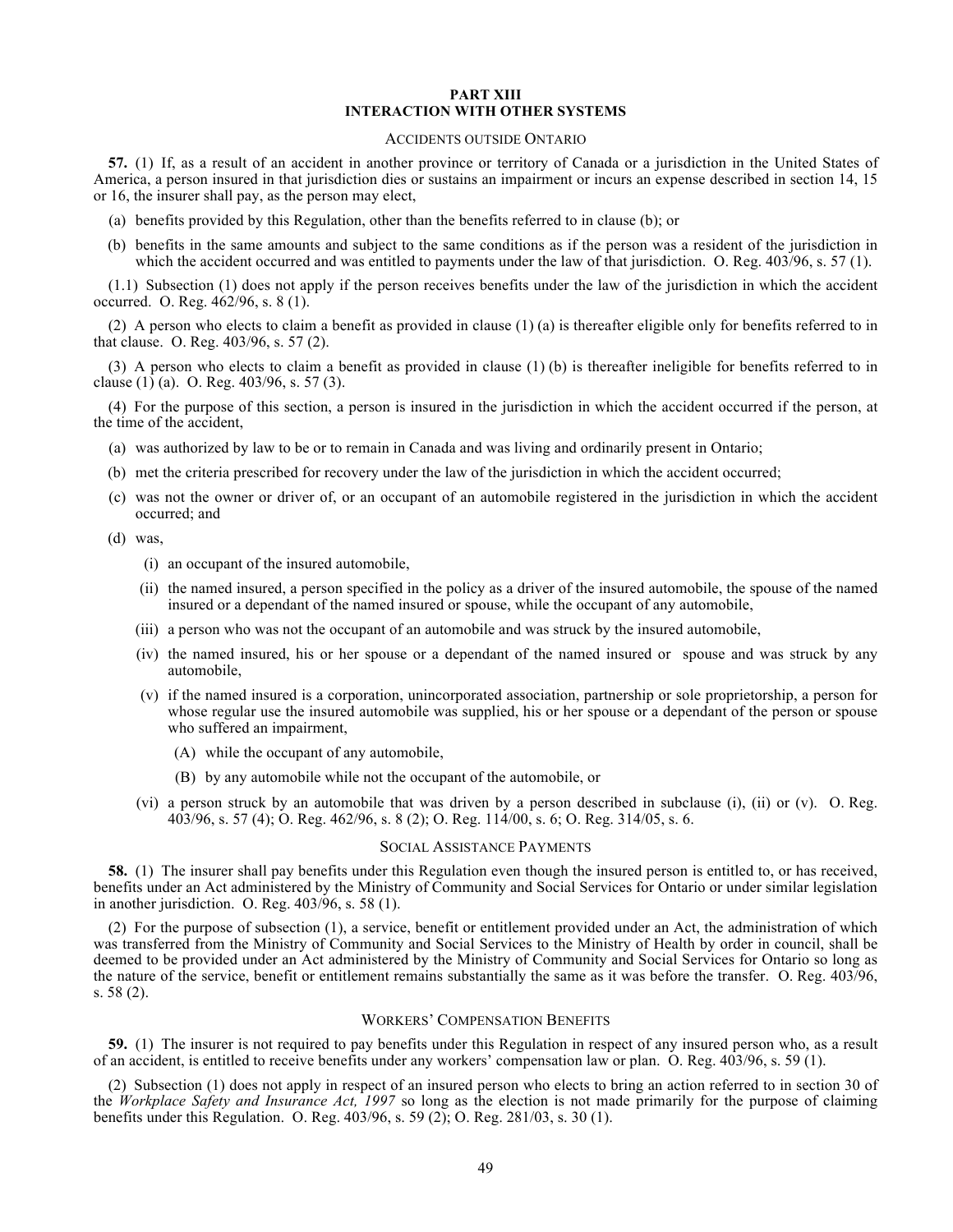(3) If a person is entitled to receive benefits under this Regulation as a result of an election made under section 30 of the *Workplace Safety and Insurance Act, 1997*, no income replacement, caregiver or non-earner benefit is payable to the person in respect of any period of time before the person makes the election. O. Reg. 403/96, s. 59 (3); O. Reg. 462/96, s. 9; O. Reg. 281/03, s. 30 (2).

(4) If a person who would be entitled to benefits under this Regulation in the absence of subsection (1) elects to bring an action referred to in section 30 of the *Workplace Safety and Insurance Act, 1997* and there is a dispute concerning the insurer's liability to pay an expense for a vocational rehabilitation program that the person was attending at the time of the election and continues to attend, the insurer shall pay the expense pending resolution of the dispute. O. Reg. 403/96, s. 59 (4); O. Reg. 281/03, s. 30 (3).

(5) Despite subsection (1), if there is a dispute about whether subsection (1) applies to a person, the insurer shall pay full benefits to the person under this Regulation pending resolution of the dispute if,

- (a) the person makes an assignment to the insurer of any benefits under any workers' compensation law or plan to which he or she is or may become entitled as a result of the accident; and
- (b) the administrator or board responsible for the administration of the workers' compensation law or plan approves the assignment. O. Reg. 403/96, s. 59 (5).

## OTHER COLLATERAL BENEFITS

**60.** (1) The insurer may deduct the following amounts from the amount payable to an insured person as an income replacement or non-earner benefit:

- 1. Any temporary disability benefits being received by the insured person in respect of a period following the accident and in respect of an impairment that occurred before the accident.
- 2. Any other periodic benefit being received by the insured person in respect of a period following the accident and in respect of an impairment that occurred before the accident, if the insured person was receiving the other periodic benefit at the time he or she first qualified for the income replacement or non-earner benefit, and, at that time, the other periodic benefit was a temporary disability benefit. O. Reg. 403/96, s. 60 (1).

(2) Payment of a medical, rehabilitation or attendant care benefit or a benefit under Part VI is not required for that portion of an expense for which payment is reasonably available to the insured person under any insurance plan or law or under any other plan or law. O. Reg. 403/96, s. 60 (2).

(3) In this section,

"temporary disability benefit" means,

- (a) an income replacement or non-earner benefit paid under this Regulation, unless the benefit is paid more than 104 weeks after the onset of the disability,
- (b) a caregiver benefit paid under this Regulation,
- (c) benefits paid under Part II, III or IV or section 32 of Ontario Regulation 776/93,
- (d) benefits paid under Part V of Ontario Regulation 776/93, unless the benefits have been paid for more than 104 weeks,
- (e) benefits paid under Part IV of Regulation 672 of the Revised Regulations of Ontario, 1990, unless the benefits have been paid for more than 156 weeks,
- (f) benefits paid under Part II of Subsection 2 of Schedule C to the *Insurance Act* as it existed before June 22, 1990, unless the benefits have been paid for more than 104 weeks,
- (g) benefits paid under section 37, subsection 43 (9) or subsection 147 (2) of the pre-1997 Act, as defined in Part IX of the *Workplace Safety and Insurance Act, 1997,* in respect of injuries that occurred before January 1, 1998, including benefits paid under those provisions as those provisions are deemed to have been amended by Part IX of the *Workplace Safety and Insurance Act, 1997,*
- (g.1) benefits paid under subsection 43 (3) of the *Workplace Safety and Insurance Act, 1997* in respect of injuries that occurred after December 31, 1997, or
- (h) any other periodic temporary benefit paid under an income continuation benefit plan or law, other than,
	- (i) benefits under the *Employment Insurance Act* (Canada),
	- (ii) a non-earner benefit paid under this Regulation more than 104 weeks after the onset of the disability,
	- (iii) benefits paid under Part V of Ontario Regulation 776/93 for more than 104 weeks,
	- (iv) benefits paid under Part IV of Regulation 672 of the Revised Regulations of Ontario, 1990 for more than 156 weeks, or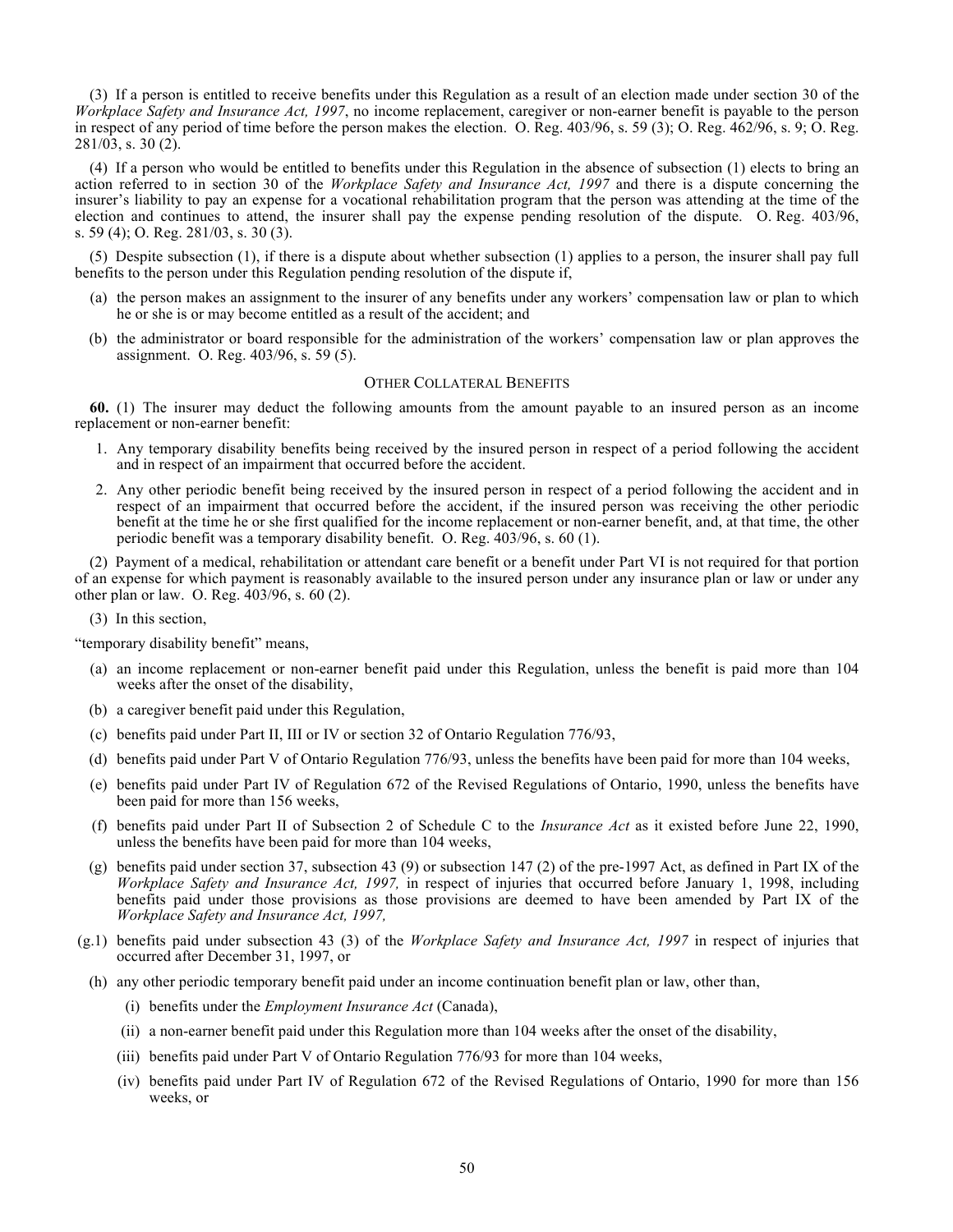(v) benefits paid under Part II of Subsection 2 of Schedule C to the *Insurance Act* as it existed before June 22, 1990 that have been paid for more than 104 weeks. O. Reg. 403/96, s. 60 (3); O. Reg. 462/96, s. 10; O. Reg. 281/03, s. 31.

## **PART XIV INCOME CALCULATION**

## NET WEEKLY INCOME FORMULA

**61.** (1) For the purpose of this Regulation, a person's net weekly income from employment shall be determined in accordance with the following formula:

$$
A = \frac{B - C - D - E}{52}
$$

where,

 $A =$  the person's net weekly income from employment,

- $B =$  the person's gross annual income from employment,
- $C =$  the annual premium payable by the person under the *Employment Insurance Act* (Canada) on the gross annual income from employment,
- D = the annual contribution payable by the person under the *Canada Pension Plan* on the gross annual income from employment,
- E = the income tax payable by the person under the *Income Tax Act* (Canada) and the *Income Tax Act* (Ontario) on the gross annual income from employment.

O. Reg. 403/96, s. 61 (1).

(2) For the purpose of subsection (1), the person whose net weekly income from employment is to be determined shall be deemed to be a resident of Ontario. O. Reg. 403/96, s. 61 (2).

## INCOME FROM SELF-EMPLOYMENT

**62.** (1) For the purpose of this Regulation, a person's income from self-employment shall be determined in the same manner as the person's profit from the business in which the person was self-employed would be determined under the *Income Tax Act* (Canada) and the *Income Tax Act* (Ontario), but without taking into account,

(a) expenses that are eligible for capital cost allowance or an allowance on eligible capital property;

(b) capital gains or losses; or

(c) losses deductible under section 111 of the *Income Tax Act* (Canada). O. Reg. 403/96, s. 62 (1).

(2) Despite subsection (1), an insurer and a named insured who is self-employed and not otherwise employed may agree in a contract evidenced by a motor vehicle liability policy that, for the purpose of determining benefits under this Regulation in respect of an accident that occurs during the period covered by the contract, the named insured's gross income from selfemployment for every week shall be deemed to be the weekly income amount specified in the contract if, at the time of the accident, the person continues to engage in the self-employment in which he or she engaged at the time the contract was entered into and the person is not otherwise employed. O. Reg. 403/96, s. 62 (2).

(3) In specifying a weekly income amount for the purpose of subsection (2), the insurer and insured may use information from any source, including,

- (a) personal and corporate income tax returns and assessments;
- (b) personal and corporate financial statements; and
- (c) published data on the average wage for the industry or occupation in which the insured is self-employed. O. Reg. 403/96, s. 62 (3).

#### INCOME TAX CALCULATIONS

**63.** (1) For the purpose of this Regulation, the income tax payable by a person under the *Income Tax Act* (Canada) and the *Income Tax Act* (Ontario) shall be determined having regard to only the following deductions and tax credits that apply to the person under those Acts:

- 1. Alimony and maintenance payments deduction.
- 2. Basic personal tax credit.
- 3. Married person's tax credit or equivalent to married tax credit.
- 4. Age tax credit.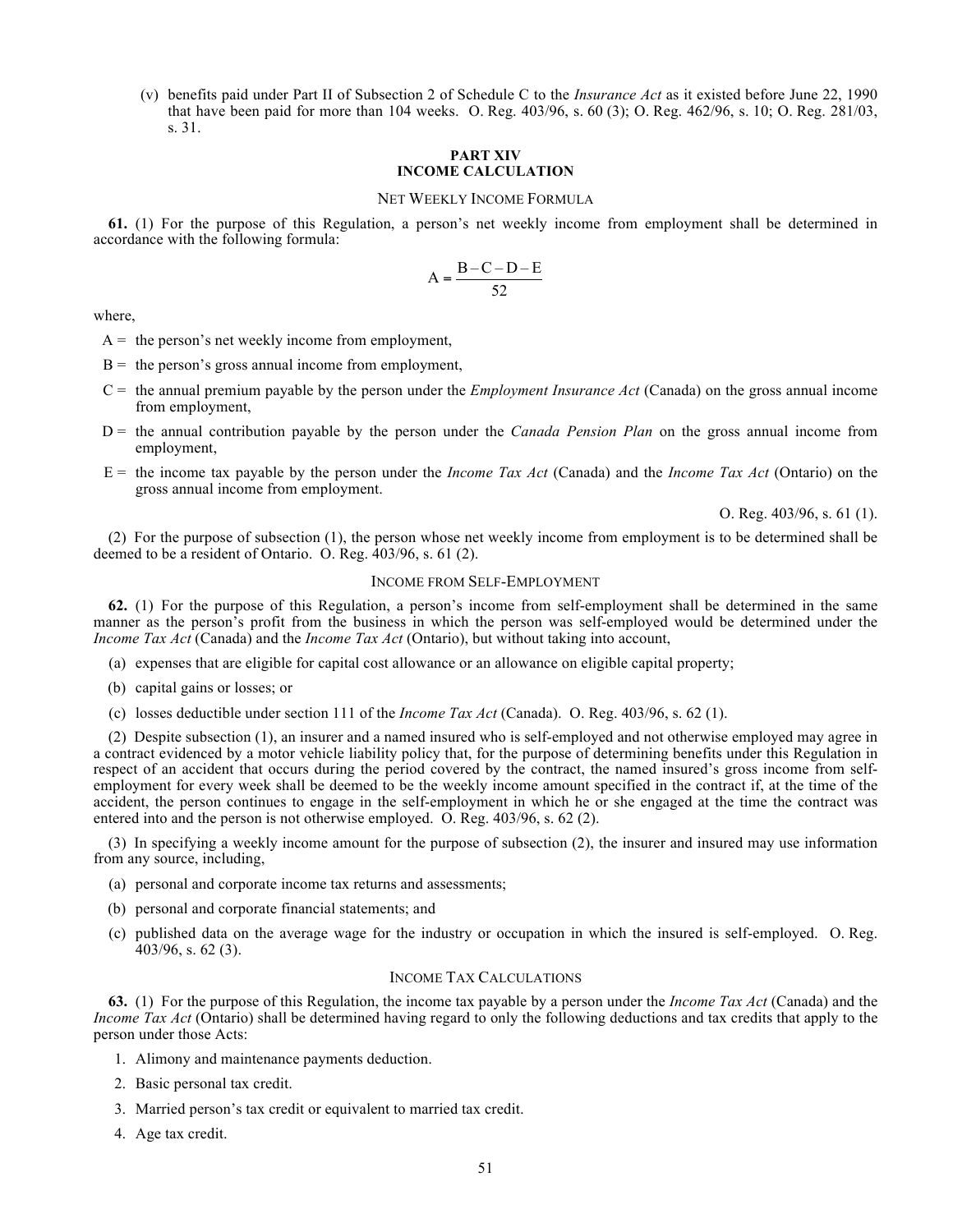5. Disability tax credit.

6. Employment insurance premium tax credit.

- 7. *Canada Pension Plan* tax credit.
- 8. *Quebec Pension Plan* tax credit. O. Reg. 403/96, s. 63 (1).

(2) If a determination of the income tax payable by a person under the *Income Tax Act* (Canada) and the *Income Tax Act* (Ontario) is necessary to determine the amount of a benefit under this Regulation, the applicant for the benefit shall provide the insurer with such information as is reasonably necessary to enable the insurer to make the determination. O. Reg. 462/96, s. 11.

(3) Failure to comply with subsection (2) does not relieve the insurer from any time limit established by this Regulation for the payment of the benefit, but the insurer shall determine the amount of the benefit on the basis of its best estimate of the income tax payable by the person under the *Income Tax Act* (Canada) and the *Income Tax Act* (Ontario), subject to later adjustment of the amount of the benefit when subsection (2) is complied with. O. Reg. 403/96, s. 63 (3).

#### SEVERANCE OR TERMINATION PAY

**64.** For the purpose of this Regulation, payments of severance pay or termination pay shall not be included in a determination of a person's income. O. Reg. 403/96, s. 64.

### UNREPORTED INCOME

**64.1** (1) If, under the *Income Tax Act* (Canada) or legislation of another jurisdiction that imposes a tax calculated by reference to income, a person is required to report the amount of his or her income, the person's income before an accident that occurs after April 14, 2004 shall be determined for the purposes of this Regulation without reference to any income the person has failed to report contrary to that Act or legislation. O. Reg. 458/03, s. 11.

(2) Where the amount of a person's income before an accident is determined for the purposes of this Regulation in accordance with subsection (1), the amount of the income may be adjusted to reflect any change in the amount of the person's income reported or determined in accordance with the *Income Tax Act* (Canada) or legislation of another jurisdiction that imposes a tax calculated by reference to income. O. Reg. 458/03, s. 11.

## **PART XV MISCELLANEOUS**

#### ASSIGNMENT OF BENEFITS

**65.** (1) The assignment of a benefit under this Regulation, or the assignment of the right to pursue a mediation, arbitration, appeal or variation proceeding under sections 280 to 284 of the Act, is void. O. Reg. 281/03, s. 32 (1).

- (2) Subsection (1) does not apply to,
- (a) an assignment under section 267.8 of the *Insurance Act*;
- (b) an assignment of a benefit to,
	- (i) the Ministry of Community, Family and Children's Services,
	- (ii) a delivery agent under the *Ontario Disability Support Program Act, 1997* or the *Ontario Works Act, 1997*, or
	- (iii) The Minister of Finance under subsection 6.1 (4) of the *Motor Vehicle Accident Claims Act*; or
- (c) the assignment of a benefit to the Ministry of Health in respect of a service, benefit or entitlement provided under an Act the administration of which was transferred by order in council from the Ministry of Community and Social Services to the Ministry of Health. O. Reg. 403/96, s. 65 (2); O. Reg. 281/03, s. 32.

#### COMPANY AUTOMOBILES AND RENTAL AUTOMOBILES

**66.** (1) An individual who is living and ordinarily present in Ontario shall be deemed for the purpose of this Regulation to be the named insured under the policy insuring an automobile at the time of an accident if, at the time of the accident,

- (a) the insured automobile is being made available for the individual's regular use by a corporation, unincorporated association, partnership, sole proprietorship or other entity; or
- (b) the insured automobile is being rented by the individual for a period of more than 30 days. O. Reg. 403/96, s. 66 (1); O. Reg. 462/96, s. 12 (1).

(2) An individual who is not living and ordinarily present in Ontario shall be deemed for the purpose of this Regulation to be the named insured under the policy insuring an automobile at the time of an accident if, at the time of the accident,

(a) the insured automobile is being made available for the individual's regular use by a corporation, unincorporated association, partnership, sole proprietorship or other entity; and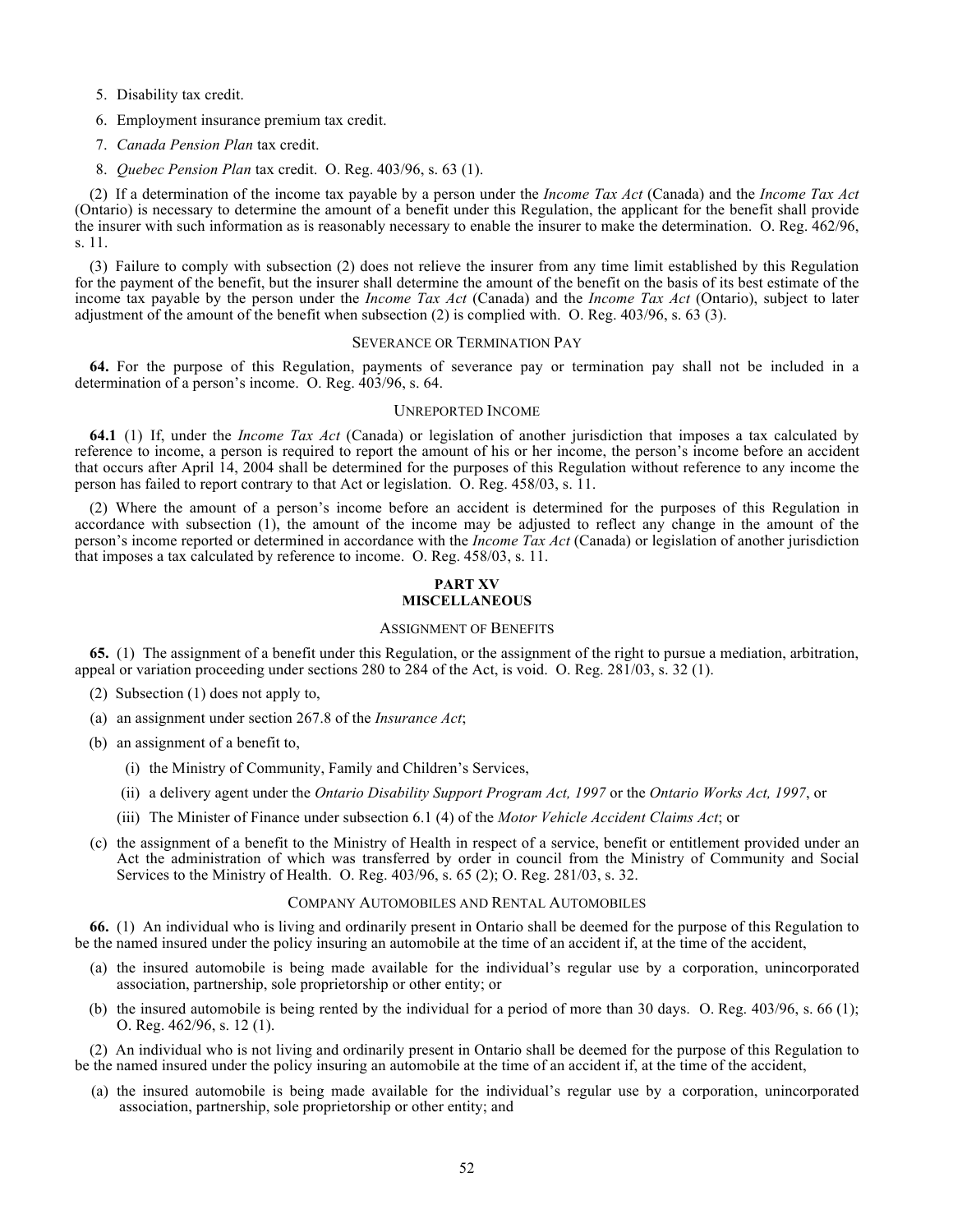(b) the individual, his or her spouse or any dependant of the individual or spouse is an occupant of the insured automobile. O. Reg. 403/96, s. 66 (2); O. Reg. 462/96, s. 12 (2); O. Reg. 114/00, s. 7; O. Reg. 314/05, s. 7.

#### COPIES OF REGULATION

**67.** On request, the insurer shall provide a copy of this Regulation without charge to a named insured or a person entitled to benefits under this Regulation. O. Reg. 403/96, s. 67.

## NOTICES AND DELIVERY

**68.** (1) Except as otherwise permitted by this Regulation, all notices required or permitted under this Regulation, other than a notice under subsection  $32$  (1) or (3.1), shall be in writing. O. Reg.  $546/05$ , s.  $28$  (1).

(2) Any document, including a notice in writing, required or permitted under this Regulation to be given to a person may be delivered,

- (a) by faxing the document to the person or to the solicitor or authorized representative, if any, of the person in accordance with subsection  $(6)$ :
- (b) by leaving a copy of the document with the solicitor or authorized representative, if any, of the person, or with an employee in the office of the solicitor or authorized representative;
- (c) by personal delivery to the person;
- (d) by letter mail, certified mail or registered mail,
	- (i) in the case of an insurer, addressed to the insurer or its chief executive officer at the insurer's head office in Ontario as identified in the records of the Superintendent,
	- (ii) in the case of a person other than an insurer, addressed to the person at his or her last known address; or
- (e) by electronic means, if the intended recipient of the document consents to delivery by electronic means. O. Reg. 281/03, s. 33; O. Reg. 533/06, s. 13 (1).
- (2.1) For the purposes of clauses (2) (a) and (b), an authorized representative may include, subject to subsection (2.2),
- (a) a member of a health profession if the document is a notice under subsection 38 (5) or (8), 38.2 (4) or (6) or 42 (4) or a report prepared under section 42; or
- (b) a member of a health profession who is a health practitioner if the document is a notice under subsection 37.1 (4) or (5). O. Reg. 546/05, s. 28 (2).
- (2.2) Subsection (2.1) does not apply unless,
- (a) the insured person is not represented at the relevant time by a solicitor or another authorized representative;
- (b) the insured person gives to the insurer a signed authorization and direction specifying which documents listed in subsection (2.1) that the insurer is authorized and directed to give to the member of the health profession;
- (c) the signed authorization and direction is given to the insurer before the document is given to the member of the health profession; and
- (d) the member of the health profession has agreed to act in accordance with the authorization and direction. O. Reg. 546/05, s. 28 (2).

(3) Despite clause (2) (d), any notice or other document that must be given within five or fewer business days shall not be delivered by letter mail. O. Reg. 281/03, s. 33; O. Reg. 458/03, s. 12.

(3.1) The functional equivalency rules set out in sections 4 to 13 of the *Electronic Commerce Act, 2000* apply in the case of the delivery of a document by electronic means under clause (2) (e). O. Reg. 533/06, s. 13 (2).

(3.2) Despite subsection (2), but subject to subsection (3.10), the following rules apply in the circumstances specified in a Guideline issued for the purposes of this section to a document that is listed in section 69, is specified in the Guideline and is required under this Regulation to be delivered to an insurer to whom the Guideline applies:

- 1. Subject to paragraphs 2 and 3, the document and any attachments to it shall be delivered to the insurer only in a manner specified in the Guideline.
- 2. If the Guideline specifies that a document, exclusive of attachments to it, is to be delivered to a central processing agency on behalf of the insurer,
	- i. the document shall be delivered not to the insurer but only to the central processing agency specified in the Guideline and only in a manner specified in the Guideline, and
	- ii. attachments to the document shall be delivered not to the central processing agency but only to the insurer in a manner specified in the Guideline.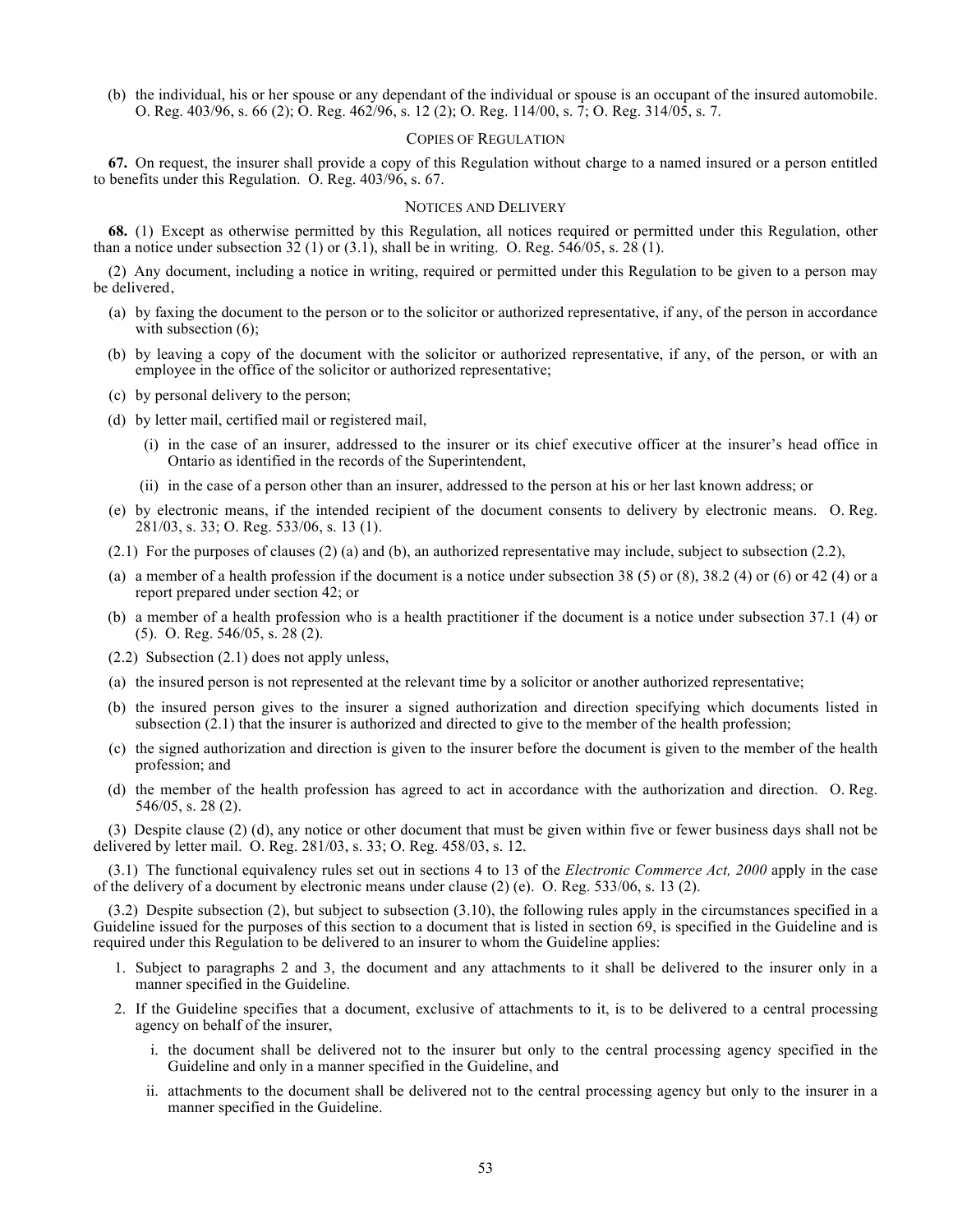- 3. If the Guideline specifies that a document, together with attachments to it, is to be delivered to a central processing agency on behalf of the insurer, the document and the attachments shall be delivered not to the insurer but only to the central processing agency specified in the Guideline and only in a manner specified in the Guideline.
- 4. A document referred to in paragraph 1, 2 or 3 shall be deemed not to have been received by the insurer to whom it is addressed, if it is delivered to the insurer otherwise than as specified in the Guideline. O. Reg. 533/06, s. 13 (3).

(3.3) A document referred to in paragraph 2 of subsection (3.2) is deemed to be received by the insurer to whom it is addressed on the later of,

- (a) the date on which the document, delivered in a manner specified in the Guideline to the central processing agency on behalf of an insurer to whom the Guideline applies, is determined by the central processing agency to be duly completed and to contain all information required by this Regulation to be included in it; and
- (b) the date on which the last of any attachments is received by the insurer. O. Reg. 533/06, s. 13 (3).

(3.4) A document referred to in paragraph 3 of subsection (3.2) is deemed to be received by the insurer to whom it is addressed when the document and any attachments to it are delivered in a manner specified in the Guideline to the central processing agency on behalf of an insurer to whom the Guideline applies and the document is determined by the central processing agency to be duly completed and to contain all information required by this Regulation to be included in it. O. Reg. 533/06, s. 13 (3).

(3.5) For the purposes of subsections (3.3) and (3.4), the central processing agency shall be deemed to have determined, on the day the document was delivered to the central processing agency in a manner specified by the Guideline, that the document is duly completed and contains all information required by this Regulation to be included in it unless the central processing agency notifies the sender, in a manner specified in the Guideline and not later than the second business day after the document was delivered to the central processing agency, that the document is not duly completed or does not contain all information required by this Regulation to be included in it. O. Reg. 533/06, s. 13 (3).

(3.6) A notice under subsection (3.5) shall include sufficient particulars to enable the sender to remedy the deficiency. O. Reg. 533/06, s. 13 (3).

(3.7) The central processing agency shall, as soon as practicable, make the contents of the document available to the insurer to whom the document is addressed. O. Reg. 533/06, s. 13 (3).

(3.8) An insurer that is deemed by subsection (3.3) or (3.4) to have received a document, other than an invoice to which subsection 44.1 (1) applies, shall in the manner and within the time required by the Guideline provide the central processing agency with the following information, which may include personal information:

- 1. Particulars of the goods or services referred to in the document for which the insurer agrees to pay and the amount the insurer agrees to pay in respect of such goods or services.
- 2. Particulars of the goods or services referred to in the document for which the insurer does not agree to pay. O. Reg. 533/06, s. 13 (3).

(3.9) Following receipt of the last of any attachments to a document in accordance with paragraph 2 of subsection (3.2), an insurer shall notify the central processing agency for the purpose of the application of clause (3.3) (b), in the manner and within the time required by the Guideline. O. Reg. 533/06, s. 13 (3).

(3.10) Subsections (3.2) to (3.9) do not apply to a document if the insurer has waived the requirement that the document be submitted to the insurer in circumstances permitted by this Regulation. O. Reg. 533/06, s. 13 (3).

(3.11) Nothing in this Regulation prohibits any person from delivering a document to which subsection (3.2) applies to the central processing agency on behalf of a person otherwise required to deliver it. O. Reg. 533/06, s. 13 (3).

(4) If an attempt is made to personally deliver a document to a person at his or her place of residence and, for any reason, it is not possible to personally deliver the document to the person, the document may be delivered by leaving a copy, in a sealed envelope addressed to the person, at the person's place of residence with anyone who appears to be an adult member of the same household. O. Reg. 380/03, s. 3.

(5) In the absence of evidence to the contrary, a person is deemed to receive anything delivered by letter mail under clause (2) (d) on the fifth business day after the day the document is mailed in accordance with clause (2) (d). O. Reg. 380/03, s. 3; O. Reg. 458/03, s. 12.

- (6) A document that is delivered by fax must include a cover page indicating,
- (a) the sender's name, address and telephone number;
- (b) the name of the person for whom the document is intended;
- (c) the date of the accident to which the document relates;
- (d) the name, address and telephone number of the person to whom the document relates;
- (e) the date and time the fax is sent;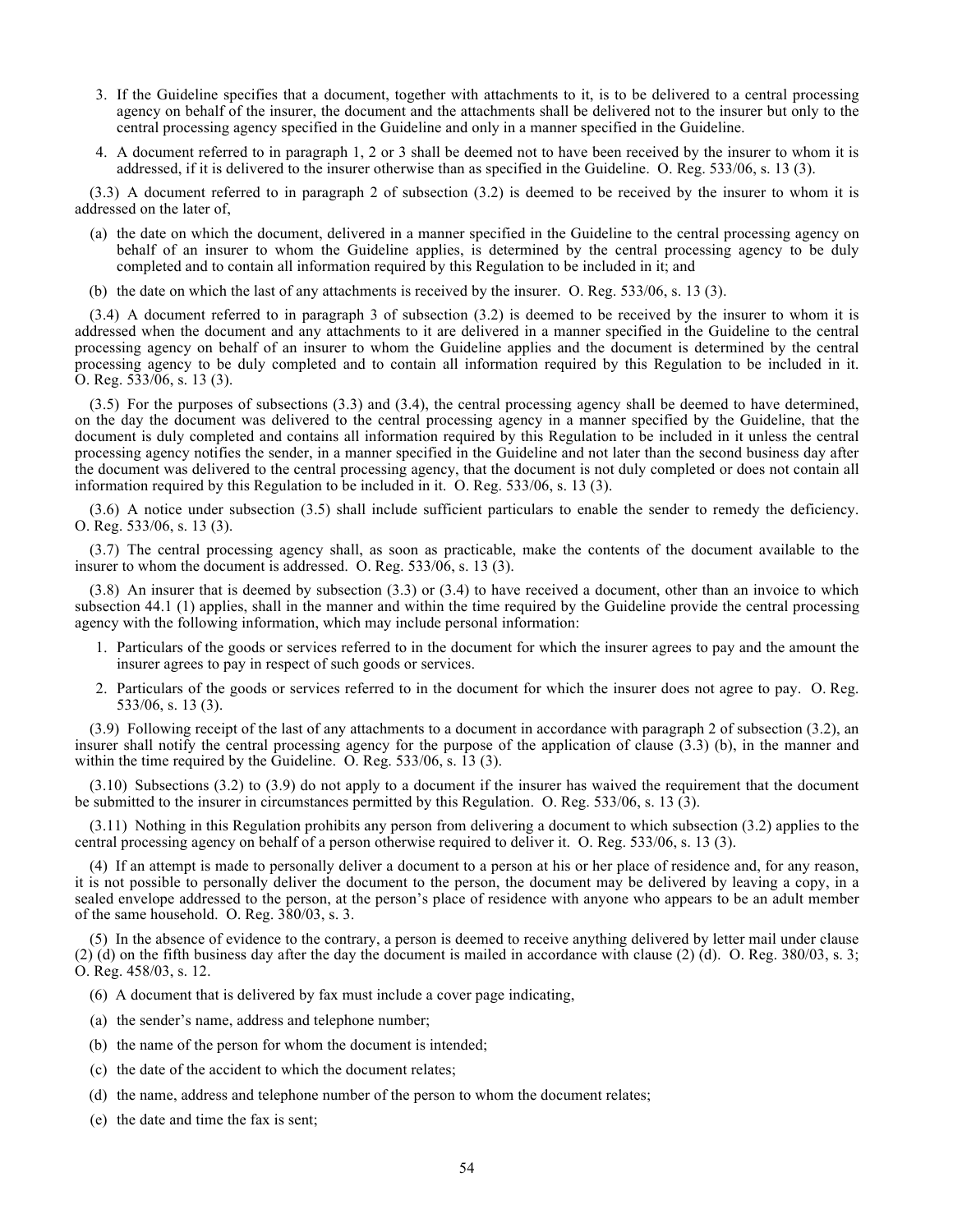- (f) the total number of pages faxed, including the cover page;
- (g) the telephone number from which the document is faxed; and
- (h) the name and telephone number of a person to contact in the event of transmission problems with the fax. O. Reg. 281/03, s. 33.

(7) A document delivered in accordance with clause (2) (a), (b), (c) or (e) after 5 p.m. local time of the recipient shall be deemed to be delivered on the next business day. O. Reg. 281/03, s. 33; O. Reg. 533/06, s. 13 (4).

(8) Despite subclause (2) (d) (i) and subsections (5) and (7), if the insurer provides the name and address of a contact person to whom documents are to be delivered, anything delivered to the insurer that is not addressed to the attention of the contact person at that address shall not be considered to have been delivered to the insurer until it is received by the contact person. O. Reg. 281/03, s. 33.

(8.1) Subject to subsection (7), subsection 22 (3) of the *Electronic Commerce Act, 2000* applies to determine when a document delivered in accordance with clause (2) (e) is deemed to be delivered to the recipient. O. Reg. 533/06, s. 13 (5).

(8.2) Where subsection (3.3) or (3.4) applies, the recipient for the purposes of subsection (8.1) is the central processing agency. O. Reg. 533/06, s. 13 (6).

(9) A reference in this Regulation to a number of days between two events shall be read as excluding the day on which the first event happens and including the day on which the second event happens. O. Reg. 281/03, s. 33.

(10) Subject to subsection (11), if any provision of this Regulation requires a person to do anything within a time period expressed in days or business days, the time period is deemed to expire on the last day of the time period at 5 p.m. local time. O. Reg. 281/03, s. 33.

(11) If a time period in which a person is required to do anything expires on a day that is not a business day, the time period is deemed to expire on the next day that is a business day at 5 p.m. local time. O. Reg. 281/03, s. 33.

(12) For the purposes of subsections (10) and (11), if the person delivering a document or notice and the person to whom the document or notice is to be delivered are in different time zones, references to 5 p.m. local time shall be read as references to the time when it is 5 p.m. in one time zone and after 5 p.m. in the other time zone. O. Reg. 281/03, s. 33.

(13) A member of a health profession who receives a document under the authority of subsection (2.1) shall immediately notify the insured person by telephone of the substance of the document and send a copy of the document to the insured person by ordinary mail or fax. O. Reg. 546/05, s. 28 (2).

(14) An insurer shall not deliver documents to a member of a health profession in reliance on an authorization under subsection (2.2) unless the documents are expressly specified in the authorization referred to in that subsection. O. Reg. 546/05, s. 28 (2).

## SUBSTITUTE DECISION-MAKERS

**68.1** Any consent, notice or other thing to be given by or to an insured person under this Regulation may be given by or to a person exercising a power of decision on behalf of the insured person under the authority of the *Substitute Decisions Act, 1992* or as authorized under the *Health Care Consent Act, 1996*. O. Reg. 546/05, s. 29.

## FORMS

**69.** Each of the following documents shall be in a form approved by the Superintendent:

- 1. An application form referred to in clause 32 (2) (a).
- 2. A disability certificate.
- 2.1 A consent under section 32.1.
- 2.2 A notice under subsection 35 (3) or (4).
- 3. A notice under section 36.
- 4. A notice under subsection 37.1 (5).
- 5. A treatment confirmation form under section 37.1.
- 5.1 A notice under subsection 37.2 (2).
- 6. An application referred to in section 38, including the treatment plan.
- 6.1 A notice under subsection 38 (8).
- 7. An application under section 38.2.
- 7.1 A notice under subsection 38.2 (6).
- 7.2 A notice under section 39 advising an insured person that the insurer requires him or her to be examined under section 42.